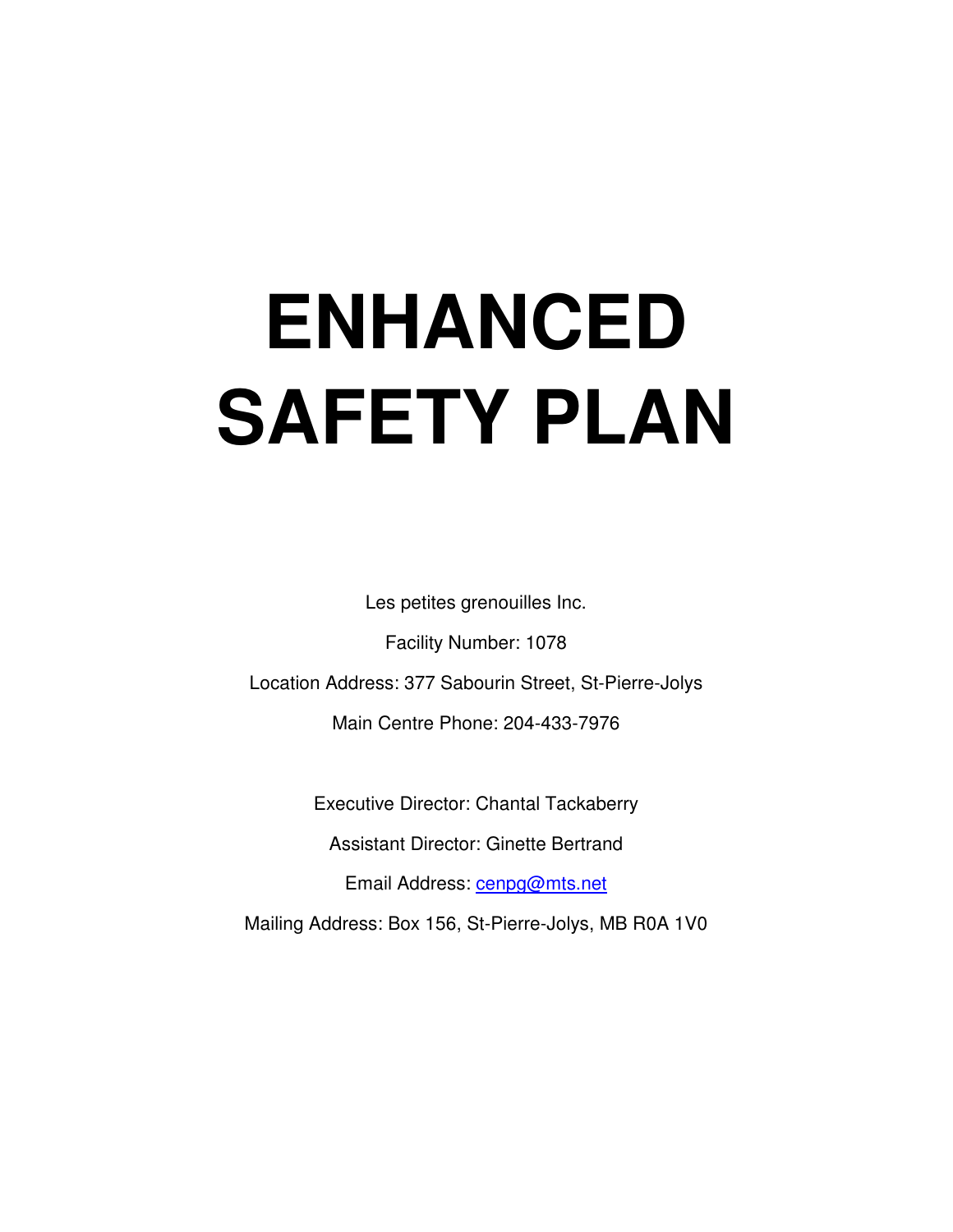# **FACILITY OVERVIEW**

| Les petites grenouilles Inc.<br>377 Sabourin Street, St-Pierre-Jolys                                                                         |               |                |
|----------------------------------------------------------------------------------------------------------------------------------------------|---------------|----------------|
| Date Developed: March 2014                                                                                                                   | Last Revised: | Last Reviewed: |
| Reviewed and Approved by:<br>Fire authority Child care coordinator Board of directors                                                        |               |                |
| Copies provided to:<br><b>X</b> all supervisory staff and designated alternates (including Board members)<br><b>X</b> child care coordinator |               |                |
| X posted in each separate area for easy reference by all staff and the fire authority<br><b>X</b> school principal                           |               |                |

## **Purpose**

This safety plan is designed to provide guidance and direction to staff and the board of directors. This will help ensure the safety of the children, families, staff and visitors to our child care centre. It establishes clear and concise policy and procedures:

- to prepare staff on what to do in the event of different types of emergencies
- to evacuate safely to our designated place of shelter
- to shelter-in-place when it is safer to remain in the centre
- to close the centre due to severe weather, health-related or other emergencies
- to ensure the safety of children with anaphylaxis (life-threatening allergies)
- to ensure safe indoor and outdoor environments
- to control visitor access

## **Delegation of Authority**

The Executive Director (or designated alternate) maintains the authority to declare an emergency situation and implement evacuation, shelter-in-place or closure procedures. This responsibility includes communications with parents and the media.

First Designated Alternate: Assistant Director

Second Designated Alternate: Program Assistant

Third Designated Alternate: On-Site Staff Mentor

As the centre is located in a school, we follow the emergency procedures as directed by the School Principal and/or the School Division. As school personnel are always present, they may be consulted or be delegated authority by the Director (or designated alternate).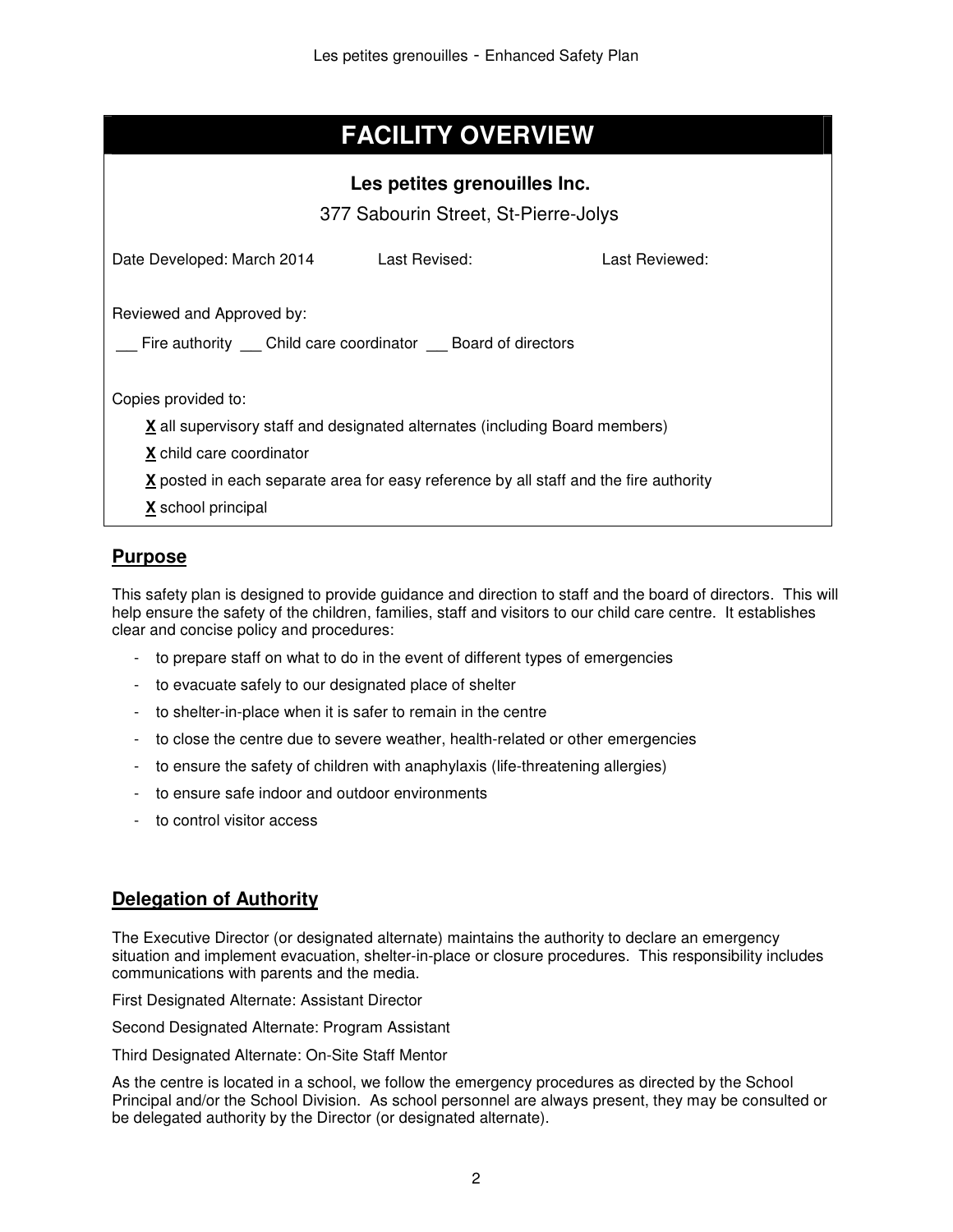## **Communication**

Main centre has a stationary phone located in the staff room. There are cordless phones in the infant and preschool playrooms and the director's office. The video intercom phones can be used as an intercom between infant, preschool and office. The CPEF and Maternelle rooms do not have phones.

Staff members use walkie talkies (or personnel cell phones) to communicate from the playground and CPEF and Maternelle rooms.

Main centre has access to the school intercom to hear announcements but not to contact the school office. There is an intercom in the small hallway between the daycare and the school to contact the school office with if need be.

The CPEF and Maternelle rooms both have access to hear announcements and to contact the school office.

#### **Children, Staff and Building Personnel**

#### **Children**

Licensed for maximum of 86 spaces aged 12 weeks to 12 years including:

12 children aged 12 weeks to 2 years

44 children aged 2 to 6 years

30 children aged 6 to 12 years

Additional 10 preschool children enrolled in nursery school when school age children are present

#### **Staffing**

21 total staff members including: (Executive Director, Assistant Director, Program Assistant and 2 Staff Mentors)

#### **Building personnel**

School Principal is responsible for the school.

School Custodian is responsible for the maintenance of the building including the inspection and maintenance of the fire protection systems and equipment.

#### **Building Description**

Located adjacent to École communautaire Réal-Bérard 5000 square feet attached to École communautaire Réal-Bérard Childcare centre

#### **Spaces Used by Centre**

The main centre is self-contained with infant and preschool playrooms, nap area, kitchen, staff bathroom, children's bathrooms, staff room and office.

School Age/Nursery School Space located just outside the main centre in school: Room 117 (CPEF) and Room 115 (Maternelle) with single washrooms within each room

Additional space used in the school: School washrooms are used during group routines times. Centre also has access to the gymnasium, music and computer rooms from time to time.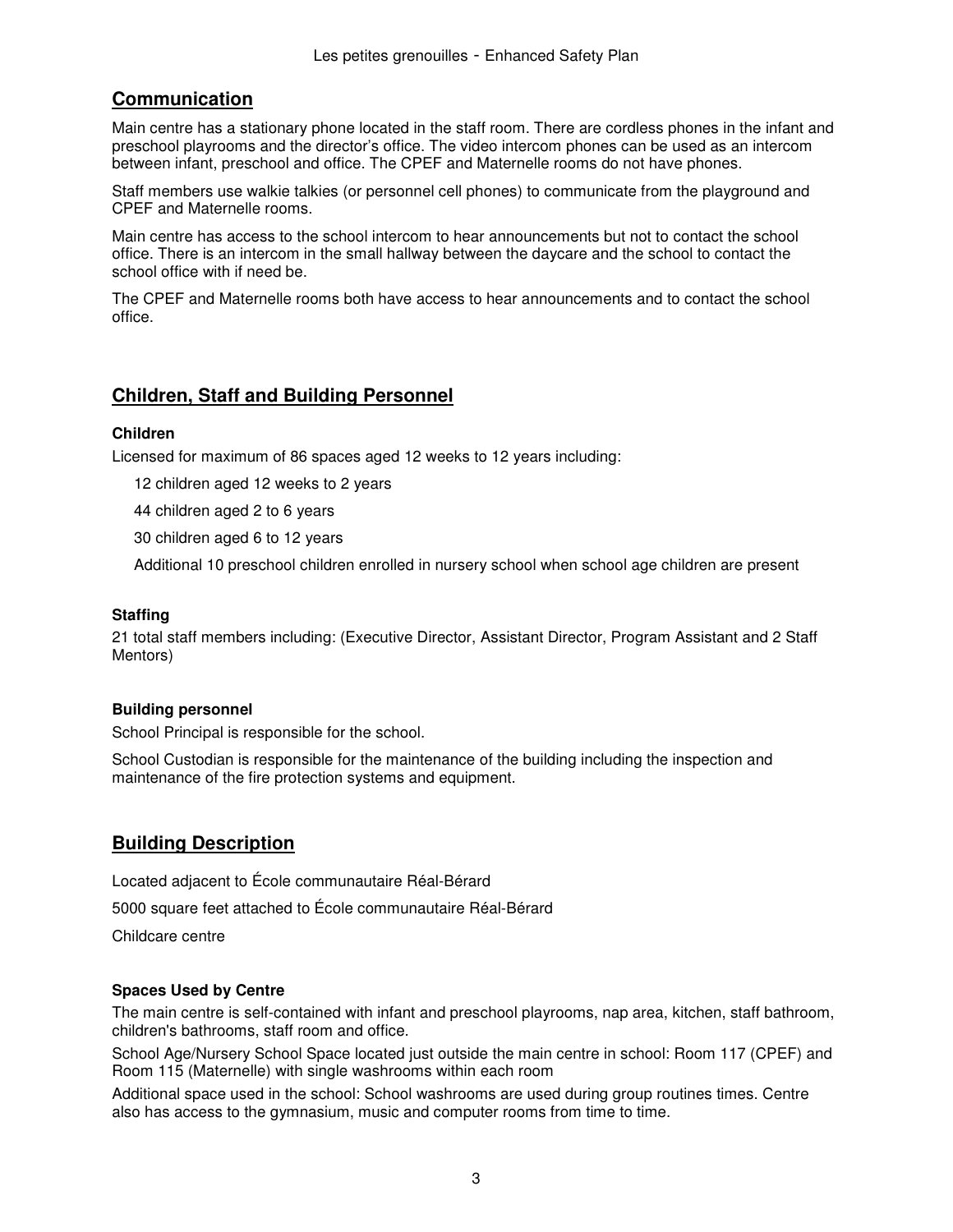#### **Main Centre Exits**

Main Exit: Centre's back door (north) leading to back of the school Alternate Exit: Centre's entrance door (south) Additional Exits: Fire door in preschool nap room and fire door in infant eating area

#### **CPEF and Maternelle Rooms Exits**

Main Exit: Main school entrance Alternate Exit: Passed school office to south exit to school yard Additional Exits: Through hallway to main centre and exit out preschool nap room fire door

#### **Gym Exits**

Main Exit: Fire door in gym leading to small parking lot and tennis courts Alternate Exit: Up the stairs to the mezzanine, then down the stairs to fire exit Additional Exits: Fire door in preschool nap room and fire door in infant eating area

#### **Heating, Ventilation and Air Conditioning**

Heated floors, Central Air conditioning located on the roof of building

## **Fire Safety Equipment and Locations**

#### **Security System**

Monitored by XL Alarms Ltd. 204-231-1072 or 866-623-7500

#### **Fire Alarm System**

Fire alarm system signal sent directly to alarm company (includes sprinkler system in the infant spaces, hard-wired smoke alarms and heat sensors, pull stations, emergency lighting through main centre).

Fire Alarm System Control Panel located: school's electrical room

Monitored by: XL Alarms Ltd at 204-231-1072 or 866-623-7500

#### **Fire Alarm Pull Stations Locations**

- Infant: Kitchen and nap room
- Preschool: Outside kitchen and in nap room
- Hallway to school
- Hallway just outside CPEF and Maternelle Rooms (#115 and 117)

#### **Fire Department Connection Location**

On the right of the outside North exit of the centre

#### **Smoke Alarms**

CPEF and Maternelle Rooms have hard wired smoke alarms and heat sensors in the hallway.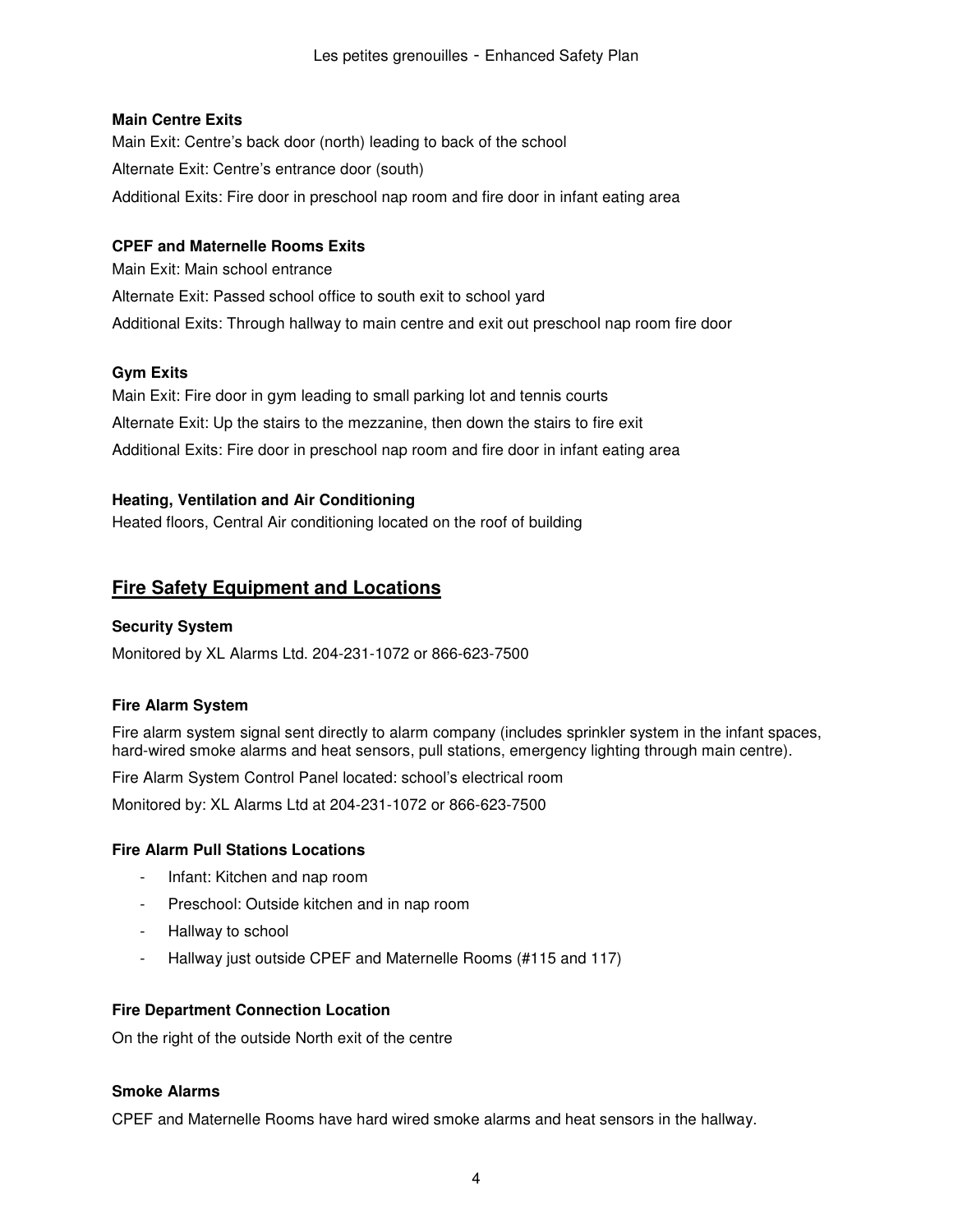Hard wired smoke alarms in the main centre located: Kitchen, infant and preschool playroom Installation Date: April 2011

#### **Carbon Monoxide Alarms**

Battery-operated CO alarm units (regular batteries) verified by the school custodian once a month

Located: in infant space infant nap room, preschool space, preschool nap room, CPEF and Maternelle Rooms

Main Centre installed: April 2012 (replace unit in February 2017)

CPEF and Maternelle Rooms installed: February 2014 (replace unit in February 2019)

#### **Portable fire extinguishers**

- north and south entrances of main centre
- centre kitchen
- in hallway just outside CPEF and Maternelle Rooms
- staffroom

#### **Utility Shut-off Locations**

The School Custodian is responsible for the maintenance and inspection of all utilities. Child care staff do not have access to the utility shut offs. If a utility needs to be shut off in an emergency, staff must contact the School Principal or Custodian.

There is natural gas in the building.

## **EMERGENCY FLOOR PLAN**

See attached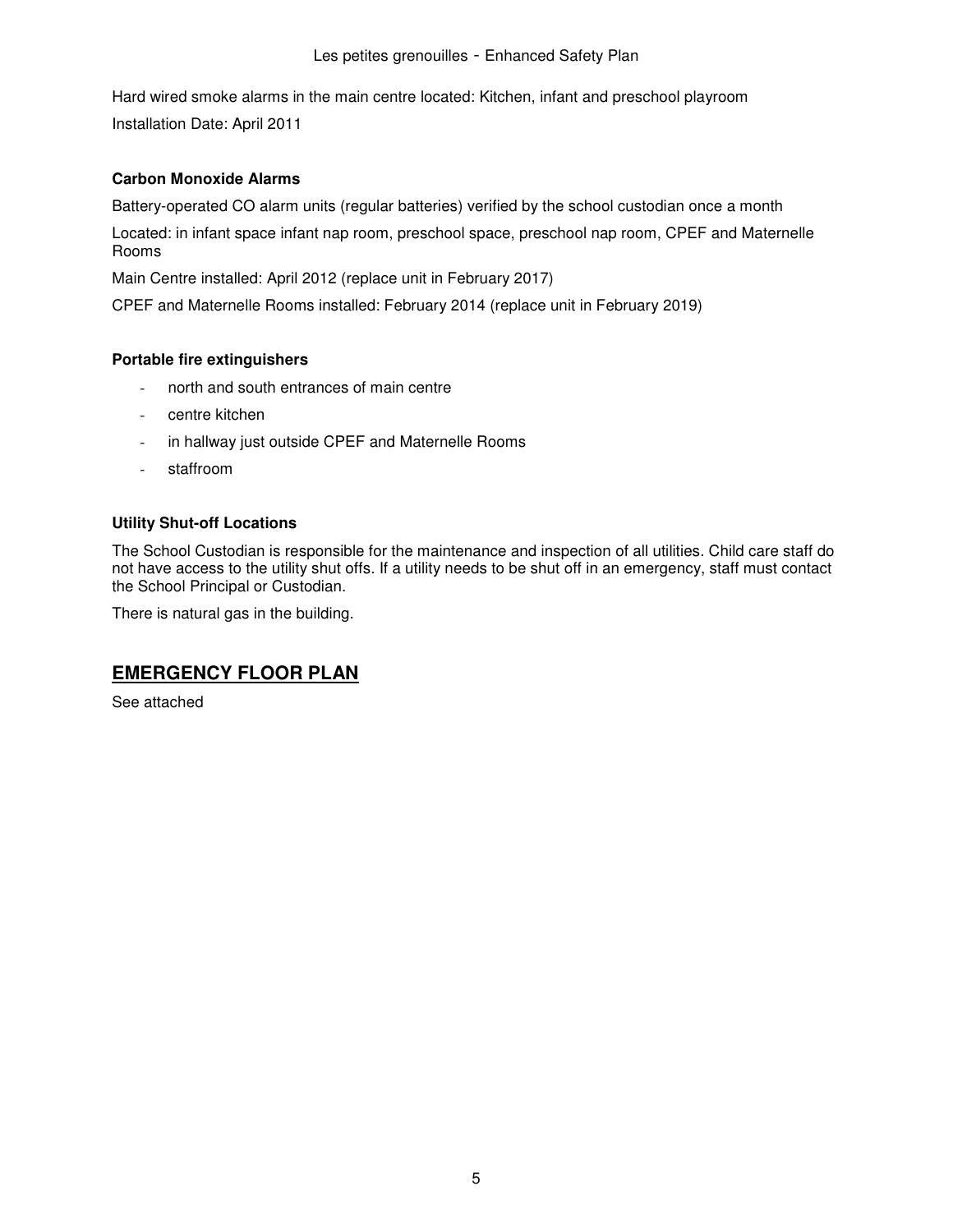# **School – Child Care Centre Communication Procedures**

In case of an emergency or threat of any kind to Les petites grenouilles Inc. and École communautaire Réal-Bérard, immediate communication must be ensured between the centre and the school.

Ongoing communication and updates are continued until the emergency or threat is over.

**When Les petites grenouilles Inc. is aware of a threat or in an emergency state, the director (or designated alternate) will:** 

1. If in main centre, call the school by telephone at 204-433-7706 (when safe) or

If in CPEF or Maternelle Rooms, communicate with the school office by intercom or

2. Walk down to school office to communicate (when safe)

**Outside of school hours**, the director will contact the school custodian at on his cell phone number (or in person).

**Outside the centre's hours of operation**, the director will contact the school principal at home using the school phone tree.

**When École communautaire Réal-Bérard is aware of a threat or in an emergency state, the school principal (or designated alternate) will:** 

- 1. Communicate using announcements over the school intercom or
- 2. Call the main centre by telephone at 204-433-7976 (when safe) or
- 3. Walk down to the centre to communicate (when safe)

**Outside of school hours,** the school principal or custodian will contact the director at the centre.

**Outside the centre's hours of operation**, the school principal will contact the director at home using the school phone tree.

**These communication procedures are posted in the preschool room, CPEF and Maternelle Room and in the office of the school and custodian's area and will be reviewed annually by the centre director and school principal and revised as needed.**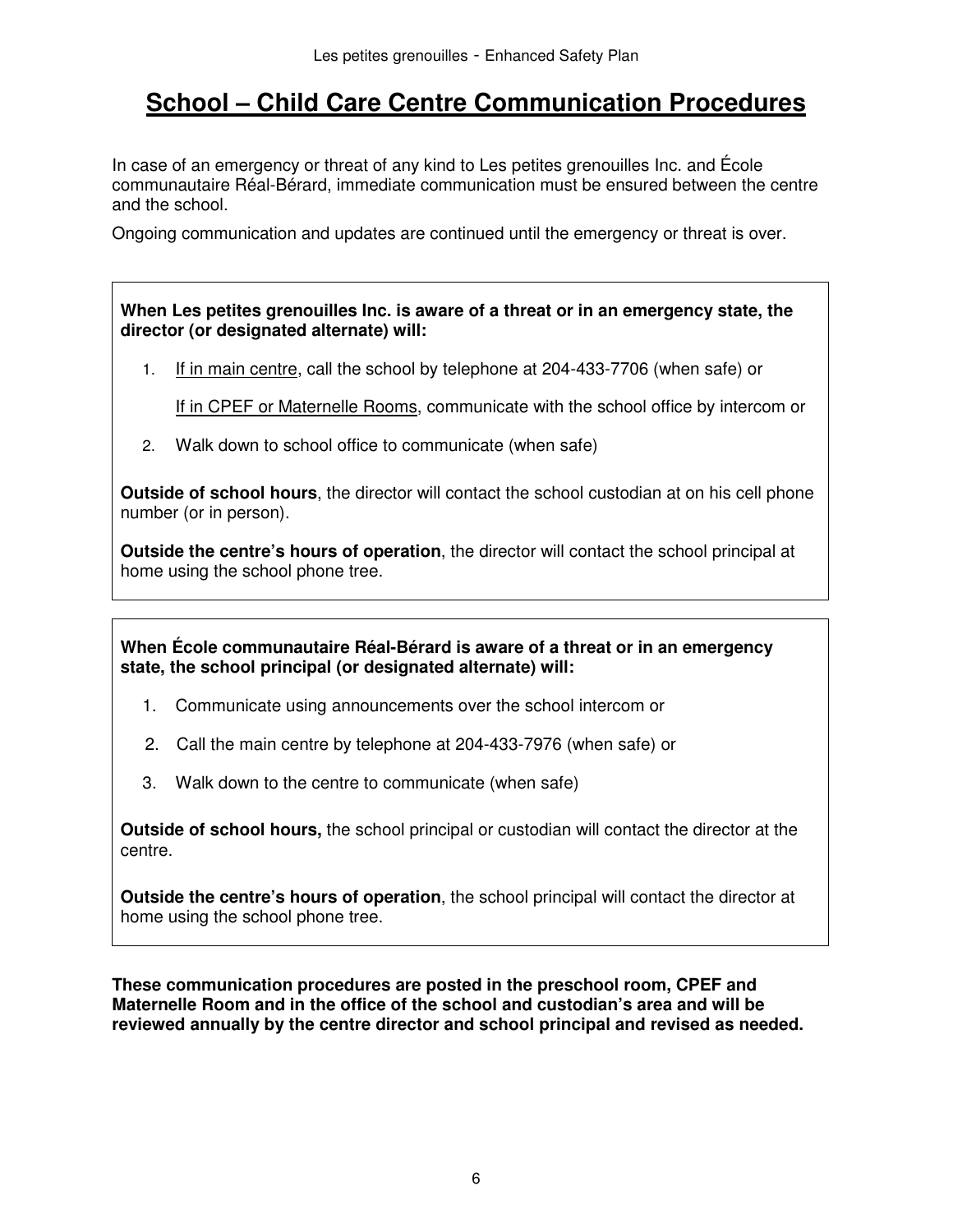# **EMERGENCY EVACUATION PROCEDURES**

Emergency evacuation procedures will be used in case of:

- fire
- a chemical or hazardous materials accident inside of the centre
- a suspected natural gas leak
- high level of carbon monoxide (CO) indicated by CO alarm

Emergency evacuation procedures may be also used in situations such as:

- bomb threat
- threatening behaviour inside the building
- a chemical accident in the area outside of the centre
- a health-related emergency such as utility failure or sewage back up

## **In Case of Fire**

#### **Staff should:**

- 1. Ensure everyone evacuates fire area immediately.
- 2. Close doors to fire area.
- 3. Pull fire alarm bell.
- 4. Notify director (or designated alternate) as to the location of fire.
- 5. Proceed with evacuation following steps in Upon Hearing Fire Alarm (or Instructions from Director).

#### **Director (or designated alternate) should:**

1. Notify school personnel as to the location of fire.

## **Suspicion of Gas Leak - IMPORTANT - Do NOT pull fire alarm bell**

- 1. Verbally direct senior staff in main centre and school age/nursery school rooms to begin Evacuation Procedures following steps in Upon Hearing Fire Alarm (or Instructions from Director).
- 2. Verbally notify school personnel by phone or in person.
- 3. School personnel will call 911 for fire department and state nature of emergency and address.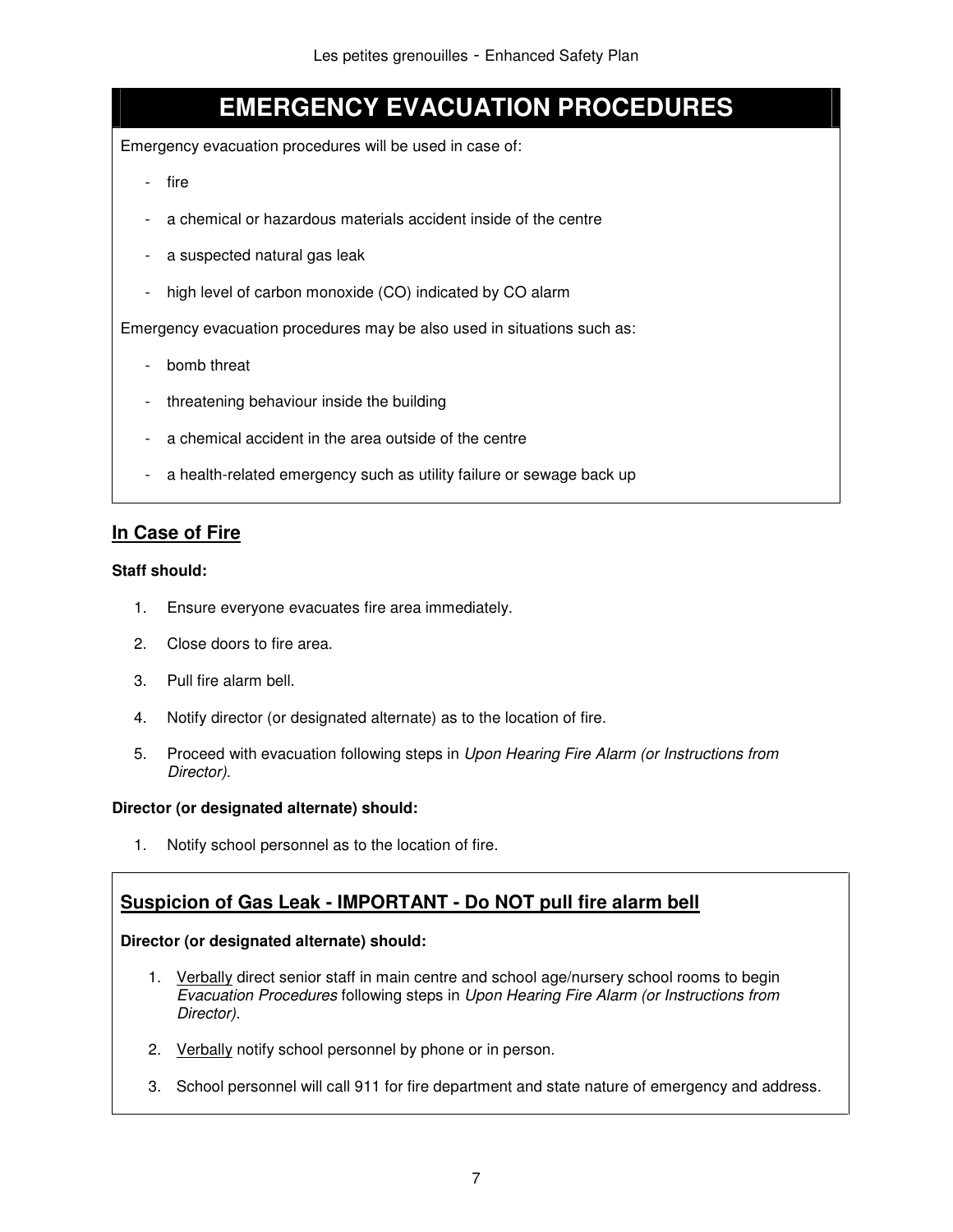## **Upon Hearing Carbon Monoxide Alarm IMPORTANT - Do NOT pull fire alarm bell**

#### **Staff should:**

1. Verbally notify the director (or designated alternate) immediately.

#### **Director (or designated alternate) should:**

- 1. Check with staff in main centre and school age/nursery school rooms to see if any children or staff are showing signs or symptoms of CO exposure such as headaches, dizziness, nausea, vomiting, weakness, drowsiness, etc.
- 2. If anyone is showing signs and symptoms, direct senior staff to begin Evacuation Procedures immediately following steps in Upon Hearing Fire Alarm (or Instructions from Director).

If no one is showing signs or symptoms, direct senior staff to begin Evacuation Procedures and to tell children to put on jackets, boots, etc for protection in cold weather. Proceed with evacuation following steps in Upon Hearing Fire Alarm (or Instructions from Director).

- 3. Notify school personnel and ask school to call 911 for Fire Department and tell them:
	- That CO alarm has been activated in a child care centre located in a school
	- If any staff or children are showing any signs/symptoms or not
	- That centre is evacuating

#### **Upon Hearing Fire Alarm (or Instructions from Director)**

#### **All children, staff and visitors should:**

- 1. Stop all activities immediately.
- 2. Follow directions of senior staff to evacuate building.
- 3. Meet in the assembly area outside of the centre:
	- Back doors  $-$  go around and gather on far side of the fence
	- Front doors meet on the sidewalk west of the daycare entrance

#### **Senior Staff in Each Playroom should:**

- 1. Direct staff to gather with children and visitors by the inside of playroom door.
- 2. Count children before exiting room.
- 3. Assign specific tasks below to additional staff when available.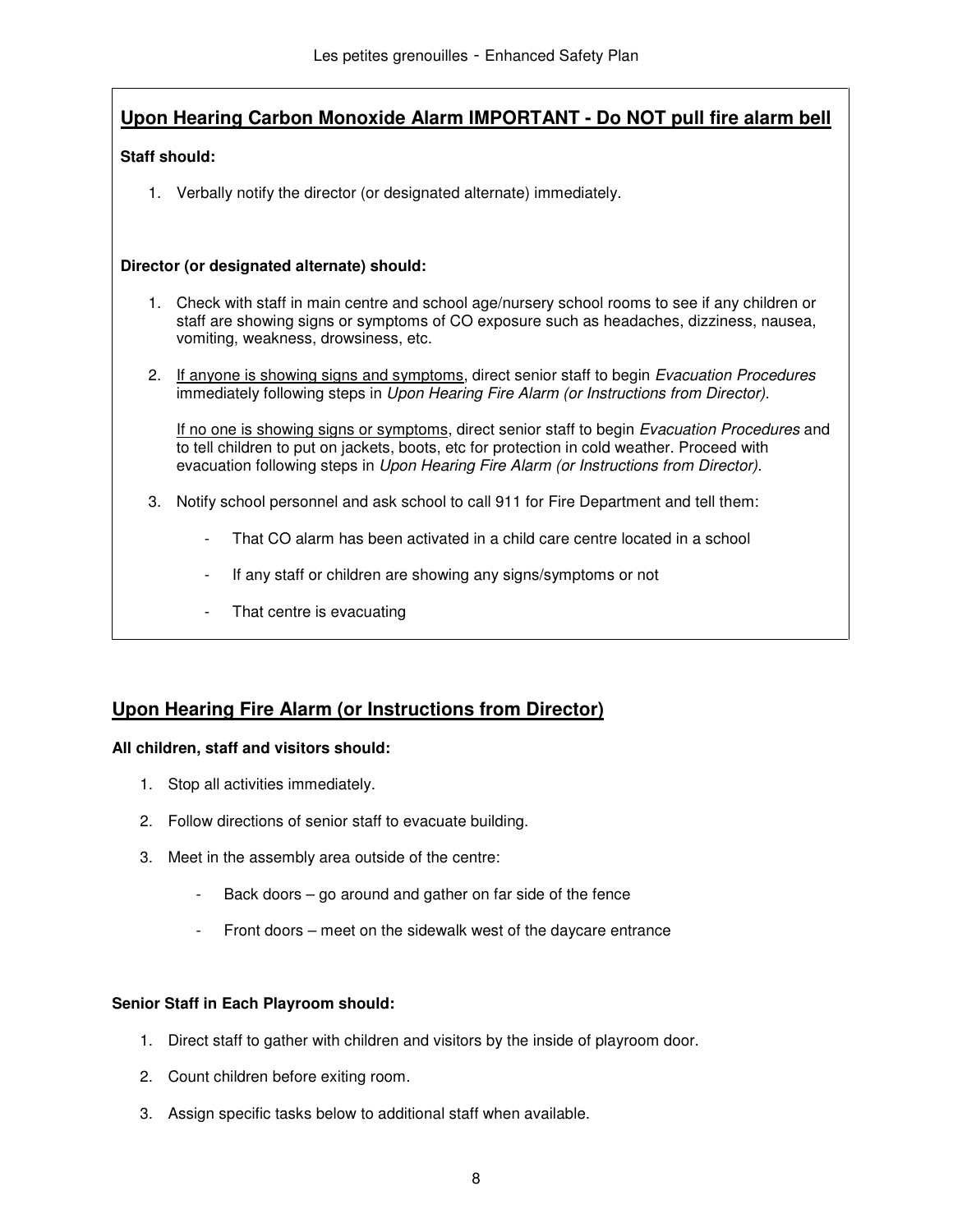- 4. Bring the following items:
	- Attendance record (with floor plan attached).
	- Emergency backpack (including first aid kit, child information records, staff emergency information and contact information for school personnel, other schools/transportation services).
	- Walkie talkie.
- 5. Lead evacuation out of the building.
- 6. Help children who require additional assistance.
- 7. Take attendance in the assembly area.
- 8. Report evacuation status to director (or designated alternate).
	- School Age/Nursery school staff must use walkie talkie to report attendance.

#### **Second Staff in Each Playroom should:**

- 1. Conduct a sweep of the playroom looking for any remaining children or adults.
- 2. Bring the following items:
	- Back pack with fire ponchos for protection in cold weather (if it is safe to do so).
	- Required medications and specialized equipment for children with additional support needs if essential to their immediate safety and it is safe to do so.
- 3. Close all doors and windows, time permitting.

- 1. Conduct a sweep of the centre looking for any remaining children or adults, if safe to do so.
- 2. Call **911** to ensure fire department is aware of the situation. (School personnel may take this responsibility).
- 3. Review attendance records received from staff (and information from School Age/Nursery school staff via walkie talkie). Confirm that all children, staff and visitors are accounted for.
- 4. Send a runner to advise the fire department (or school personnel) of evacuation status (for example, complete with no possibility that any child care staff, children or visitors are unaccounted for).
- 5. Take direction from fire department (or school personnel).
- 6. Direct staff to return inside or proceed to designated place of shelter upon direction from fire department (or school personnel).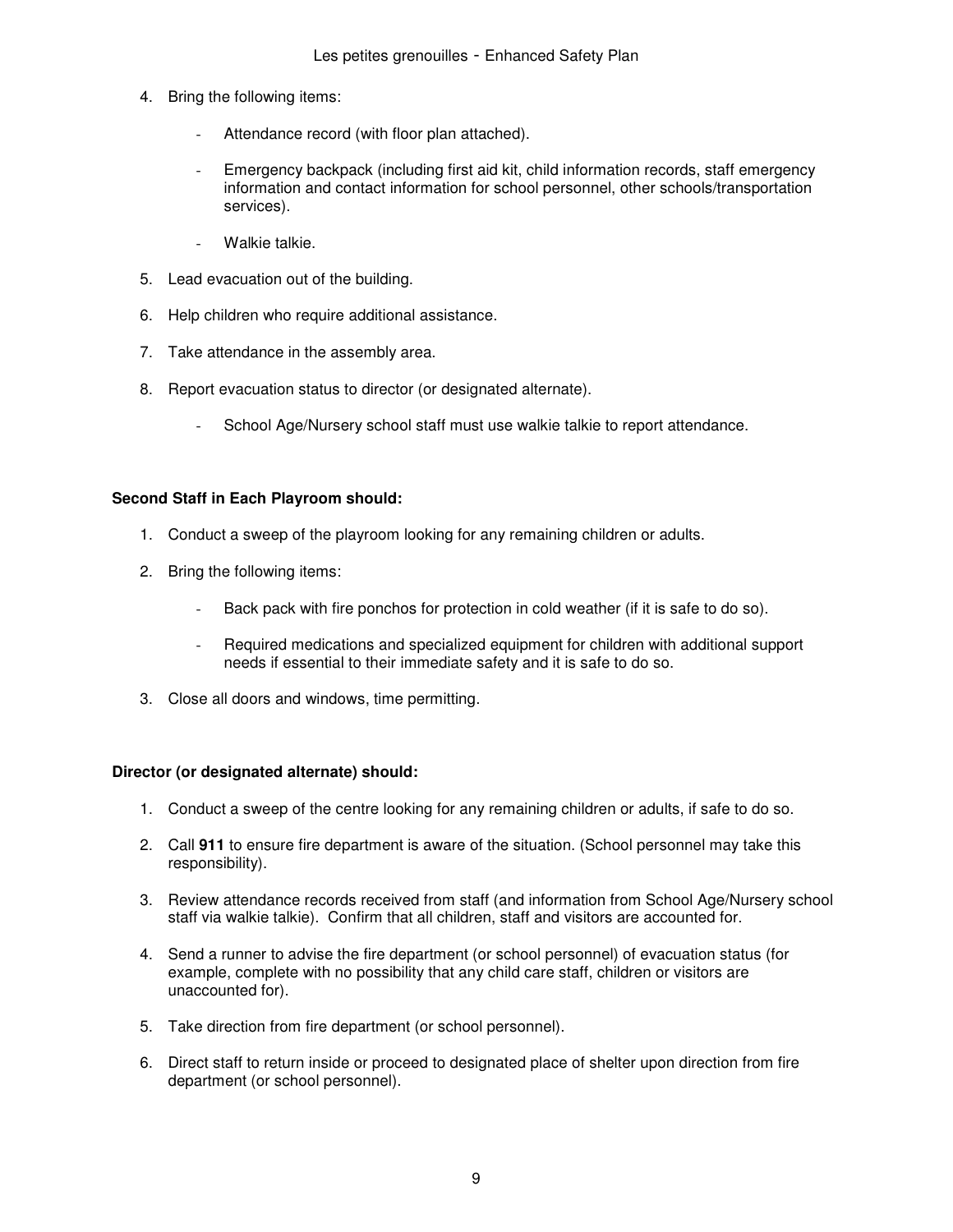- 7. If staff and children proceed to designated place of shelter before fire department arrives, school personnel should remain at main entrance to advise fire department of evacuation status (or director should call 911 to inform of evacuation status).
- 8. Post the name, location and contact number of the designated place of shelter on the outside door.
- 9. Prepare a written statement to relay to parents by telephone, e-mail or text to let them know the children are safe, where to pick them up and whether they need to come early.
- 10. Assign specific staff to contact parents with prepared statement using staff's personal cell phones and office phone in designated place of shelter.
- 11. Record an outgoing message on the centre's voice mail system.
- 12. Contact staff on outings to return to designated place of shelter, not the centre.
- 13. Contact schools/transportation services and advise that the children cannot come to the centre until further notice. Make necessary arrangements for children's care.
- 14. Be available to discuss event with parents when they pick up children.

#### **After the event, the director (or designated alternate) should:**

- 1. Write and distribute a short letter telling parents about the event and any follow-up steps that will be taken.
- 2. Tell the Child Care Coordinator about the event.
- 3. Discuss incident with school personnel.
- 4. If necessary, call the Regional Health Authority to access the community crisis/trauma response team within 24 hours of the event for advice, resources or in-person support.
- 5. In case of carbon monoxide alarm, take the carbon monoxide unit(s) outside of the building to clear the sensor(s) and return the CO unit(s) to the interior location(s).

# **DESIGNATED PLACE OF SHELTER AWAY FROM THE CENTRE**

#### **St-Pierre Recreation Center (Arena)**

545 Hébert Avenue

Phone number: 204-433-7806

#### Contact person: Chantal Tackaberry

Centre has a key to access Recreation Center (in envelope in infant emergency bag)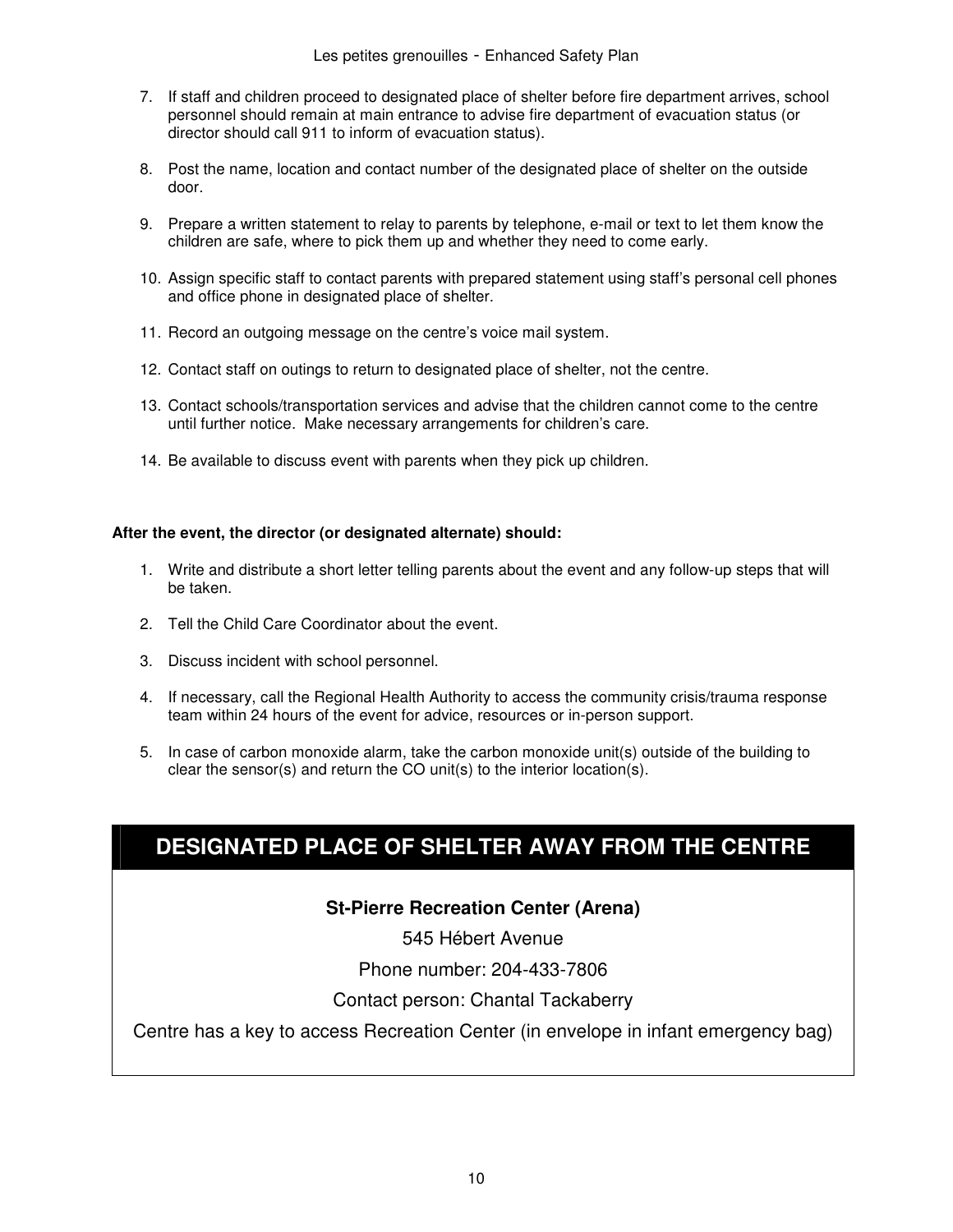# **EVACUATION AND SHELTER-IN-PLACE PRACTICE DRILLS**

The following procedures are used to ensure the safety of children and adults in our centre.

Evacuation and shelter-in-place practice drills are documented on the Evacuation and Shelter-in-Place Drill Record form and maintained on file for at least one year. Staff and children are not told in advance of the drills. Parents and visitors are required to participate in the drill when in the centre and follow the direction of staff.

## **Emergency Evacuation Drills**

- minimum of one evacuation drill per month using a smoke alarm
- participate in all school fire drills using the fire alarm
- using alternate exit routes
- at different times of the day with varying numbers of staff
- a nap-time evacuation at least once annually
- complete evacuation to our designated place of shelter at least once a year

#### **Shelter-in-Place Drills**

- minimum of one shelter-in-place drill every year

## **After Evacuation or Shelter-in-Place Practice Drills**

- director (or designated alternate) will post this information for families
- staff will try to discuss the drill with each family at departure time, particularly if their child found it interesting or upsetting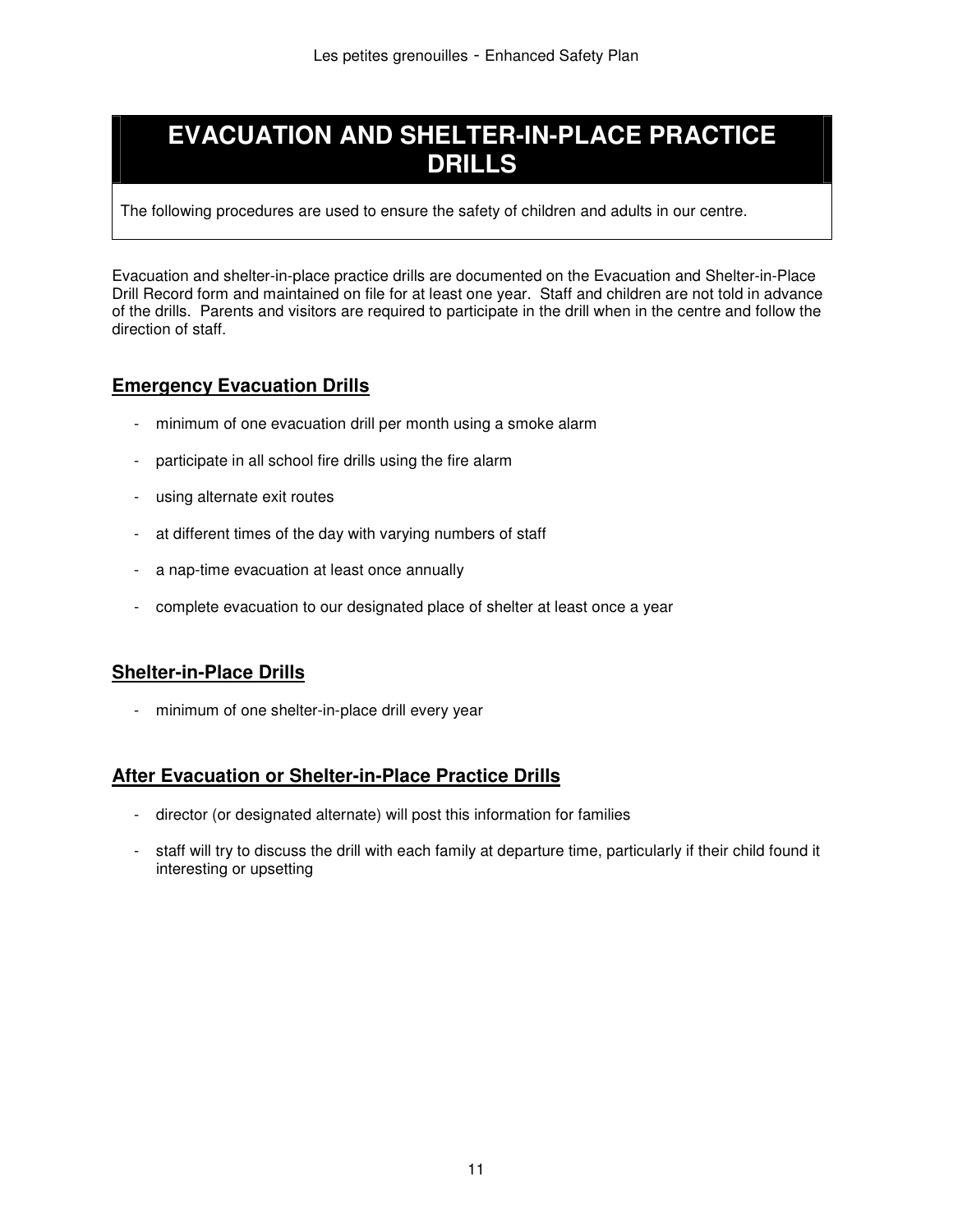# **CENTRE CLOSURE PROCEDURES**

The following procedures and communication policies will be used in the event of partial or full day closure of the centre due to:

- weather-related emergencies such as a severe winter storm
- health-related emergencies such as a utility failure or the outbreak of illness
- floods
- forest fires

**School Procedures:** The centre is required to close if the school is closed due to weather or other emergencies. Parents are told in the policy manual to listen to Mix 96.7 FM and to verify the DSFM website.

#### **Closure of centre for portion of day**

#### **Director (or designated alternate) should:**

- 1. Contact parents by telephone, e-mail or text message. Advise them to pick up their children early at centre or at designated place of shelter. Provide staff with a scripted statement to use if helping notify parents.
- 2. Contact emergency contacts designated by parents, if parents cannot be reached.
- 3. Post a note on the outside door with the name, location and phone number for the designated place of shelter.
- 4. Advise all staff not there at the time.
- 5. Advise school personnel if closure not initiated by school.
- 6. Inform other schools and transportation services used by school-age or kindergarten children.

#### **Closure of centre for the full day**

- 1. Attempt to contact all families and staff the previous evening or early in the morning by telephone, e-mail or text message. Provide staff with a scripted statement to use if helping notify parents.
- 2. Arrange to have the closure announced on Mix 96.7 FM (local radio station).
- 3. Record an outgoing message on the centre's voice mail system.
- 4. Post a note on the outside door, if possible.
- 5. Advise school personnel if closure not initiated by school.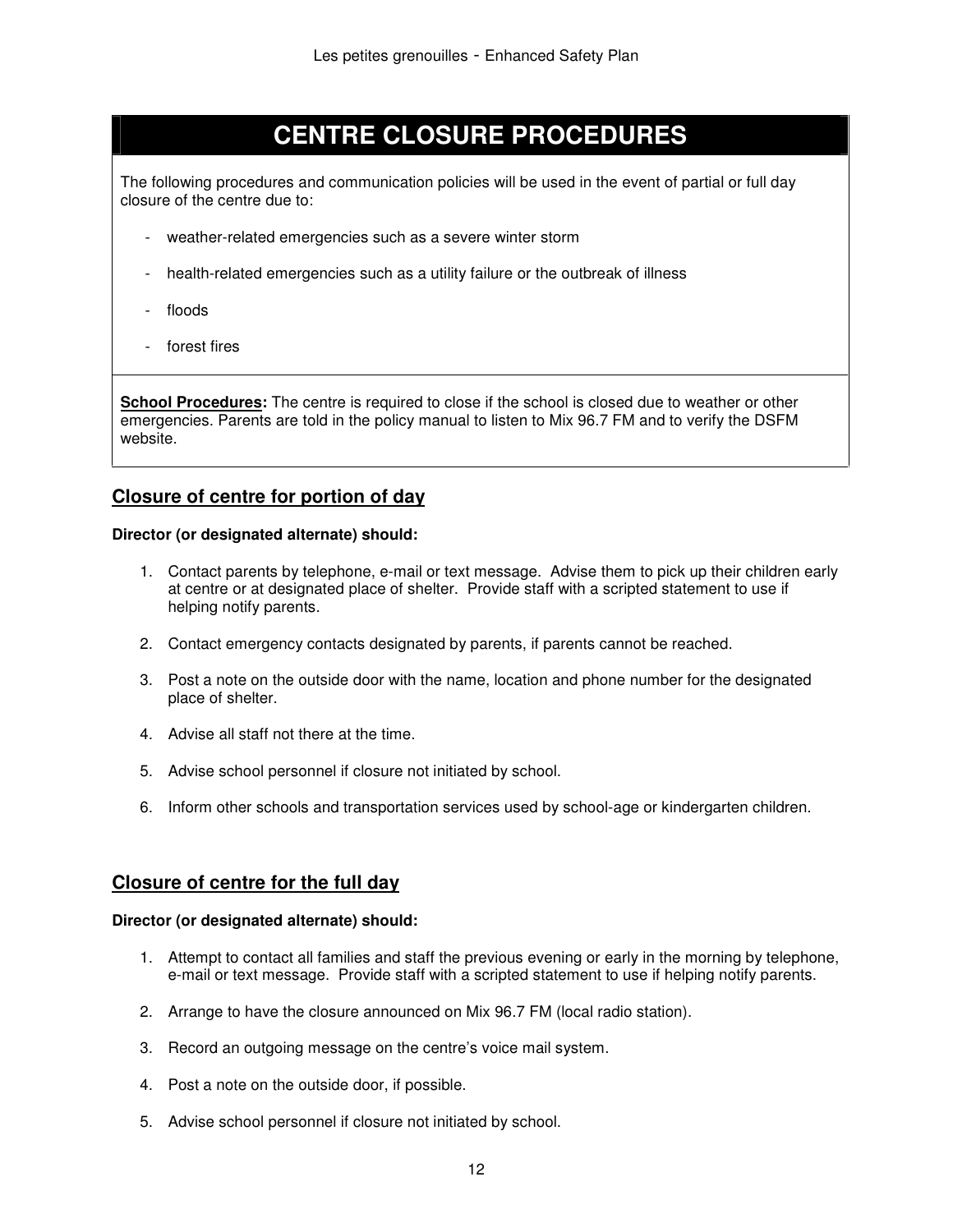6. Inform other schools and transportation services used by school-age or kindergarten children.

#### **Additional steps to prepare for closure due to flooding or forest fire**

- 1. School personnel are responsible to make sure the building is prepared for closure (eg. turning off furnace, main power switch and the outside gas valve, time permitting.)
- 2. Director (or designated alternate) should take important documents such as child and staff information and financial records, time permitting.

#### **Additional steps if our building is flooded**

#### **Director (or designated alternate) should:**

- 1. Contact school personnel to:
	- − Contact Manitoba Hydro to disconnect power at the pole and make sure it is safe to re-enter the centre.
	- − Schedule the cleaning, service and replacing of main circuit panels, light switches, electrical sockets, appliances, furnaces, etc by certified technicians.
	- − Make arrangements to have all wiring inspected by a qualified electrician before turning power on.
	- − Make arrangements for the natural gas to be turned on by a qualified professional.
	- − Schedule appropriate cleaning for all flooded areas.
- 2. Contact parents with an expected reopening date as advised by school personnel.

#### **After partial or full day closure**

- 1. Write and distribute a short letter telling parents about the event and any follow-up steps that will be taken.
- 2. Tell the Child Care Coordinator about the event.
- 3. Discuss incident with school personnel, as needed.
- 4. If necessary, call the Regional Health Authority to access the community crisis/trauma response team within 24 hours of the event for advice, resources or in-person support.
- 5. Contact fire and public health inspectors and the child care coordinator. Depending on the reason for closure, there may be requirements or recommendations to reopen centre.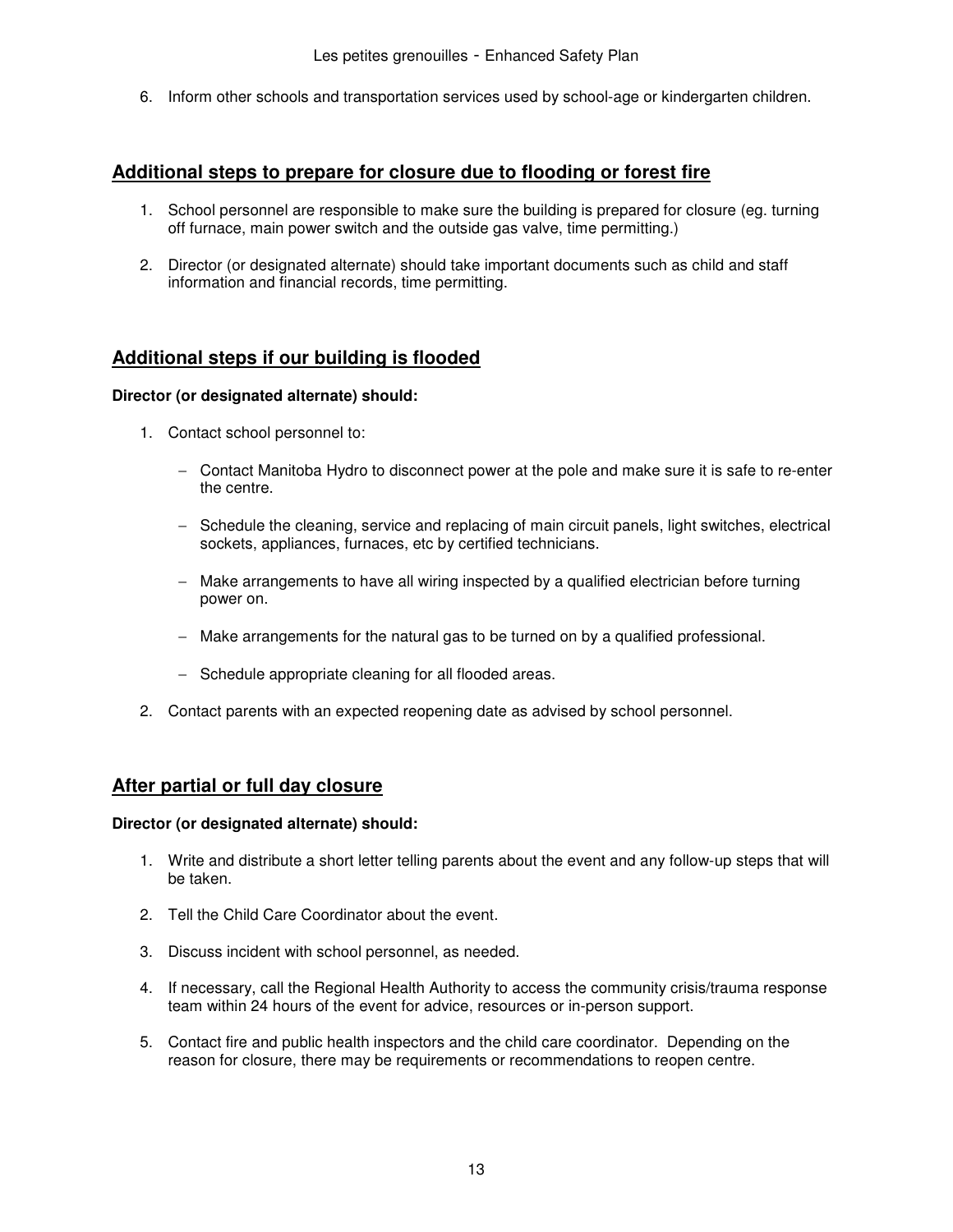# **CONTROLLING FIRE HAZARDS and INSPECTION AND MAINTENANCE OF FIRE SAFETY EQUIPMENT**

The following procedures will be used to ensure requirements under the Manitoba Fire Code are met to reduce and prevent the risk of fire by:

- controlling fire hazards
- inspecting and maintaining fire safety equipment

#### **Documentation File**

The following documentation will be maintained by the director for review by the fire inspector. The designated alternate will know the location of this file, which will contain:

- copies of safety checklists used to document monthly and annual checks to control fire hazards and inspect and maintain fire safety equipment
- evacuation and shelter-in-place practice drill record

The director (or designated alternate) will refer the fire inspector to the School Custodian for the following documentation:

- fire extinguishers annual inspection report by a certified agency
- inspection and maintenance records for battery operated carbon monoxide alarms
- fire protection system annual inspection report by a qualified technician (including hard-wired smoke alarms)
- rotating use of fire alarm manual pull stations
- heating system annual inspection report by a qualified heating contractor

The following items have been integrated into our Safety Checklists to document the checks required on a daily, monthly and annual basis. The school custodian is responsible for the inspection and maintenance of the many of the items however child care staff are to be aware and notify custodial staff of any issues noted during their inspections.

#### **Daily Inspections and Maintenance**

- 1. Evacuation procedures and floor plans are prominently posted in each room used by the centre.
- 2. Exit signs in all areas used by the centre are easy to see and lit.
- 3. Corridors and exits in all areas used by the centre are unobstructed and properly lit.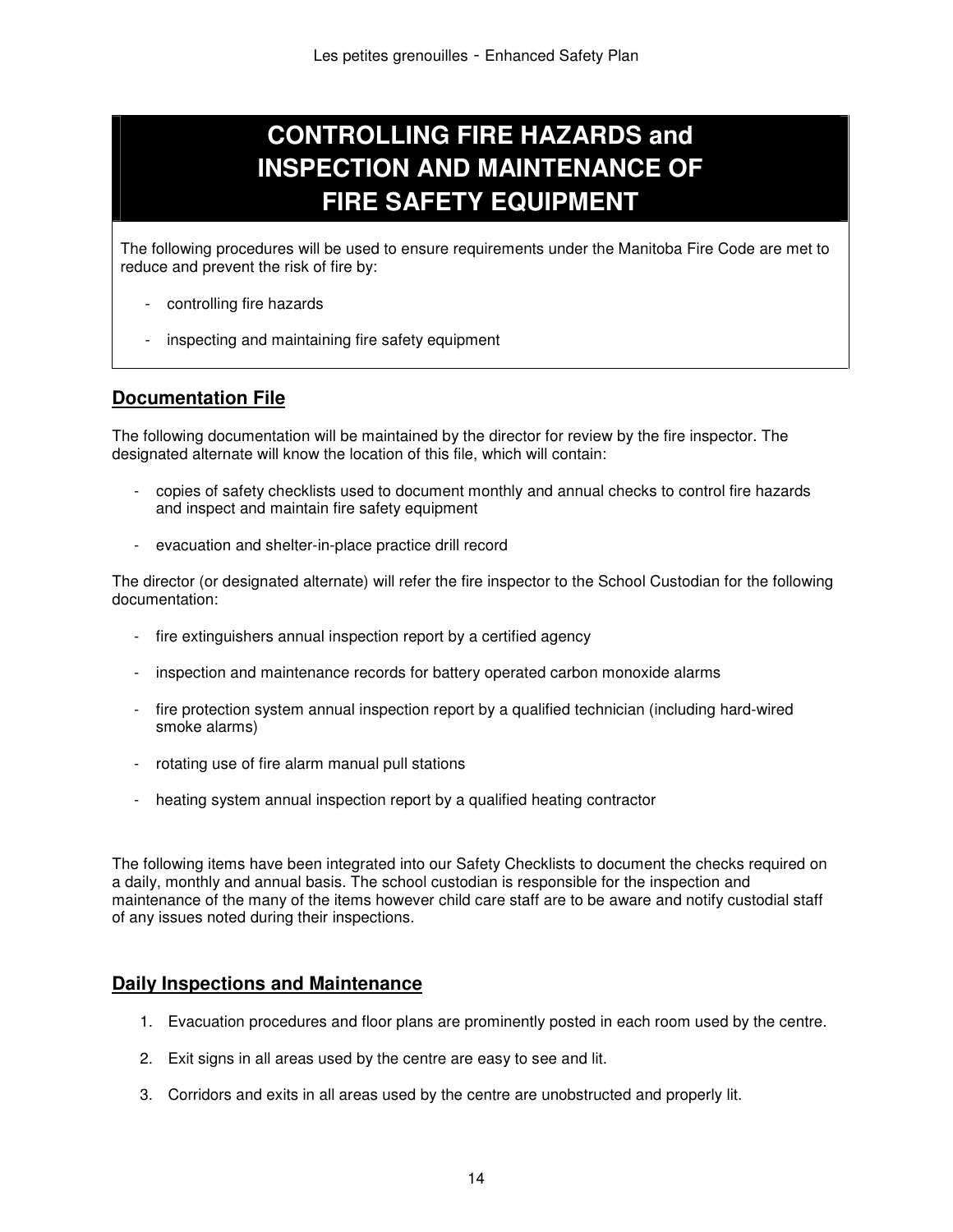- 4. Exits are free of snow and ice. There is a minimum of three meters (about 10 feet) cleared of snow outside of exit. There is a cleared path so that everyone can move further away from the building.
- 5. Fire doors and stairway doors in all areas used by the centre are NOT wedged or blocked open.
- 6. Electrical appliances in all areas used by the centre are unplugged when not in use (toaster, coffee maker, etc.)
- 7. All electrical outlets in areas used by the centre have covers in place (main centre has child proof outlets but CPEF and Maternelle require electrical outlet covers).
- 8. Lint traps in laundry equipment used by the centre are cleaned after each use.

#### **Monthly Inspections and Maintenance**

- 1. Exit doors in all areas used by the centre are readily opened from the inside without the use of keys or other locking devices.
- 2. Fire department access is unobstructed. Exterior fire department connections are easy to see and unobstructed. For example, no vehicles may be parked in a fire route/lane. There is no excessive vegetation, snow or other obstructions to access routes, fire hydrant and fire department connections.
- 3. All fire extinguishers in areas used by centre are checked by school custodian to make sure:
	- proper type
	- hung in required locations
	- labelled
	- ready for use
	- tagged
	- properly charged (arrow in green zone)
	- monthly check documented on tag
- 4. Battery operated carbon monoxide alarms in areas used by centre are checked by school custodian to ensure proper function (documented). Custodian checks the battery level monthly and changes as required.
- 5. Storage areas are checked by school custodian to make sure:
	- combustible materials have not built up in basements, storage rooms, service rooms or stairwells
	- combustible materials are not stored next to water heaters and heating equipment
	- propane cylinders are not stored inside building
	- there is at least 18 inches clearance between storage and sprinkler heads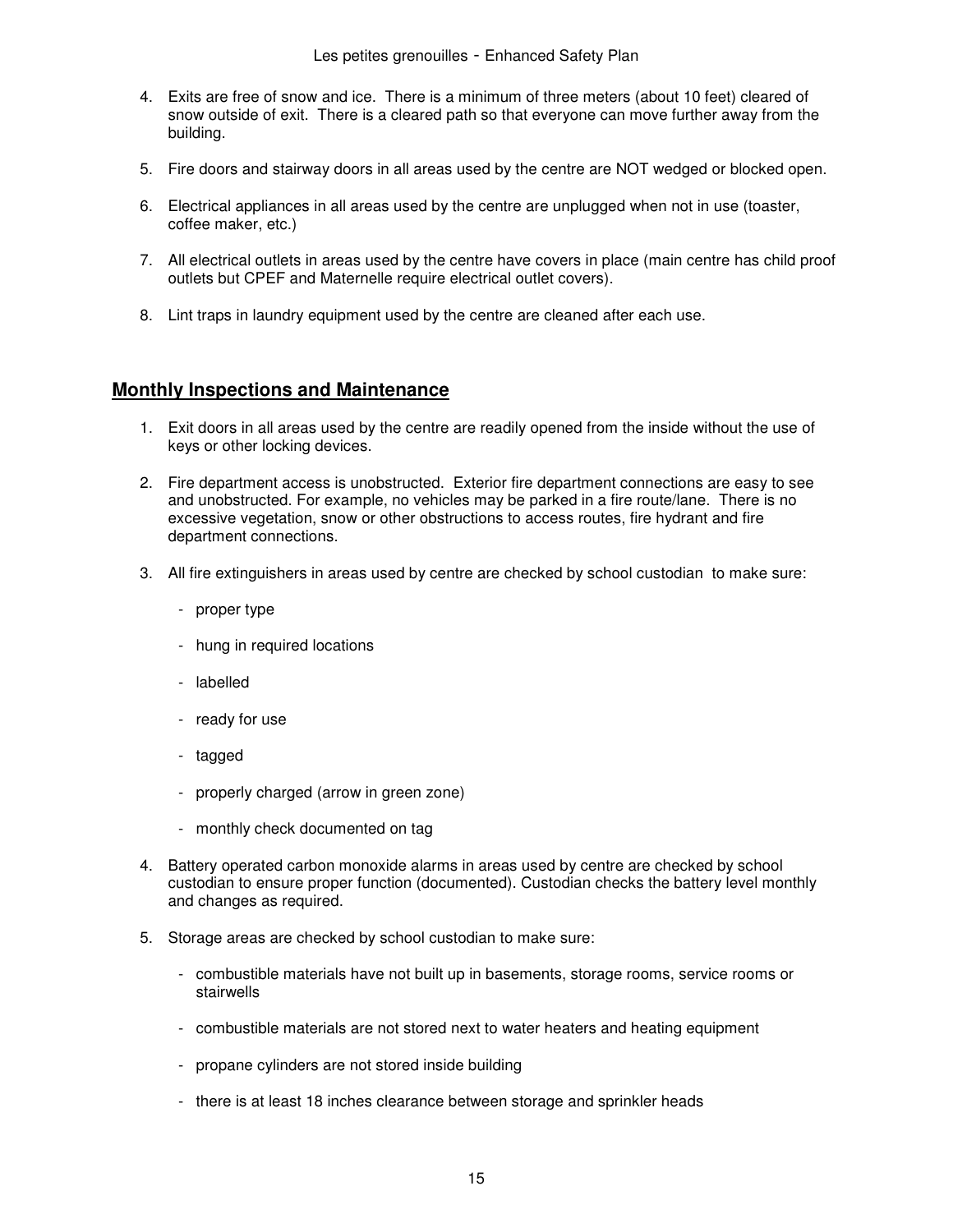6. The inspection documentation for fire alarm system and equipment is maintained by the School Custodian for review by fire inspector.

#### **Annual Inspections and Maintenance**

The following inspection documentation is maintained by the School Custodian for review by fire inspector:

- 1. Fire extinguishers are inspected by certified agency (also documented on tag).
- 2. Battery-operated carbon monoxide alarm units are replaced as directed in manufacturer's instruction (see Facility Overview).
- 3. Heating system is inspected by qualified heating contractor.
- 4. Fire protection systems are inspected by a certified technician:
	- emergency lighting
	- fire alarm system (including hard-wired smoke and heat detectors)
	- sprinkler system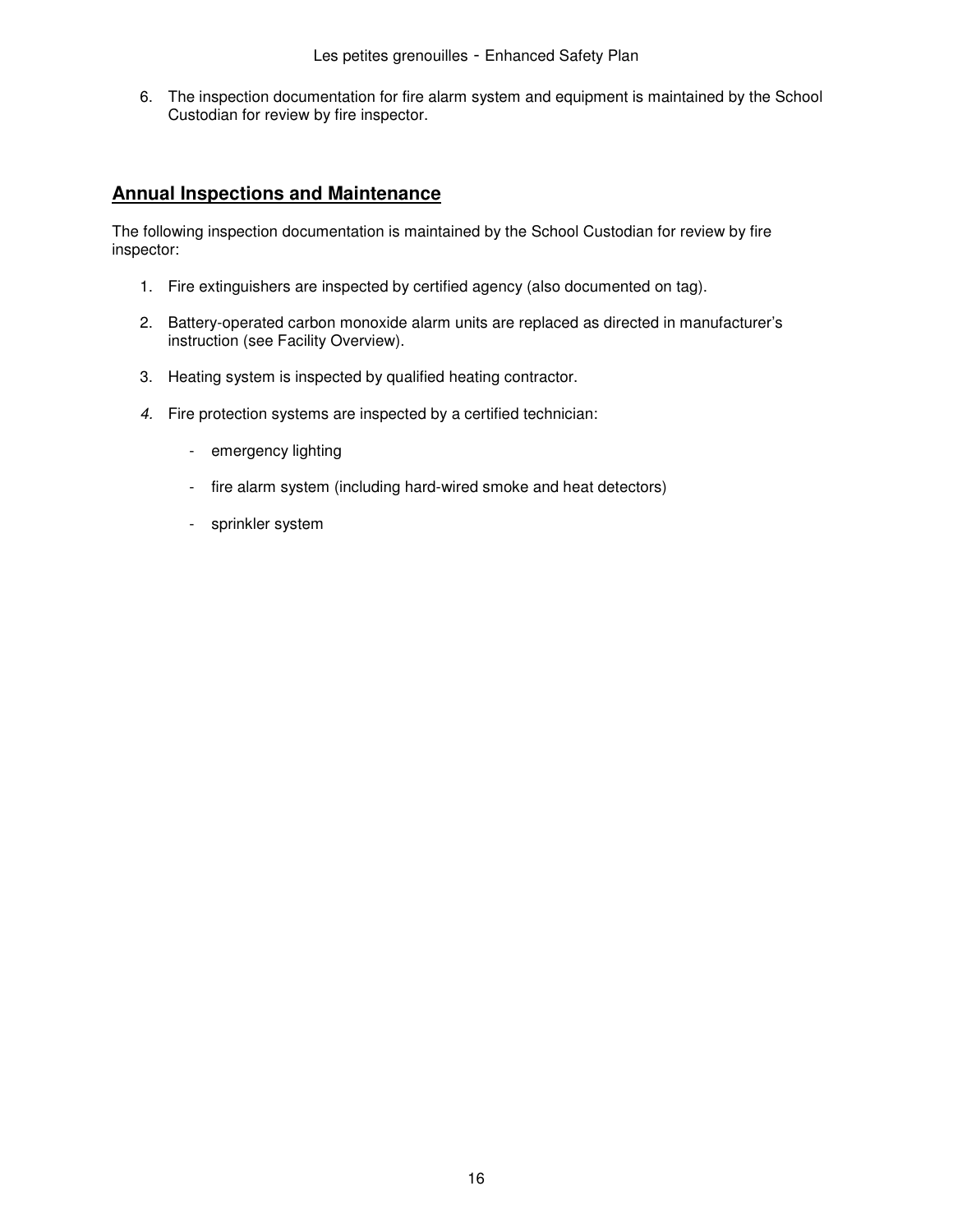# **WEATHER-RELATED EMERGENCIES**

The following procedures will be used in the event of the following in our area:

- winter storms
- flooding
- forest fires
- tornadoes
- severe thunderstorms

**School Procedures:** The centre is required to close if the school is closed due to bad weather. Parents are told in the policy manual to listen to Mix 96.7 FM and to verify the DSFM website.

#### **Preparation**

To prepare to care for children outside of regular centre hours or during a utility failure, the director (or designated alternate) will ensure that:

- non-perishable food and water is stored and replenished at least annually
- flashlights and battery operated lights with fresh batteries are available in all areas of the centre
- fresh batteries are available for the weather radio or portable radio

## **Winter Storm, Flood and Forest Fire Procedures**

- 1. Monitor appropriate source listed below when there is potential for severe weather, flooding or forest fires:
	- Environment Canada for weather watches and warnings on weather radio or local media
	- Manitoba Water Stewardship's Hydrologic Forecast Centre website (manitoba.ca/waterstewardship/floodinfo) and local media during the spring run-off period and during other high water advisories for the area
	- Manitoba Conservation Fire Program website (manitoba.ca/conservation/fire/) as well as local media during forest fire season from April to October
- 2. Notify staff in playground to bring children inside in the event of a severe weather warning.
- 3. Notify any groups on outings to return or take indoor shelter immediately.
- 4. Reschedule outdoor play and all outings away from the centre.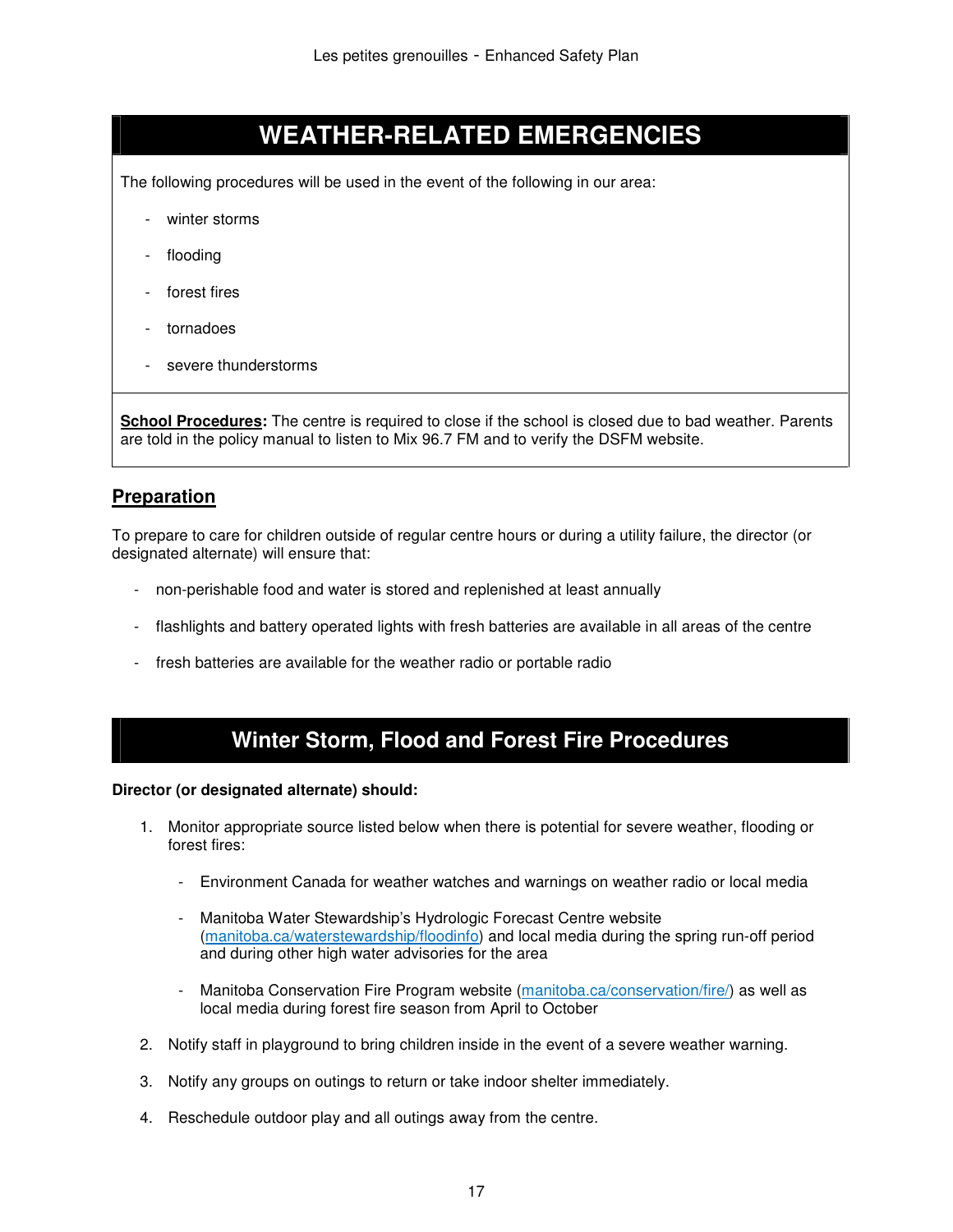5. Post information indicating that there may be a need for closure and reminding parents how the closure will be communicated.

#### **Additional steps for severe winter weather watch/warning or a blizzard warning**

- 1. Director and the board chair will consult on the need for emergency closure. Decision may be made by the School Principal or Division.
- 2. Follow *Emergency Closure Procedures* if required.

#### **Additional steps when there is potential for flooding or forest fire**

- 1. Director and the board chairperson will consult on the need for an emergency closure based on the information available from emergency response officials. Decision may be made by the School Principal or Division.
- 2. Director (or designated alternate) will:
	- advise parents and staff if a decision is made to close the centre
	- follow all instructions from emergency response officials
	- remind parents to listen to local media and emergency response officials for evacuation orders and assume that the centre will be closed until further notice
- 3. Follow Emergency Closure Procedures if required.

# **Tornado or Severe Thunderstorm Procedures**

#### **Staff should:**

1. Immediately contact the director (or designated alternate) if aware of a severe thunderstorm or tornado warning/sighting in the area.

- 1. Monitor the situation using information from Environment Canada on the weather radio.
- 2. Make sure flashlights and battery operated lights with fresh batteries are available in all areas of the centre.
- 3. Direct senior staff in each playroom:
	- Not to use electrical equipment and avoid using the telephone.
	- To guide children to stay away from windows, doors, radiators, stoves, metal pipes, sinks or other electrical charge conductors.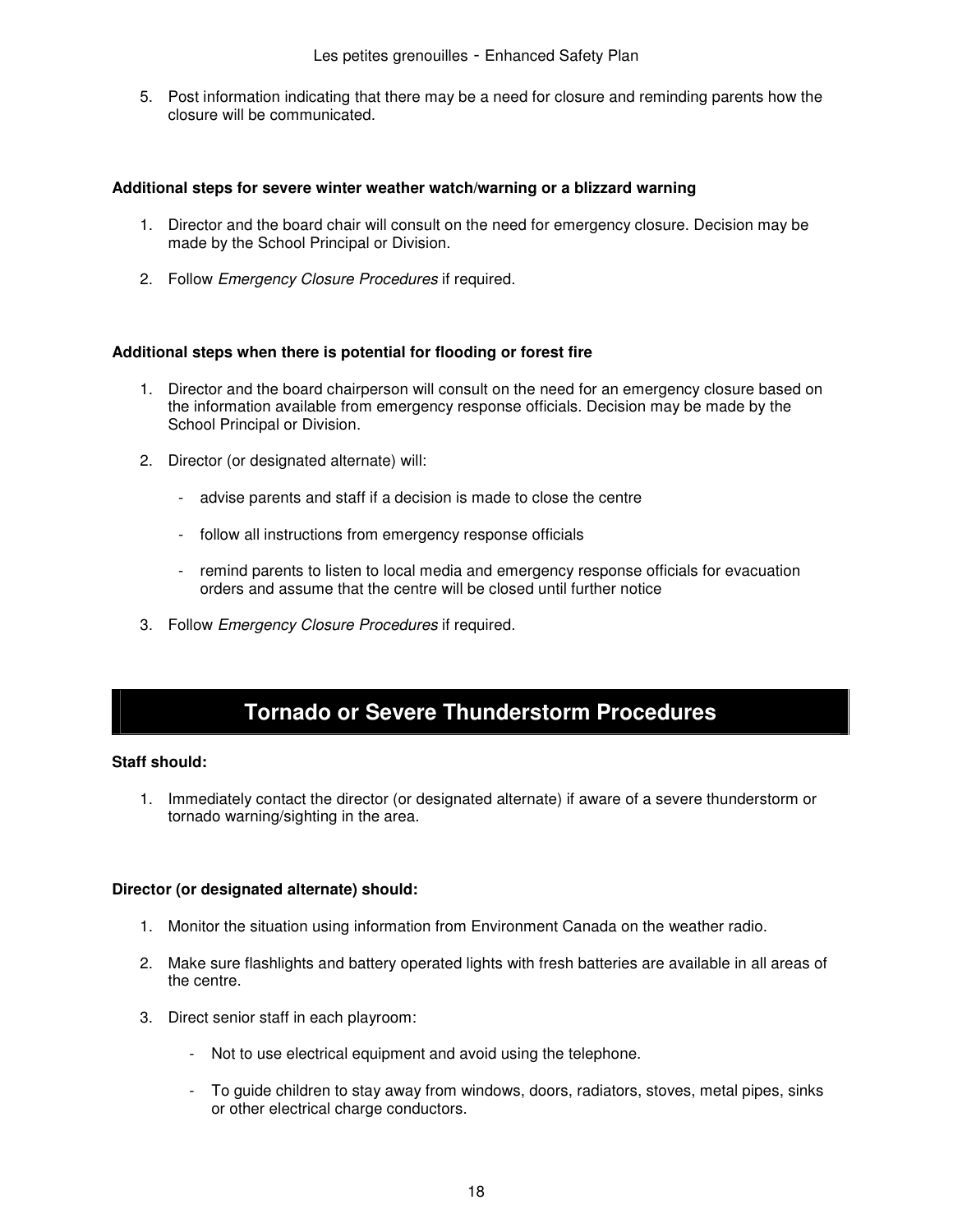- To unplug all electrical appliances in areas used by centre such as TVs, radios and toasters.
- 4. Consult with school personnel.
- 5. Make decision to enact Shelter-in-Place Procedures: Tornado. This decision may be made in consultation with school personnel.

## **SHELTER-IN-PLACE PROCEDURES: TORNADO**

**Protective Spaces:** Main Centre and Nursery School Program – along preschool nap room wall and school hallway with connecting door open

School Age Program – school hallway by school office (away from windows)

#### **Director (or designated alternate) should:**

- 1. Direct senior staff in each playroom to begin Shelter-in-Place Procedures: Tornado.
- 2. Notify staff in playground to return indoors immediately.
- 3. Notify staff on outings away from centre to immediately seek the closest indoor shelter. Remind them to call back with their location.
- 4. Notify other schools/transportation services that the children cannot come to the centre until further notice. Make arrangements for the children's care.
- 5. Bring the weather radio operating on battery back up and cell phone to protective space to monitor when it is safe to leave the protective spaces.
- 6. Advise school personnel of the status of Shelter-in-Place Procedures: Tornado.

#### **Senior Staff in Each Playroom should:**

- 1. Direct staff and children to gather by playroom door. Count children before proceeding to the protective spaces.
- 2. Assign specific tasks to additional staff when available.
- 3. Bring the following items into the protective spaces:
	- Attendance record (with floor plan attached).
	- Emergency backpack (including the first aid kit, child information records, staff emergency information, contact information for school personnel and other schools/transportation services).
	- Walkie talkie.
	- Required medications and specialized equipment for children with additional support needs if it is possible to do so safely and if essential for the immediate safety of a child.
- 4. Help children who require additional assistance.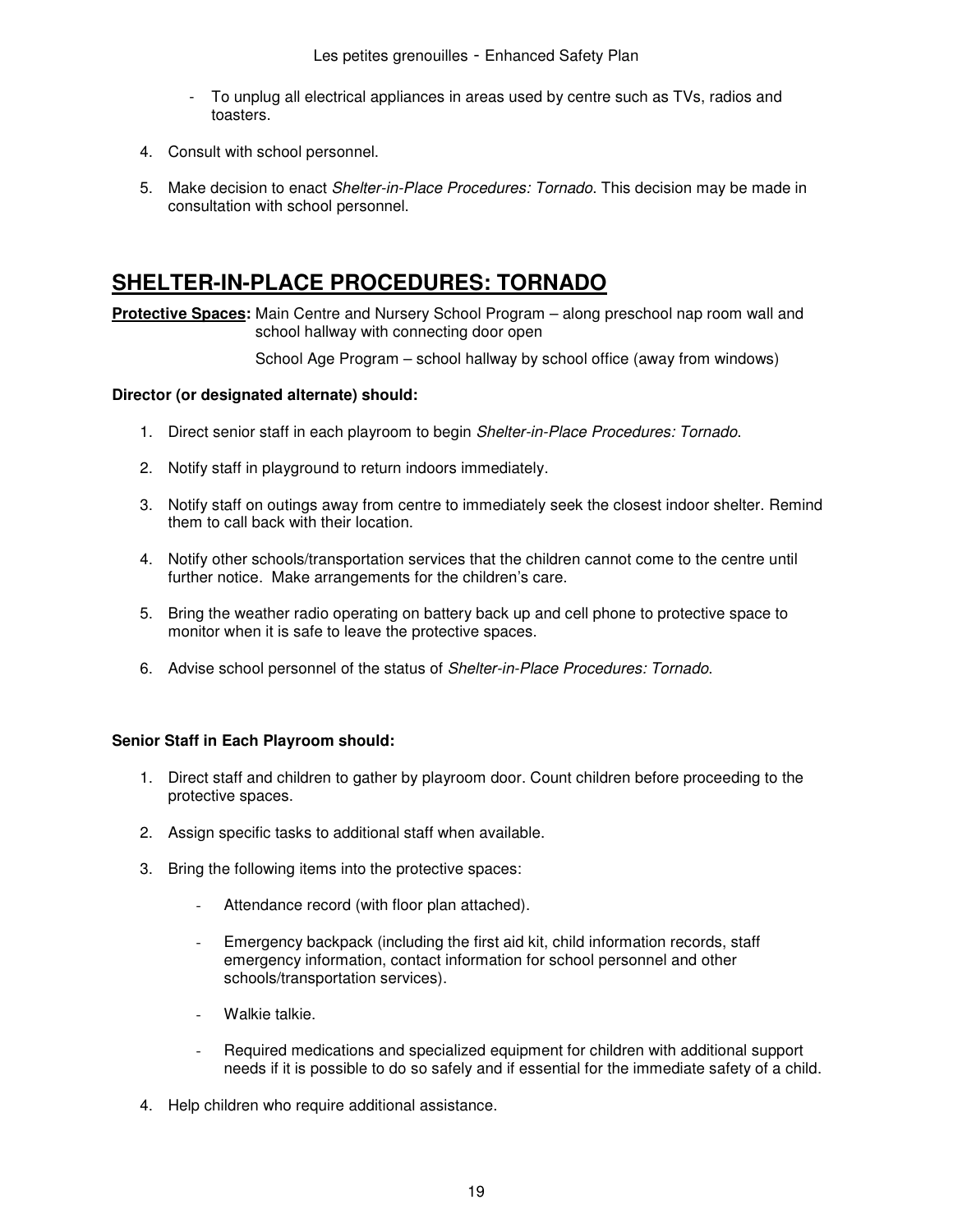- 5. Once in protective space, take attendance to make sure all children and staff are accounted for.
- 6. Advise director (or designated alternate) of the status of Shelter-in-Place Procedures: Tornado.

#### **After the event, director (or designated alternate) should:**

- 1. Write and distribute a short letter telling parents about the event and any follow-up steps that will be taken.
- 2. Tell the Child Care Coordinator about the event.
- 3. Discuss incident with school personnel.
- 4. If necessary, call the Regional Health Authority to access the community crisis/trauma response team within 24 hours of the event for advice, resources or in-person support.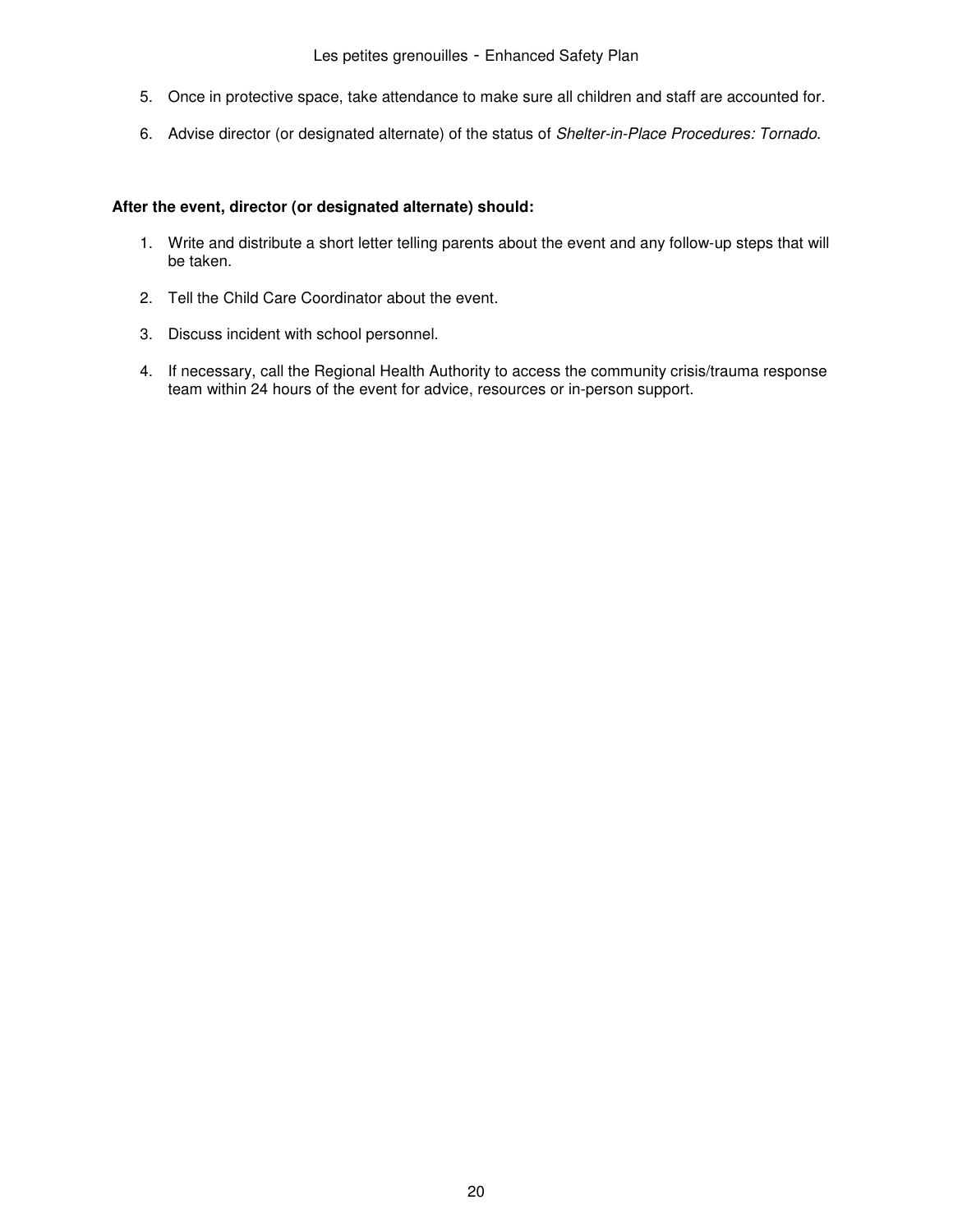# **HEALTH-RELATED EMERGENCIES**

The following procedures and communication policies will be used in the event of an emergency due to:

- a child's medical condition
- communicable or food-borne illness in the centre or larger community
- serious injury of a child
- utility failure or sewage backup

# **A Child's Medical Condition**

**When a child enrols with a medical condition or is diagnosed while attending the centre the director (or designated alternate) should:** 

- 1. Make sure Unified Referral Intake System (URIS) applications are submitted.
- 2. Arrange staff training by a registered nurse related to the URIS *Individual Health Care* Plan/Emergency Response Plan.
- 3. Update the centre's safety plan with any special considerations required for the child.
- 4. Store Individual Health Care Plan/Emergency Response Plans in the appropriate staff communication area while considering the importance of confidentiality.
- 5. Make sure there are processes to monitor when a child's URIS plan will expire.
- 6. Arrange for plan to be updated and staff retraining to be conducted every year.
- 7. See the Anaphylaxis section for additional policies and procedures related specifically to lifethreatening allergies.

## **Communicable or Food-Borne Illness**

#### **Prevention**

The following procedures are used to prevent outbreaks of communicable or food-borne illness:

- routine health practices
- cleaning and sanitizing schedules
- safe food handling practices
- disposable gloves are worn any time staff's hands may come in direct contact with blood (or body fluids containing blood) or staff have open cuts or sores on their hands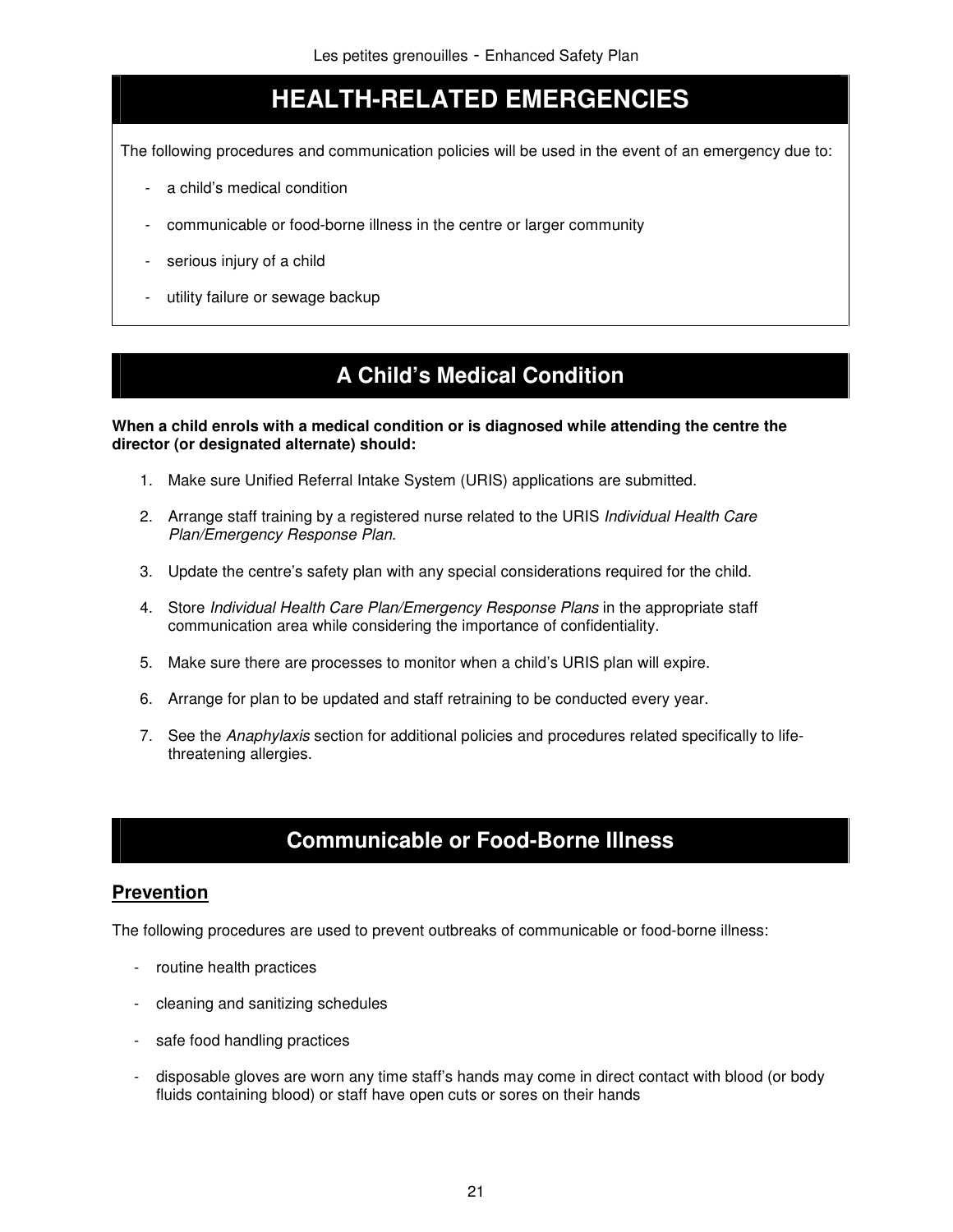Les petites grenouilles - Enhanced Safety Plan

- staff monitor children's health and ask parents about unusual symptoms observed in children (diarrhea, vomiting, abdominal pain, etc.)
- staff encourage parents to inform the centre of diagnosed illness after a visit to the doctor
- staff document symptoms, diagnosed illnesses or absences due to illness in the daily incident record
- a toileting log book is maintained to help identify children with diarrhea as a simple warning system of an illness outbreak

#### **Outbreak of communicable or food-borne illness in centre**

#### **Director (or designated alternate) should:**

- 1. Contact the public health nurse for requirements for specific illnesses. Be sure to ask about any special precautions for non-immunized children or pregnant staff/family members.
- 2. Contact the public health inspector if directed to do so by the public health nurse.
- 3. Inform the child care coordinator of the situation and public health authority's requirements and recommendations.
- 4. Advise school personnel of the situation and public health authority's requirements and recommendations.
- 5. Provide regular updates to the child care coordinator and public health authorities.
- 6. Review the following procedures with all staff and make sure procedures are diligently followed:
	- proper sneezing and coughing etiquette
	- adult hand washing procedures
	- children's hand washing procedures
	- diapering and toileting procedures
	- cleaning and sanitizing procedures
	- procedures for the proper storage, handling and serving of food
- 7. Notify parents of illnesses present in the centre and the symptoms to look for in their child.
- 8. Share resources and information with parents.
- 9. Advise staff of requirements from public health or other authorities and make sure requirements are followed.

#### **Staff should:**

- 1. Review proper hand washing procedures with the children.
- 2. Go over sneezing and coughing techniques with the children.
- 3. Monitor bathroom visits to make sure procedures are followed.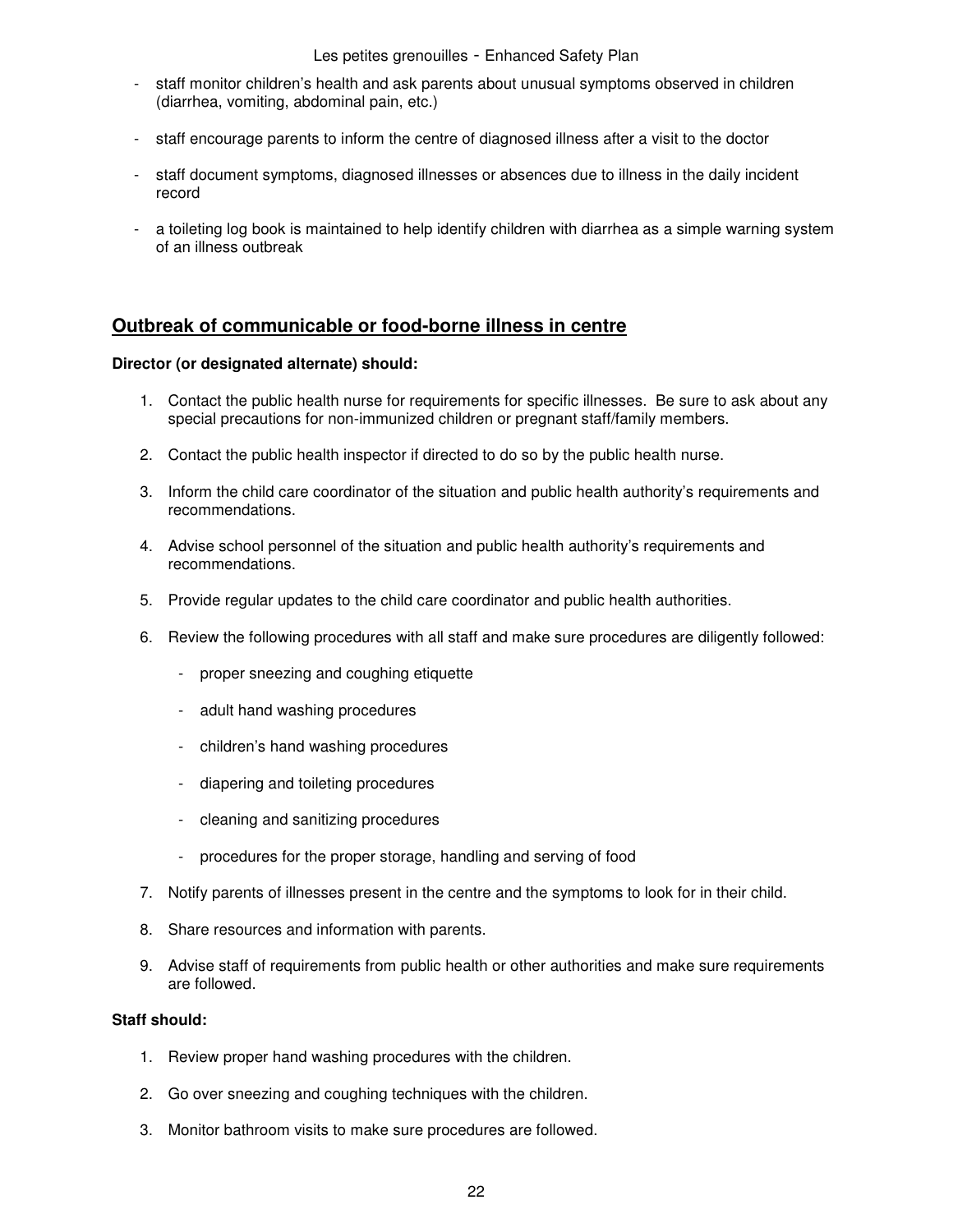Les petites grenouilles - Enhanced Safety Plan

- 4. Clean and sanitize toys, equipment and surfaces.
- 5. Encourage parents to discuss any health concerns, symptoms or diagnosed illnesses.
- 6. Document health concerns, symptoms or diagnosed illnesses in the daily incident record.

#### **Parents should:**

- 1. Discuss any health concerns or symptoms with staff.
- 2. Tell staff about any diagnosed illnesses.

#### **Contact with Public Health**

The public health authority will be contacted for advice and direction if any of the following illnesses are present in the centre:

- any illness prevented by routine immunizations: diphtheria, measles, mumps, pertussis (whooping cough), polio and rubella
- gastrointestinal infections such as a diagnosed case of campylobacter, E. coli, giardia, rotavirus, typhoid fever, salmonella gastroenteritis, shigella gastroenteritis and yersinia gastroenteritis
- diarrhea, if there are 2 to 3 or more children within 48 hours, because it could be a serious gastrointestinal infection
- group A streptococcus (invasive diseases such as toxic shock syndrome and flesh-eating disease)
- haemophilus influenza type b (Hib)
- hepatitis A virus (HAV)
- impetigo, if there is more than one diagnosed case in the same room within a month
- meningitis
- meningococcal disease
- strep throat and scarlet fever, if there are more than two diagnosed cases within a month
- tuberculosis

Public health will also be contacted about any bite that breaks the skin as blood tests may be required.

#### **Notification to Parents and Staff**

- 1. Parents and staff will be advised of any of the illnesses requiring contact with public health (above).
- 2. The notice will specifically advise parents to talk to their doctor and check their own child's immunization records about the following illnesses prevented by routine immunizations:
	- diphtheria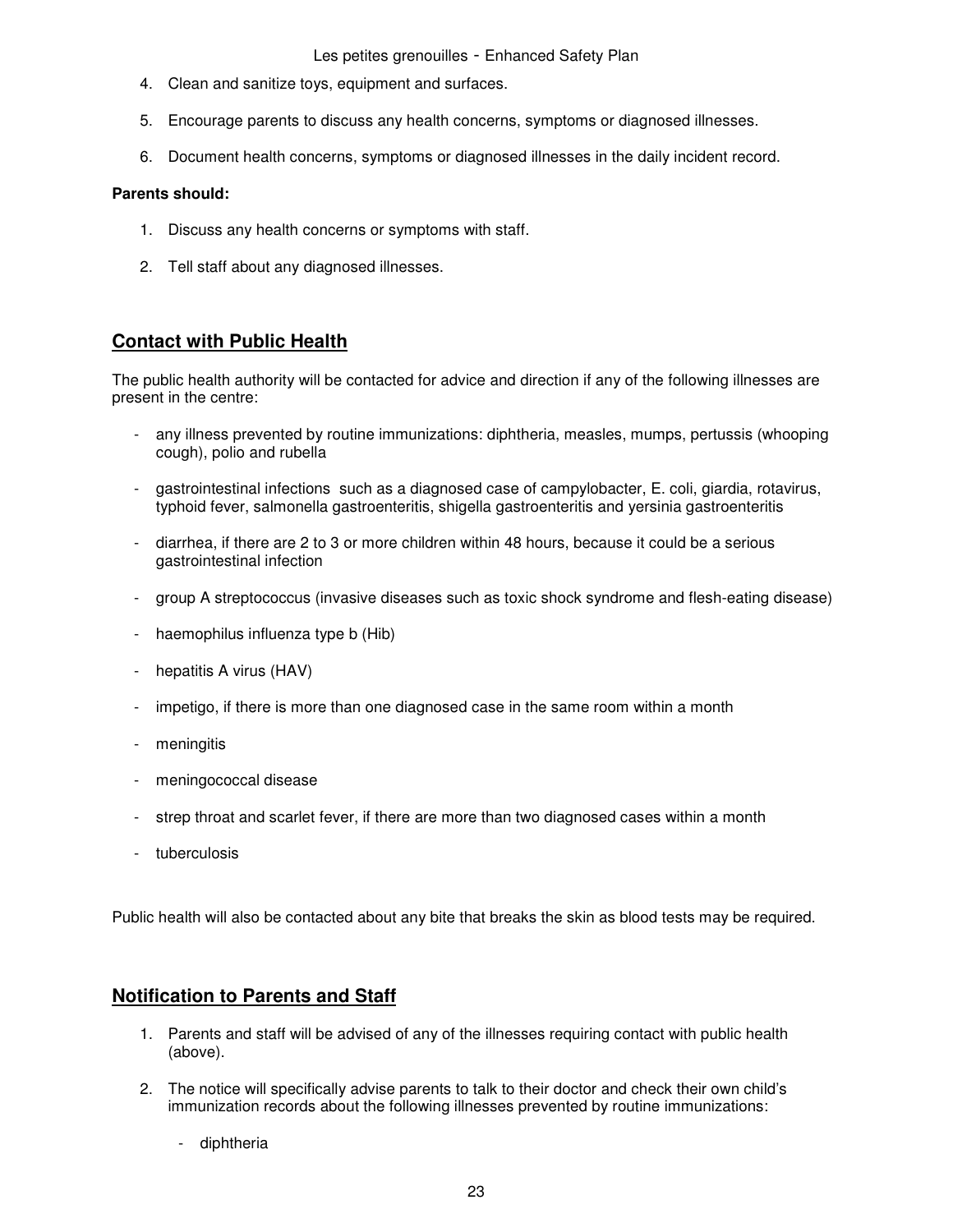- measles
- mumps
- pertussis (whooping cough)
- polio
- rubella
- 3. The notice will specifically advise staff or family members who are or may become pregnant that they should talk to their doctor and check their immunization status for the following illnesses:
	- chicken pox
	- parvovirus B19 (fifth disease or "slapped cheek" syndrome)
	- rubella
	- measles
	- mumps
	- CMV (cytomegalo virus)

#### **Additional steps: Outbreak of communicable or food borne illness in larger community**

- 1. Monitor and respond to warnings from Manitoba Health and Healthy Living, Health Canada or the Canadian Food Inspection Agency. Be sure to visit their websites for additional information.
- 2. Consult with school and school division personnel.
- 3. Advise all staff of recommendations from Manitoba Health, Health Canada, the Food Inspection Agency, the public health inspector, the child care coordinator or school personnel. Make sure staff follow recommendations.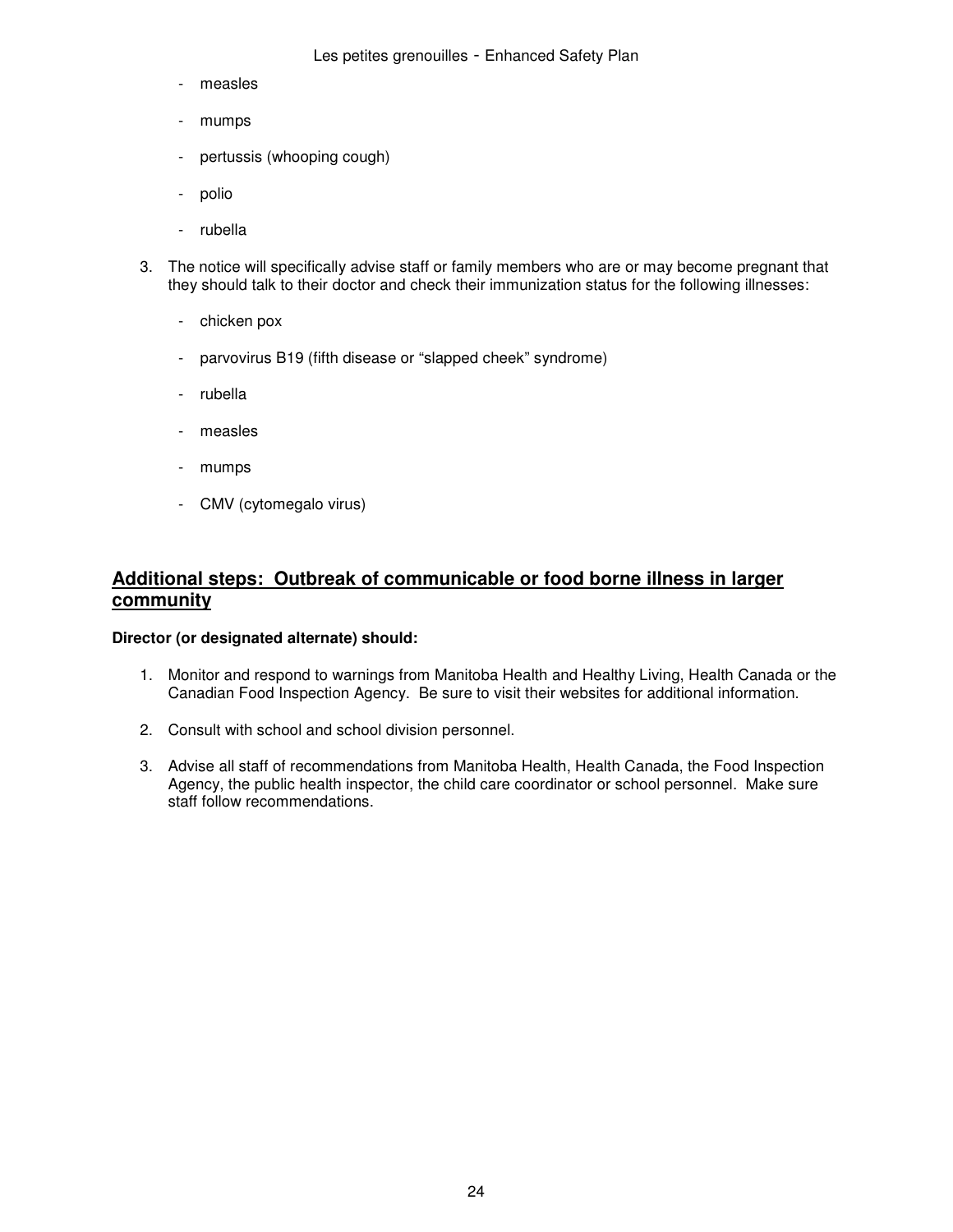# **Serious Injury of a Child**

#### **Director (or designated alternate) should:**

- 1. Help make the decision to provide first aid at the centre or call an ambulance.
- 2. Contact the parents or emergency contacts if parents cannot be reached.
- 3. Provide an incident report to the parents.

#### **Injury requiring first aid**

#### **Staff should:**

- 1. Provide first aid according to the principles learned in their first aid training.
- 2. Document the incident as quickly as possible and provide an incident report to the director (or designated alternate).
- 3. Complete an assessment of the factors related to the incident. If necessary, make changes to prevent injuries.

#### **Injury requiring medical attention**

#### **Director (or designated alternate) should:**

- 1. Call 911 for an ambulance.
- 2. Provide a copy of the parent's permission for emergency medical treatment.
- 3. Accompany the child to the hospital with a copy of the parent's permission for emergency medical treatment, if parents are not at the centre.

#### **Staff should:**

- 1. Attend to the child according to the principles learned in their first aid training until paramedics arrive.
- 2. Document the incident as quickly as possible.
- 3. Provide an incident report to the director (or designated alternate).

#### **After the event, director (or designated alternate) should:**

- 1. Complete an assessment of the factors related to the incident. If necessary, make changes to prevent future injuries. Contact school personnel if the required changes are the school's responsibility.
- 2. Notify the child care coordinator within 24 hours by submitting a Serious Injury Notification on-line or by telephone, the centre's insurance provider and the board chair.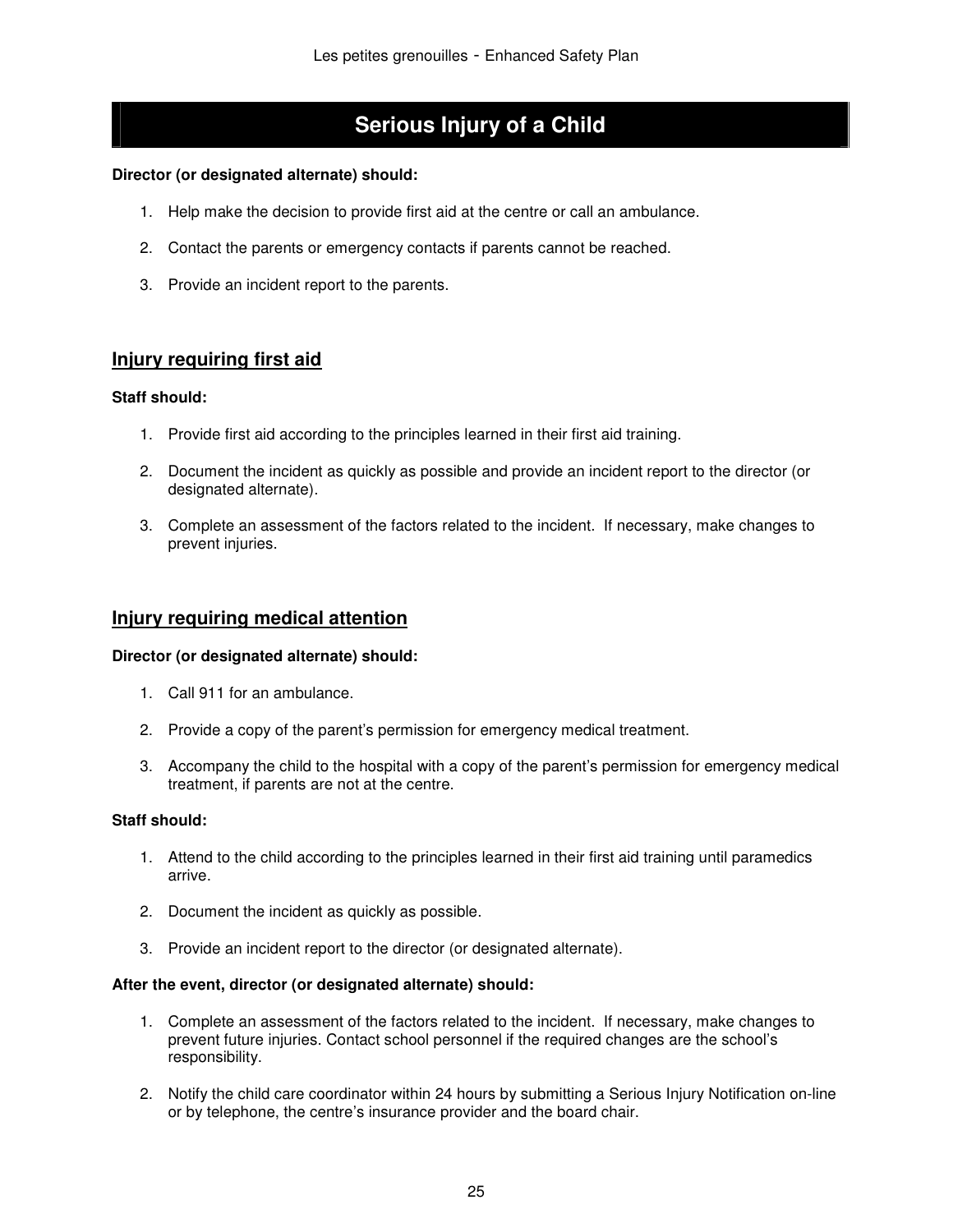## **Utility Failure or Sewage Back up**

The following procedures will be used in the event of sewage back-up or the loss of one of the following utilities:

- heat
- water
- hot water
- electricity
- natural gas

#### **Director (or designated alternate) should:**

1. If it is a loss of electrical power, figure out if a loss of electrical power is specific to the school or if the area is without power. If it specific to the building, contact school personnel to see if it is a breaker that has blown and power can be restored.

If it is a loss of service or a repair is needed, contact the school personnel to contact the appropriate utility or repair service immediately to report the problem and get an estimated length of time without service.

- 2. Based on the information provided by the school (or utility company), contact the public health inspector to complete a risk assessment. The loss of any utility or sewage back-up may present a health risk to the children, staff and families.
- 3. Based on the information provided by the school (or utility company), contact the local fire authority to determine if the loss of the utility or sewage back-up presents a fire safety risk (for example, fire protection systems/life safety equipment or access to exits is compromised) and if there are alternative requirements during a loss of fire protection.
- 4. Advise staff on procedural changes required by public health (for example, the use of hand sanitizers and single-use food handling and service items) or the fire authority (such as the requirement for a fire watch).
- 5. Enact Evacuation Procedures or Emergency Closure Procedures if required by the public health authority or fire authority.
- 6. Follow Evacuation Procedures or Emergency Closure Procedures, if required.
- 7. Inform the child care coordinator of situation and the requirements and recommendations from public health or fire authority.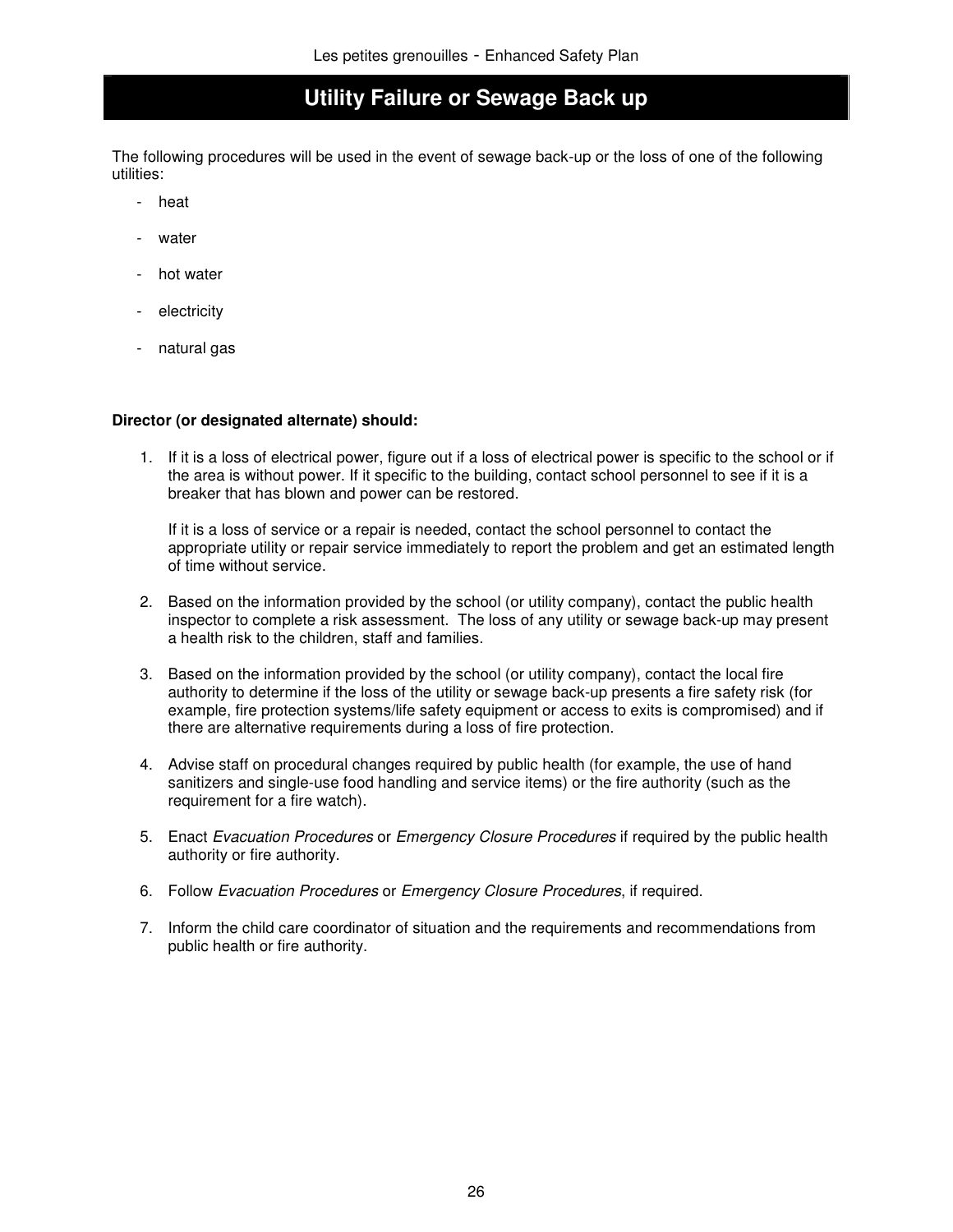# **ANAPHYLAXIS (LIFE-THREATENING ALLERGIES)**

The following roles and responsibilities outline the procedures that will be followed if:

- a child currently in the centre has been diagnosed with a life-threatening allergy
- a child about to enrol in the centre has been diagnosed with a life-threatening allergy

#### **IMPORTANT**

**Call an ambulance immediately to take the child to the hospital when an adrenaline autoinjector is used.** 

The entire community has a role to play in ensuring the safety of children with a known risk of anaphylaxis in a community setting. To minimize risk of exposure and to ensure rapid response to an emergency, parents, children and centre staff must all understand and fulfill their responsibilities.

- 1. Work as closely as possible with the parents of the child with a known risk of anaphylaxis. Regularly update emergency contacts and telephone numbers.
- 2. Immediately start appropriate planning for an Individual Health Care Plan/Emergency Response Plan that considers the age and maturity level of the child, the specific allergen and the centre's circumstances.
- 3. Submit a URIS application with parents, including An Authorization for the Release of Information form. Remind parents that it will need to be completed every year.
- 4. Have parents complete an Authorization for Administration of Adrenaline Auto-Injector form.
- 5. Contact the public health nurse (or contracted nursing agency if the public health nurse is not available) to develop the *Individual Health Care Plan*/Emergency Response Plan and schedule staff training.
- 6. Identify a contact person for the nurse.
- 7. Inform other parents that a child with a life-threatening allergy is in direct contact with their child (with written parental approval). Ask parents for their support and cooperation.
- 8. Inform school personnel that a child with a life-threatening allergy is present in the building (with written parental approval).
- 9. If it is not developmentally appropriate for the child to carry an auto-injector, make sure the adult responsible for that child wears it in a fanny pack. An alternative is to keep it in a safe, UNLOCKED location accessible only to the adults responsible.
- 10. Staff Training
	- Notify staff of the child with a known risk of anaphylaxis, the allergens and the treatment.
	- Have all staff (and possibly volunteers) receive instruction on using an auto-injector.
	- Inform all substitute staff about the presence of a child with a known risk of anaphylaxis. Be sure to advise them of the appropriate support and response, should an emergency occur.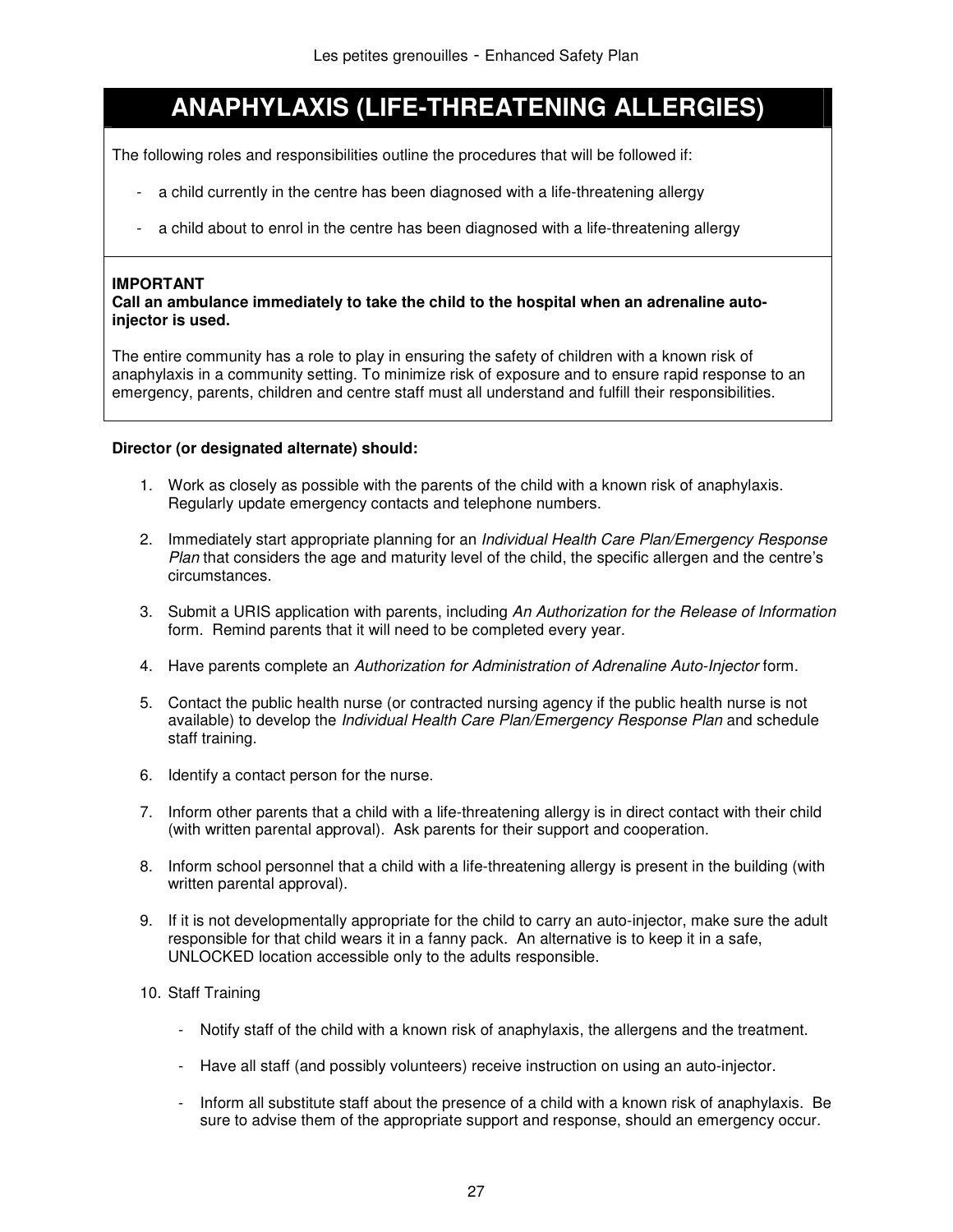- Store the Individual Health Care Plan/Emergency Response Plan in the staff communication areas for easy access while keeping in mind the importance of confidentiality.
- Arrange an annual in-service through the nursing service to train staff and monitor personnel involved with the child with life-threatening allergies.
- 11. Help with carrying out policies and procedures for reducing risk in the centre.
	- Post allergy alert forms with photographs, in the staff room, kitchen, eating area and other appropriate locations (with written parental approval).
	- Develop safety procedures for field trips and extra-curricular activities.
- 12. Make sure there are processes to:
	- Monitor when a child's *Individual Health Care Plan/Emergency Response Plans* will expire.
	- Annually review and submit a URIS Application form to make sure there is an *Individual* Health Care Plan/Emergency Response Plan for each child with a life-threatening allergy.
	- Monitor the expiry dates for children's adrenaline auto-injectors. Remind parents about expiry as needed.
	- From time to time, remind other parents in the centre how important it is to make sure packed lunches and snacks are allergen-free.

#### **Responsibilities of all staff:**

- 1. Receive annual URIS training in caring for a child with anaphylaxis.
- 2. Display a photo-poster in the child care centre (with written parental approval).
- 3. Discuss anaphylaxis with the other children, in age-appropriate terms.
- 4. Encourage children not to share lunches or trade snacks.
- 5. Choose products that are safe for all children in the centre (parental input is recommended).
- 6. Instruct children with life threatening allergies to eat only what they bring from home, if applicable.
- 7. Reinforce hand washing to all children before and after eating.
- 8. Facilitate communication with other parents.
- 9. Follow policies for reducing risk in eating and common areas.
- 10. Enforce rules about bullying and threats.
- 11. Leave information in an organized, prominent and accessible format for substitute staff.
- 12. Plan appropriately for field trips. Make sure auto-injectors are taken on field trips and emergency response plans are considered when planning the trip.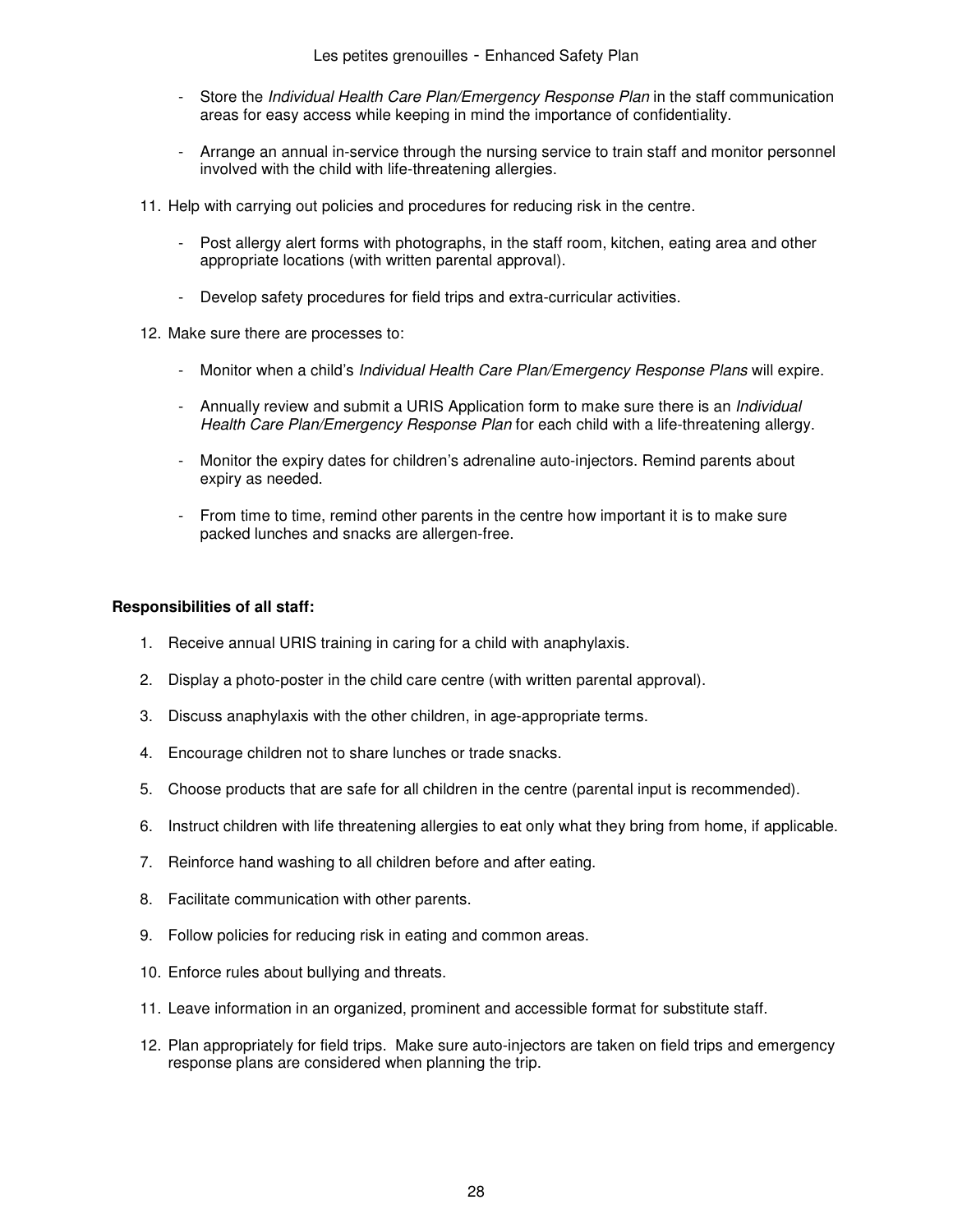#### **Responsibilities of the parents of a child with anaphylaxis:**

- 1. Tell the centre director about the child's allergies and needs.
- 2. Provide their child with an up-to-date auto-injector. If it is not developmentally appropriate for the child to carry it, parents should confirm the auto-injector is in a specified location (safe, UNLOCKED location accessible only to the adults responsible), or on the person of the adult responsible for the care of the child.
- 3. Make sure their child has and wears a medical identification bracelet.
- 4. Submit all necessary documentation as required.
- 5. Provide the child care centre with adrenaline auto-injectors before the expiry date.
- 6. Make sure that auto-injectors are taken on field trips.
- 7. Participate in the development of a written Individual Health Care/Emergency Response Plan for their child, which is updated every year.
- 8. Be willing to provide safe foods for their child, including special occasions.
- 9. Provide support to the facility and staff as required.
- 10. Teach their child (as developmentally appropriate):
	- to recognize the first signs of an anaphylactic reaction
	- to know where their medication is kept and who can get it
	- to communicate clearly when he or she feels a reaction starting
	- to carry his or her own auto-injector on their person (for example, in a fanny pack)
	- not to share snacks, lunch or drinks
	- to understand the importance of hand washing
	- to report bullying and threats to an adult in authority
	- to take as much responsibility as possible for his or her own safety

#### **Responsibilities of all parents:**

- 1. Cooperate with the child care centre to eliminate allergens from packed lunches and snacks. (if applicable)
- 2. Participate in parent information sessions.
- 3. Encourage children to respect the child with a known risk of anaphylaxis and centre policies.
- 4. Inform the staff before food products are distributed to any children in the centre.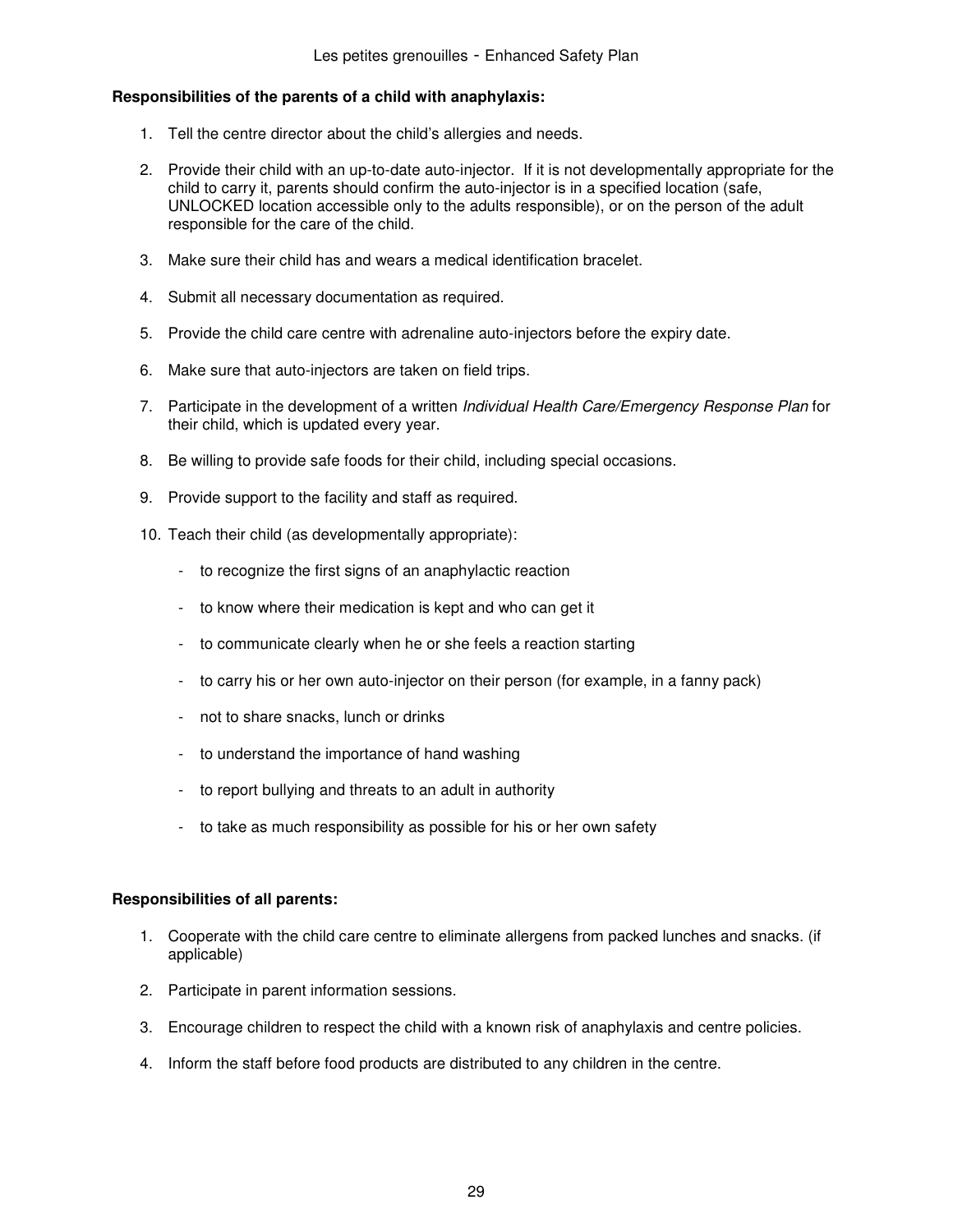#### **Responsibilities of the child with anaphylaxis:**

- 1. Take as much responsibility as possible for avoiding allergens, including checking labels and monitoring intake (as developmentally appropriate).
- 2. Eat only foods brought from home, if applicable.
- 3. Wash hands before and after eating.
- 4. Learn to recognize symptoms of an anaphylactic reaction (as developmentally appropriate).
- 5. Promptly inform an adult as soon as accidental exposure occurs or symptoms appear (as developmentally appropriate).
- 6. Wear a medical identification bracelet.
- 7. Keep an auto-injector on their person at all times, such as in a fanny pack (as developmentally appropriate).
- 8. Know how to use the auto-injector (as developmentally appropriate).

#### **Responsibilities of all children (as developmentally appropriate):**

- 1. Learn to recognize symptoms of anaphylactic reaction.
- 2. Avoid sharing food, especially with children with a known risk of anaphylaxis.
- 3. Follow rules about keeping allergens out of the centre and washing hands (as developmentally appropriate).
- 4. Refrain from bullying or teasing a child with a known risk of anaphylaxis.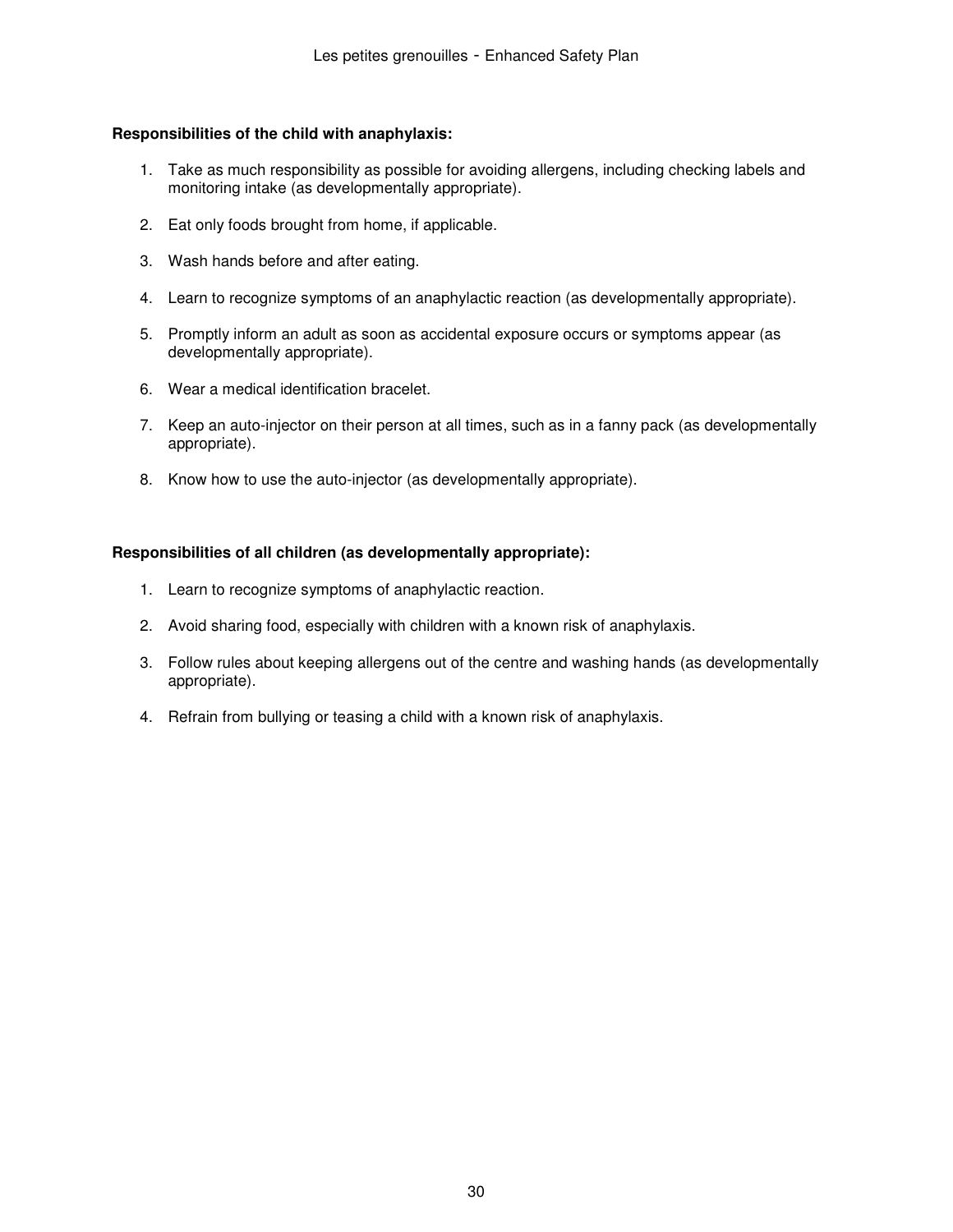# **CHEMICAL ACCIDENT PROCEDURES**

The following procedures will be used in the event of a chemical accident:

- inside of the centre (for example, the inappropriate mix of household cleaners)
- in the area outside of the centre

**School Procedures:** If the chemical spill is inside the school, school uses fire alarm to evacuate building. If outside the building, move children away from a spill. Decide if air and electricity should be turned off, call 911 and wait for a response.

# **Chemical Accident Inside of Child Care Building**

#### **Director (or designated alternate) should:**

- 1. Enact evacuation procedures immediately.
- 2. Direct senior staff in each playroom to follow Evacuation Procedures.
- 3. Notify school personnel. School will call 911 for the fire department if the school custodian cannot clean up the spill.

# **Chemical Accident Outside of Child Care Building**

#### **Director (or designated alternate) should:**

- 1. Enact Shelter-in-Place Procedures **or** Evacuation Procedures based on instructions from the emergency response personnel
- 2. Follow: Evacuation Procedures **or** Shelter-in-Place Procedures: Chemical Accident Outside of **Building**

## **Shelter-in-Place Procedures: Chemical Accident Outside of Building**

- 1. Verbally direct senior staff in each playroom to begin Shelter-in-Place Procedures. Remind them to close windows and as many internal doors as possible.
- 2. Notify staff in playground to return indoors immediately.
- 3. Make sure all exterior and interior doors leading into centre areas are closed and locked.
- 4. Notify school personnel to:
	- − Close and lock all other exterior doors to school.
	- − Turn off breakers that control air flow.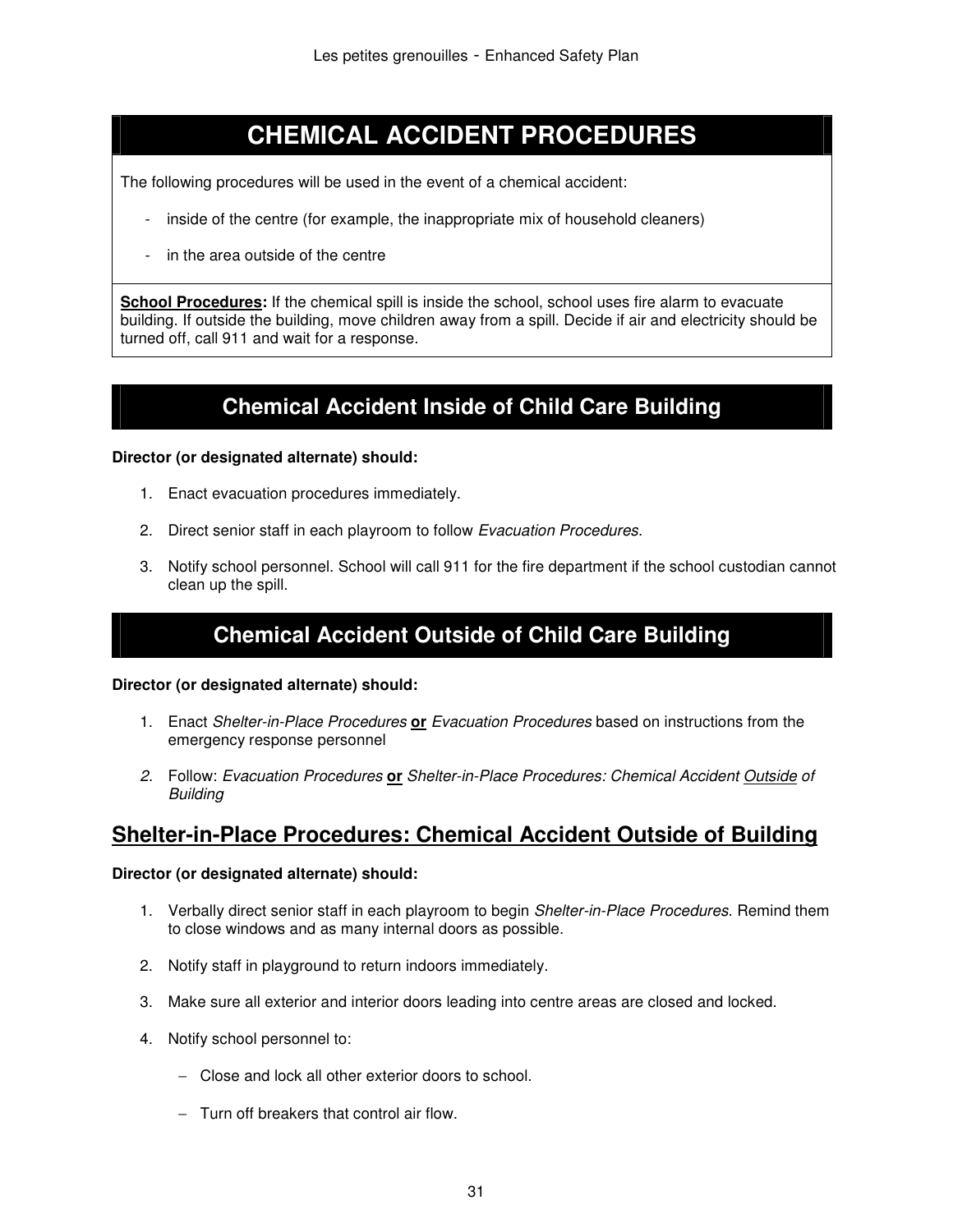- 5. Notify staff on outings away from centre to immediately seek the closest indoor shelter and call back with their location.
- 6. Notify other schools/transportation services that the children cannot come to the centre until further notice. Make arrangements for the children's care.
- 7. Inform parents by phone, e-mail or text message as quickly as possible. Use a scripted message, if possible.
- 8. Direct parents to stay away from the area and listen to the local media for further updates on the situation.
- 9. If there is time and it is needed, assign specific staff to take additional measures to protect indoor air: Use plastic and masking tape to cover and seal bathroom exhaust and grilles, range vents, dryer vents and other openings to the outdoors as much as possible.
- 10. Inform staff and children when emergency response personnel/school say it is safe to leave the building.

#### **Senior Staff in Each Playroom should:**

- 1. Lead Shelter-in-Place Procedures.
- 2. Assign specific tasks below to additional staff when available.
- 3. Close and lock exterior windows and close internal doors. Place a rolled up damp towel at the floor space at bottom of doors.
- 4. Take attendance to account for all children, staff and visitors.
- 5. Advise the director (or designated alternate) of the status of Shelter-in-Place Procedures.
- 6. Prepare for evacuation by:
	- Having the emergency backpack (including the first aid kit, child information records, staff emergency information, contact information for school personnel and other schools/transportation services) ready to go, should evacuation be ordered
	- Having required medications and specialized equipment for individual children with additional support needs ready.

#### **After the event, director (or designated alternate) should:**

- 1. Write and distribute a short letter telling parents about the event and any follow-up steps that will be taken.
- 2. Tell the Child Care Coordinator about the event.
- 3. Discuss incident with school personnel.
- 4. If necessary, call the Regional Health Authority to access the community crisis/trauma response team within 24 hours of the event for advice, resources or in-person support.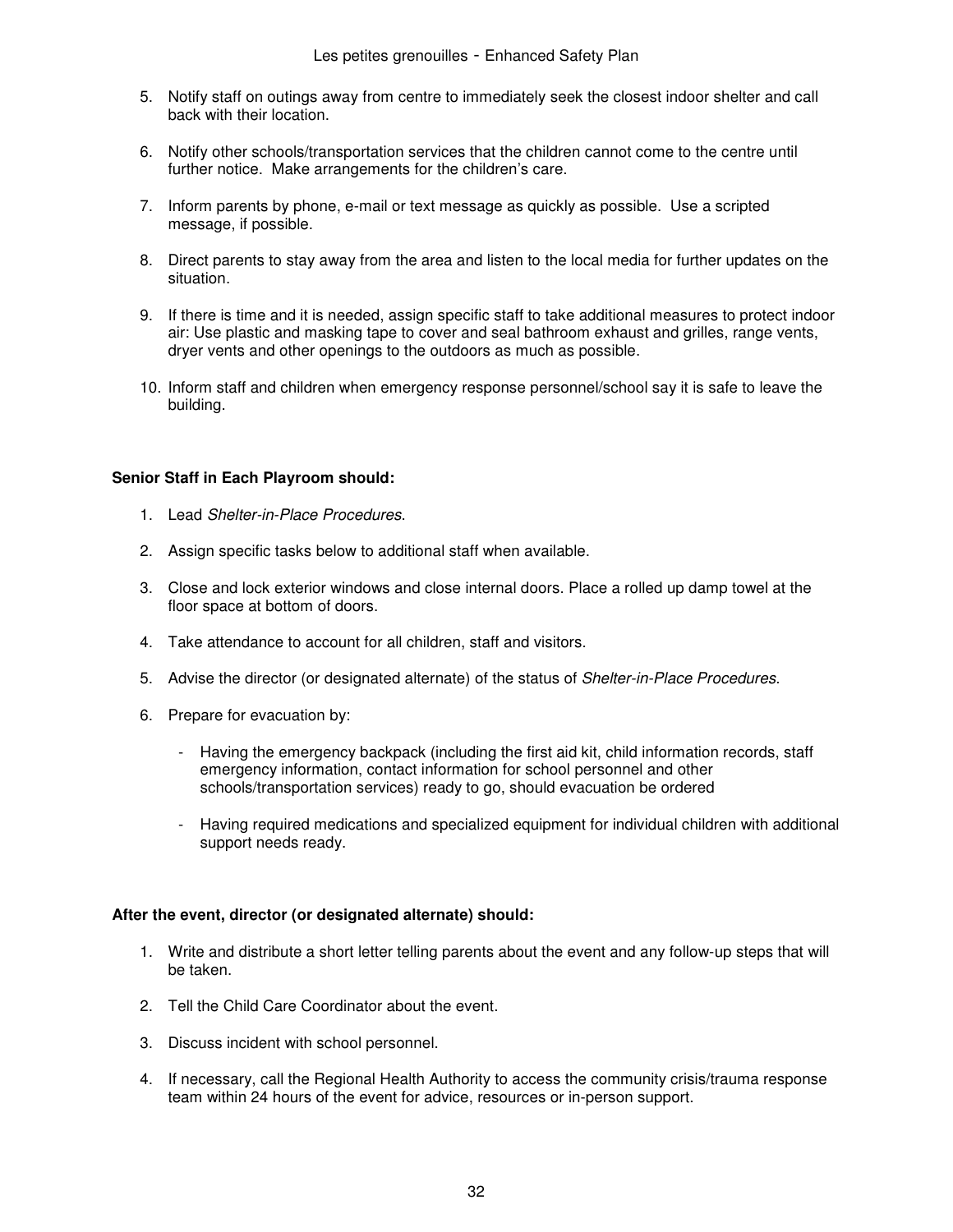# **BOMB THREAT PROCEDURES**

The following procedures describe how we will respond to:

- a bomb threat received by telephone or in writing
- a bomb threat received and suspicious item found

**School Procedures:** Call 911. School principal or designated persons will search the school. If a suspicious package is found, school will be evacuated immediately.

## **IMPORTANT**

If a bomb threat is received and/or a suspicious package is found:

- DO NOT use any form of wireless communication (including cordless phones, pagers, cell phones, Blackberries, walkie talkies, etc.).
- Contact the director (or designated alternate) immediately to assess the situation.
- **Stationary (corded) Phone:** located in the staff room

# **Bomb Threat Received by Telephone or in Writing**

#### **Staff member receiving a bomb threat by telephone should:**

- 1. Use the Threatening Telephone Call form to record as much information as possible.
- 2. Notify director (or designated alternate) IMMEDIATELY after the call and discuss information on the Threatening Telephone Call form.

#### **Staff member finding a bomb threat in writing should:**

- 1. Leave the note where it is and do  $NOT$  touch or move it (even if it has already been moved).
- 2. Notify director (or designated alternate) IMMEDIATELY.

- 1. Direct staff **NOT** to use any form of wireless communication.
- 2. Determine if there is an immediate threat to safety based on the information available.
- 3. During school hours, consult with school principal (in person or with stationary phone).
- 4. Call **911** using a stationary (corded) phone. Consult with police for further steps.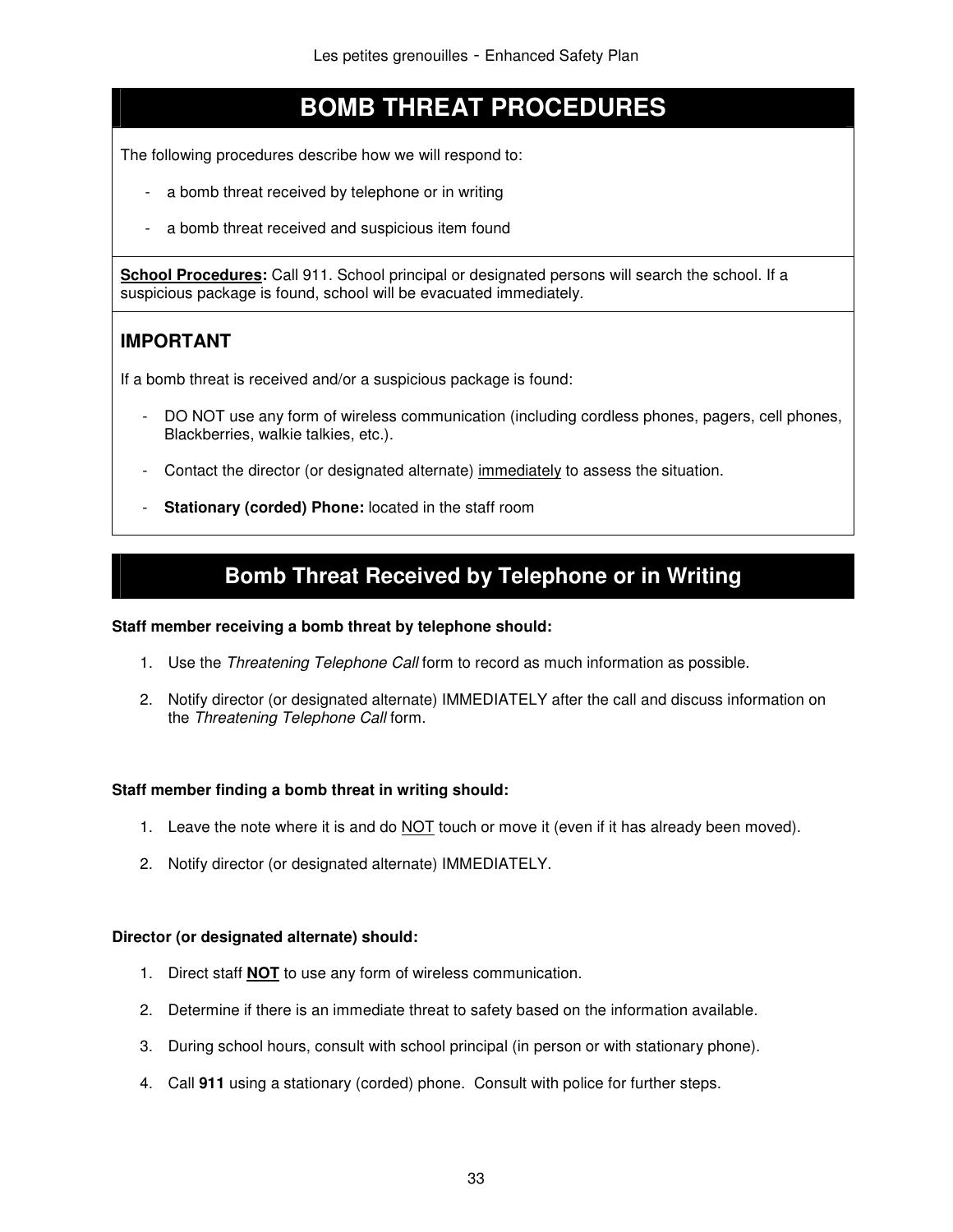- 5. In consultation with police, determine if there is an immediate threat to safety based on the information available and decide whether or not to evacuate.
- 6. Notify police of the caller's phone number if call display or call trace was successful.
- 7. Make sure the person who answered the threatening phone call or found the written message is available to be interviewed by police.
- 8. If there is an imminent threat to safety:
	- Enact Evacuation Procedures. Do **NOT** use fire alarm.
	- Direct senior staff in each playroom to begin Evacuation Procedures. Send a staff to CPEF and Maternelle Rooms (do not use walkie talkies or call staff member's cell phones).
	- Notify school personnel of decision to evacuate.
- 9. Call staff and children on outings away from centre (using a stationary phone). Advise staff not to return to centre until further notice or to proceed to designated place of shelter.

#### **Senior Staff in Each Playroom should:**

- 1. Lead Evacuation Procedures if enacted.
- 2. If group of children from your room is outside in playground, assign specific staff to go to the playground and tell staff to gather in assembly area (do not use walkie talkies).

#### **After the event, the director (or designated alternate) should:**

- 1. Write and distribute a short letter telling parents about the event and any follow-up steps that will be taken.
- 2. Tell the Child Care Coordinator about the event.
- 3. Discuss incident with school personnel.
- 4. If necessary, call the Regional Health Authority to access the community crisis/trauma response team within 24 hours of the event for advice, resources or in-person support.

## **Bomb Threat and Suspicious Item**

**If a bomb threat is received and suspicious package, letter or object is found, there is an immediate threat to safety.** 

- 1. Evacuate the immediate area where the suspicious item was found. Close the door to the area.
- 2. Direct staff **NOT** to use any form of wireless communication.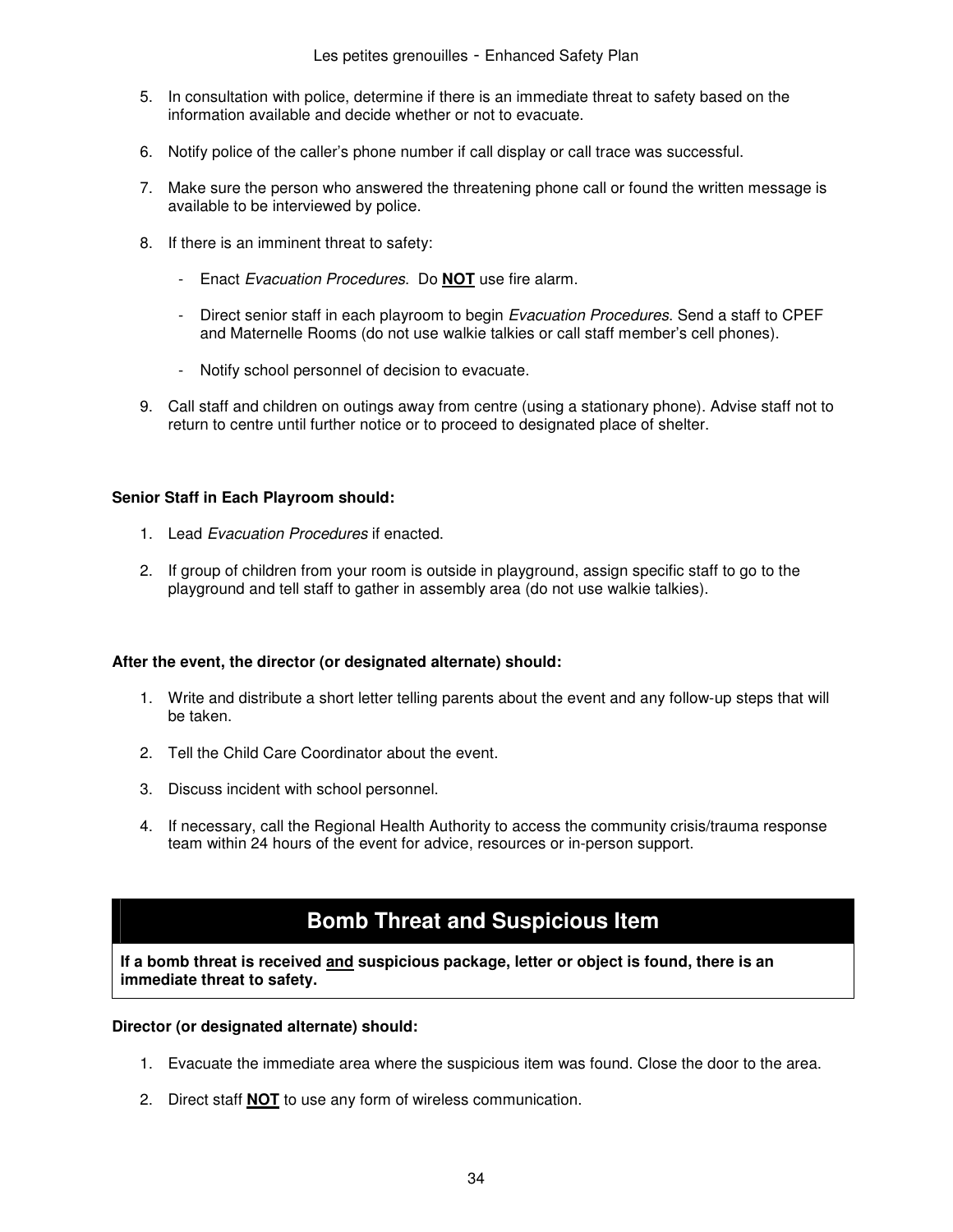- 3. Enact the Evacuation Procedures. Do **NOT** use fire alarm.
- 4. Direct senior staff in each playroom to begin Evacuation Procedures using only exits routes and areas that are free of suspicious items. Send a staff to CPEF and Maternelle Rooms (do not use walkie talkies or call call staff member's cell phones).
- 5. Notify school personnel (in person or by stationary phone) about the situation, that the centre is evacuating and the director is calling the police.
- 6. Once at least 150 feet away from building (can use cell phone) or at designated place of shelter:
	- Call **911** for the police and state the nature of the emergency.
	- Notify police of the caller's phone number if call display or call trace was successful.
	- Make sure the person who answered the threatening phone call (or found the written message) and found the suspicious package is available to be interviewed by police.
	- Call staff and children on outings away from centre and advise staff not to return to centre and to proceed to designated place of shelter.

#### **Senior Staff in Each Playroom should:**

- 1. Lead Evacuation Procedures.
- 2. If group of children from your room is outside in playground, assign specific staff to go to the playground and tell staff to gather in assembly area (do not use walkie talkies).

#### **After the event, the director (or designated alternate) should:**

- 1. Write and distribute a short letter telling parents about the event and any follow-up steps that will be taken.
- 2. Tell the Child Care Coordinator about the event.
- 3. Discuss incident with school personnel.
- 4. If necessary, call the Regional Health Authority to access the community crisis/trauma response team within 24 hours of the event for advice, resources or in-person support.

#### **If suspicious item is found but no bomb threat has been received, the director (or designated alternate) should:**

- 1. Advise staff NOT to touch or move it (even if it has already been moved).
- 2. Evacuate the immediate area and close door.
- 3. Try to determine if it is suspicious and dangerous or if it is an ordinary item.
- 4. During school hours, consult with school principal (in person or by stationary phone).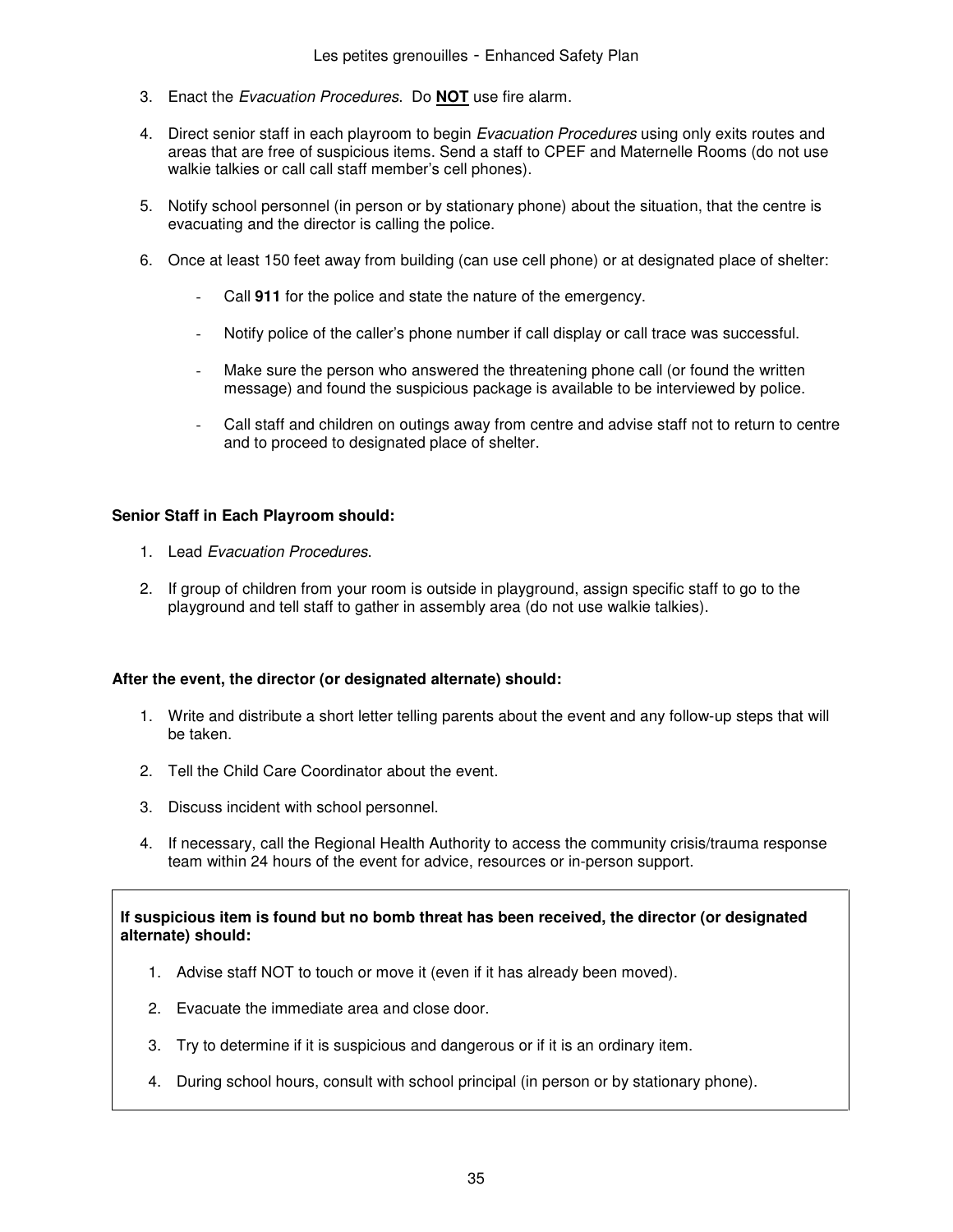- 5. Call 911 using a stationary (corded) phone and consult with police for further steps.
- 6. In consultation with police, determine if there is an immediate threat to safety based on the information available and decide whether or not to evacuate.
- 7. Notify school personnel if centre is evacuating or not.

**In the case of a suspicious powdery substance, all persons believed to have had contact with it must:** 

- 1. Gather together in a separate area away from those who did not have contact.
- 2. Stay to get the appropriate medical assessment and treatment.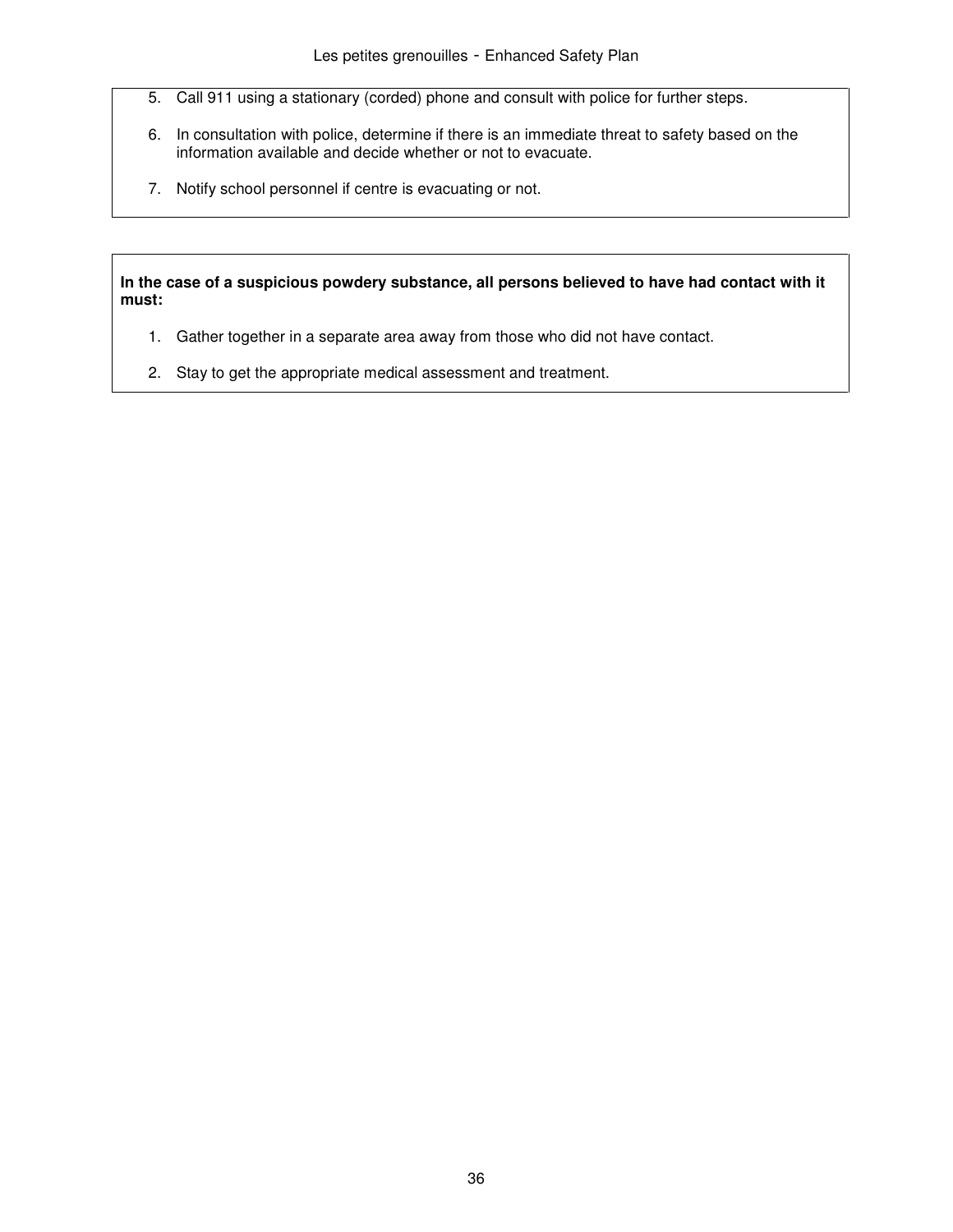# **THREATENING BEHAVIOUR PROCEDURES**

The following procedures describe the response to threatening behaviour:

- inside the centre or inside another part of school
- on school property or in the neighbourhood

#### **Staff should:**

- 1. Notify the director (or designated alternate) immediately when aware of:
	- threatening behaviour inside the centre or another part of the school
	- threatening behaviour on the property or in the neighbourhood (either by seeing it or being told by the police)
	- a threat made in writing or received by telephone (do not move, touch or delete the evidence)
- 2. Call **911** for the police if there is an immediate threat to safety.

- 1. Tell staff in the daily staff communication log book to contact the director (or designated alternate) immediately if a person who may become threatening arrives at the centre. For example, if a person has made a threat or is extremely upset such as:
	- a recently fired staff person
	- a parent concerned about a situation at the centre
	- a parent who has become angry, violent or made threats to take a child with respect to a custody dispute
- 2. If the threat is received in writing, by telephone or voice mail:
	- Call the police immediately. The police can help assess the level of risk to your safety and help you decide on next steps.
	- Do not touch, move or delete the threat or evidence so the police can investigate properly.
- 3. Notify school personnel of threatening behaviour when appropriate and/or their assistance is required.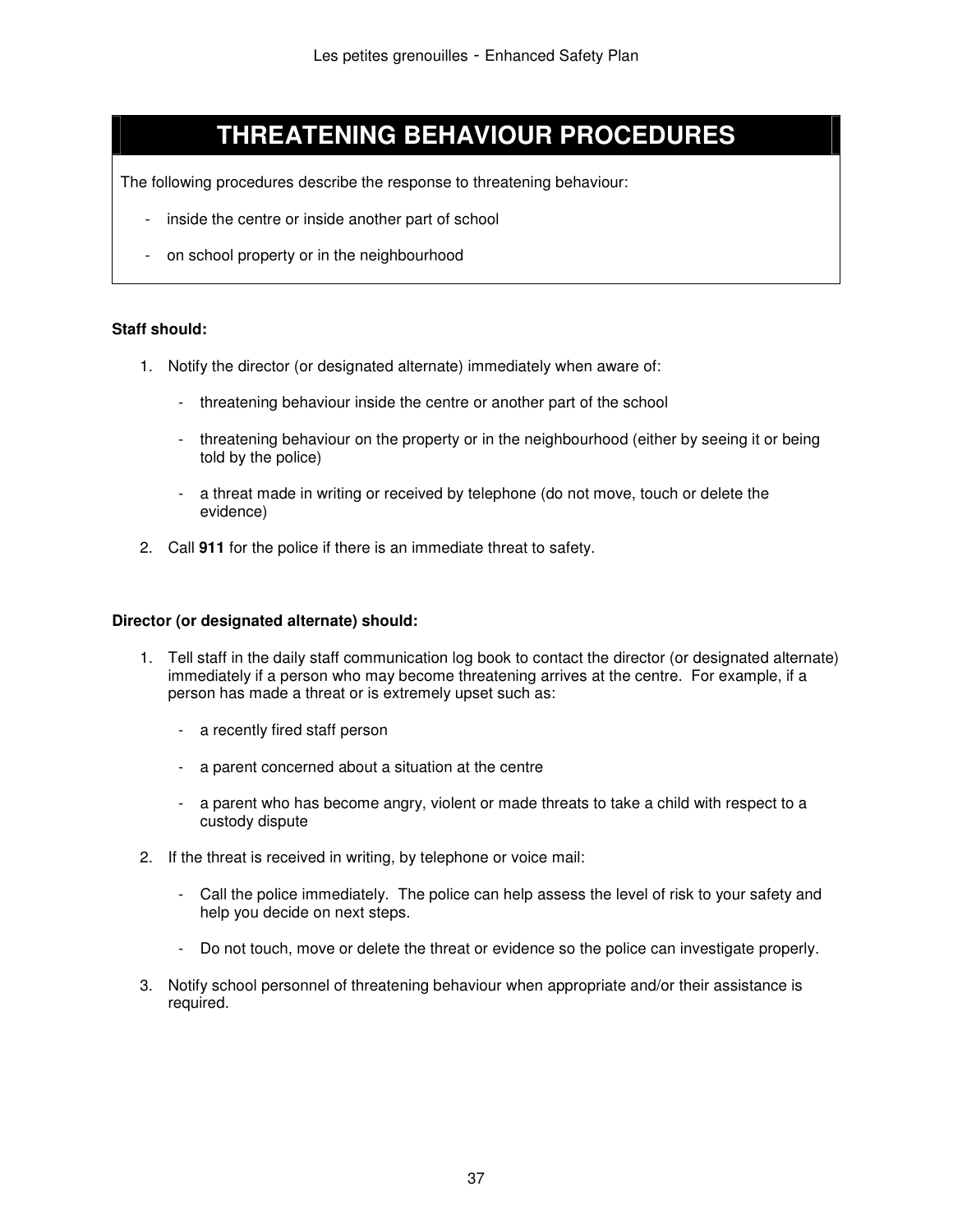# **SHELTER-IN-PLACE PROCEDURES Threatening Behaviour Inside Centre or School**

**School Procedures:** État d'urgence, Lockdown" repeated 3 times over the intercom

**If the threat is in another part of the school**, stay where you are and lock the door, if not possible to lock door and it is safe to do so - go to the closest lockable room.

**If the threat is in the room that you are in**, take children to another room or protective space if possible, if not possible, move away from the threat behind furniture.

**Lockable Doors:** Hallway doors into infant and preschool areas, preschool nap room, director's office, staff room and staff washroom

# **Threatening Person in Another Part of the School**

**Protective Spaces (away from windows and doors):** 

**Infant Room** – take children to infant diapering area

**Preschool Room** – take children to areas between kitchen and preschool nap room and between staff washroom and director's office

**CPEF Room** – take children to nook on other side of bathroom

**Maternelle Room** – take children to nook by washroom and 2<sup>nd</sup> exit

- 1. Make sure senior staff in all playrooms are aware of the threat and tell them to:
	- Make sure all interior and exterior doors leading into the main centre, CPEF and Maternelle rooms are locked.
	- Close and lock exterior windows. DO NOT close exterior blinds. Police need to see inside the building.
	- CPEF and Maternelle Rooms cover windows (on and/or beside doors) into the school hallway.
	- Turn off lights.
	- Stay in protective spaces that are out of sight from doors and windows.
	- Help children who need additional assistance.
	- Take required medications and specialized equipment for children with additional support needs if essential to their immediate safety and it is safe to do so.
	- Take attendance and report status of Shelter-in-Place Procedures to the Director.
- 2. If group of children are in the playground, tell staff to take children to the designated place of shelter immediately.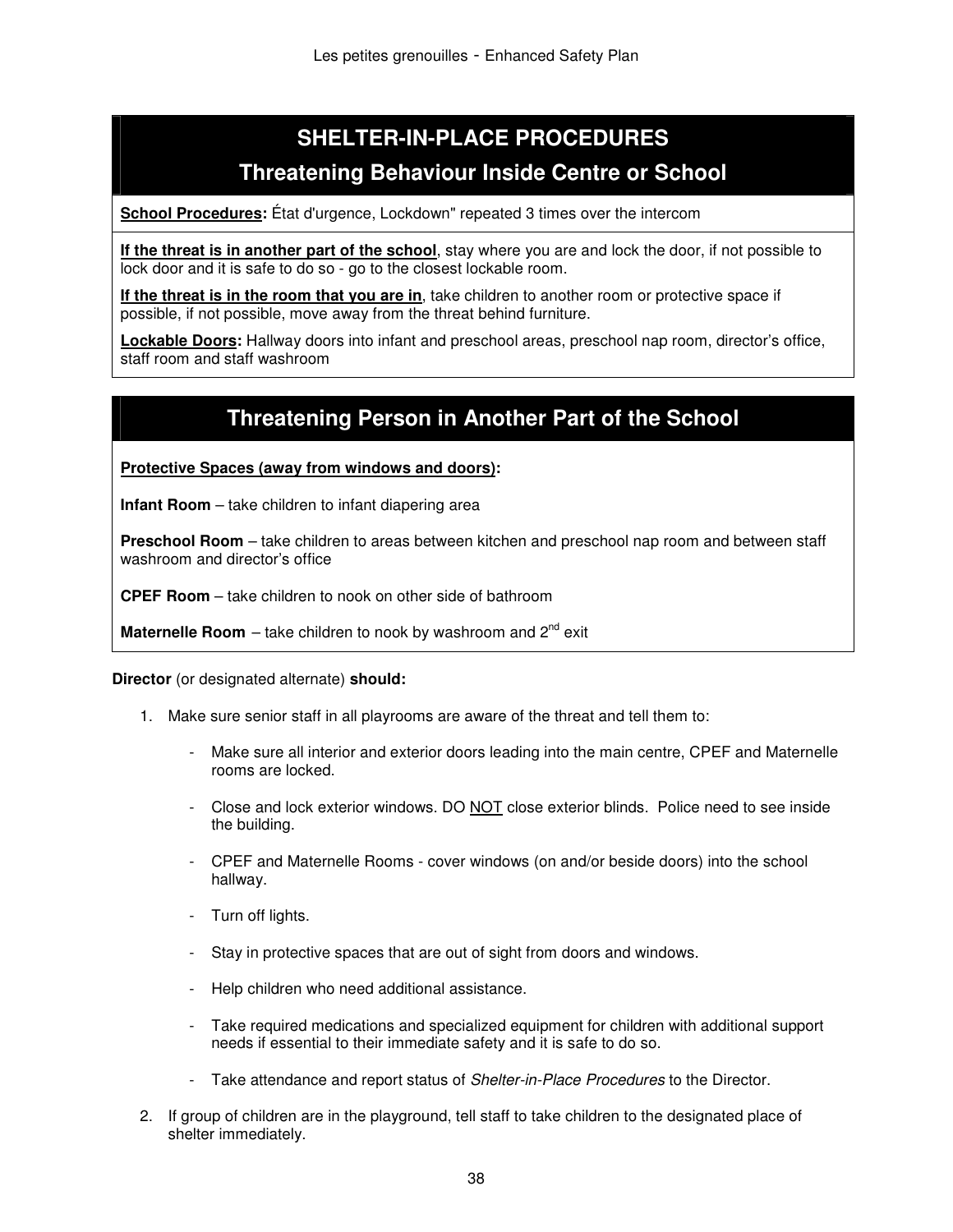- 3. Notify staff on outings to stay where they are and not to return to the centre until further notice.
- 4. Notify other schools/transportation services that the children cannot come to the centre until further notice. Make plans for the children's care.
- 5. Review attendance reported by senior staff in all playrooms to account for all children and staff.
- 6. Notify school personnel about the status of Shelter-in-Place Procedures, if safe to do so.
- 7. DO NOT leave protective spaces until told by the police or school personnel.

# **Threatening Person in the Centre**

#### **Protective Spaces**

**Infant Room** – take children to infant nap area – go down low behind half wall. If threat was severe, exit out of main or nap room hallway door and go to preschool room

**Preschool Room** – take children to preschool nap room, staff room, director's office and/or staff washroom and lock the door

**CPEF Room** – take children to nook on other side of bathroom. If threat is severe, attempt to exit room and take children to preschool room

**Maternelle Room** – exit with children through the door that is away from the threat. Take children to CPEF Room or to school staff room and lock door.

#### **Senior staff in room** with the threatening person **should:**

- 1. Attempt to move the individual away from the children into the centre or school hallway.
- 2. Talk to person and try to diffuse the situation.

#### **Second staff in room with the** threatening person **should:**

- 1. Alert director and staff in all playrooms about the threat and to request assistance by using code words: "S.v.p. demander à Madame Tackaberry de venir dans la salle \_\_\_\_\_."
- 2. Notify school personnel about the situation and to request assistance.
- 3. If the individual has a weapon or is very threatening, call **911** for the police immediately.
- 4. If threat has been moved out of the room:
	- Lock the door to the room and cover door window.
	- Turn off lights.
	- Close and lock exterior windows. DO NOT close exterior blinds. Police need to see inside the centre.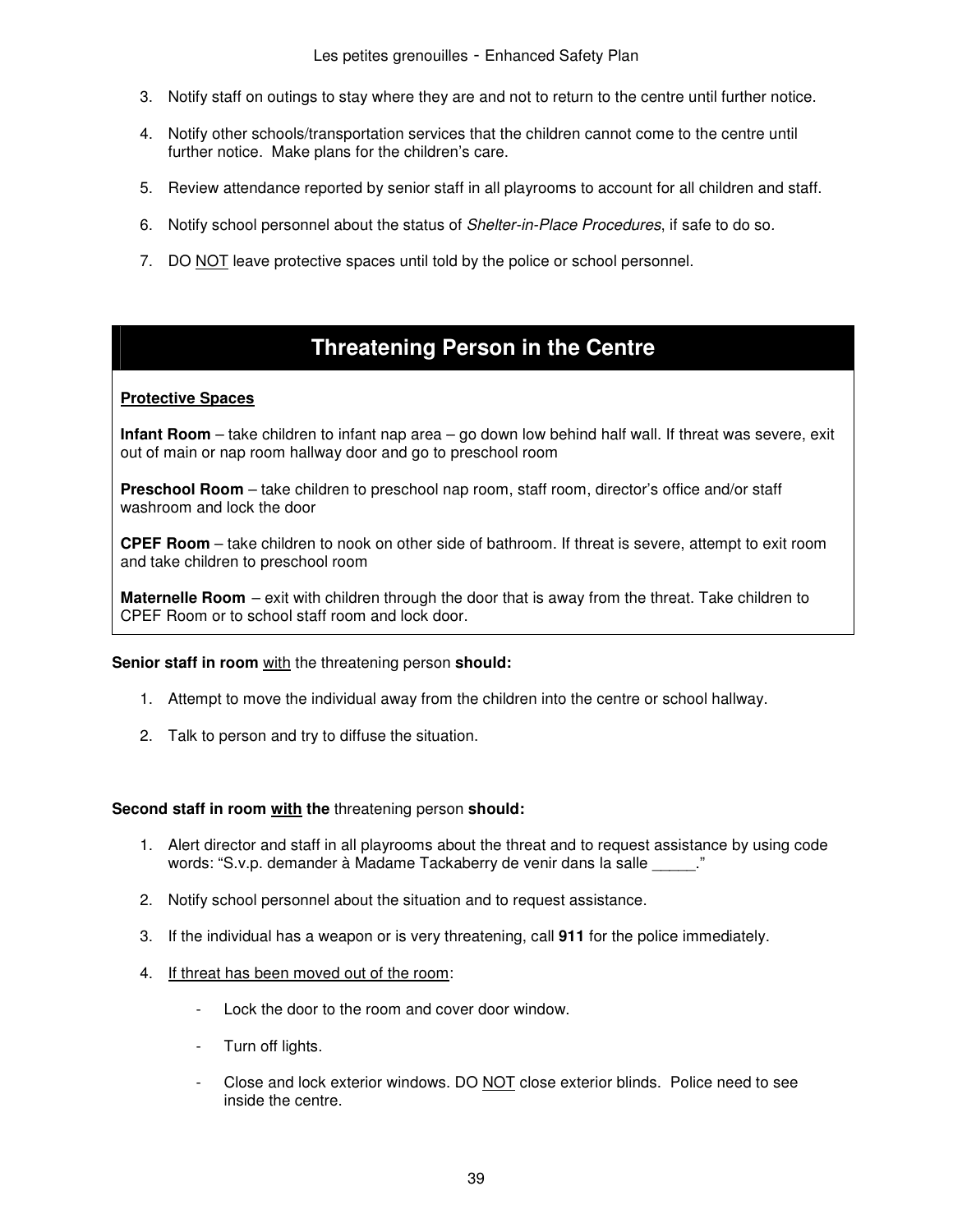#### If threat is still in the room:

- Take children to protective space as far away from threat as possible. Lock door if possible or barricade with furniture.
- Help children who need additional assistance
- Take required medications and specialized equipment for children with additional support needs if essential to their immediate safety and it is safe to do so.

Director (or designated alternate) should:

1. Go to area with the threatening individual.

#### 2. **If the person does not have a weapon:**

- Talk to the person. Try to calm them down.
- If threat becomes severe, direct specific staff to call 911 for the police and call school personnel for assistance.

#### **If the person has a weapon:**

- Call 911 for the police immediately and call school personnel for assistance.
- Take cover in the closest protective space with the children and staff.
- 3. Follow directions from the police/school about what to do next.
- 4. Give the police floor plans and information about the number of children and staff and where they are.
- 5. As soon as possible, notify staff on outings to stay where they are and not to return to the centre until further notice.
- 6. As soon as possible, notify other schools/transportation services that the children cannot come to the centre until further notice. Make plans for the children's care.

#### **Senior Staff in other rooms without the** threatening person **should:**

- 1. Lock the doors to the room and cover windows to hallway.
- 2. Turn off lights.
- 3. Close and lock exterior windows. DO NOT close exterior blinds. Police need to see inside the centre.
- 4. If group of children from your room are in the playground, tell staff to take children to the designated place of shelter immediately.
- 5. Help children who need additional assistance.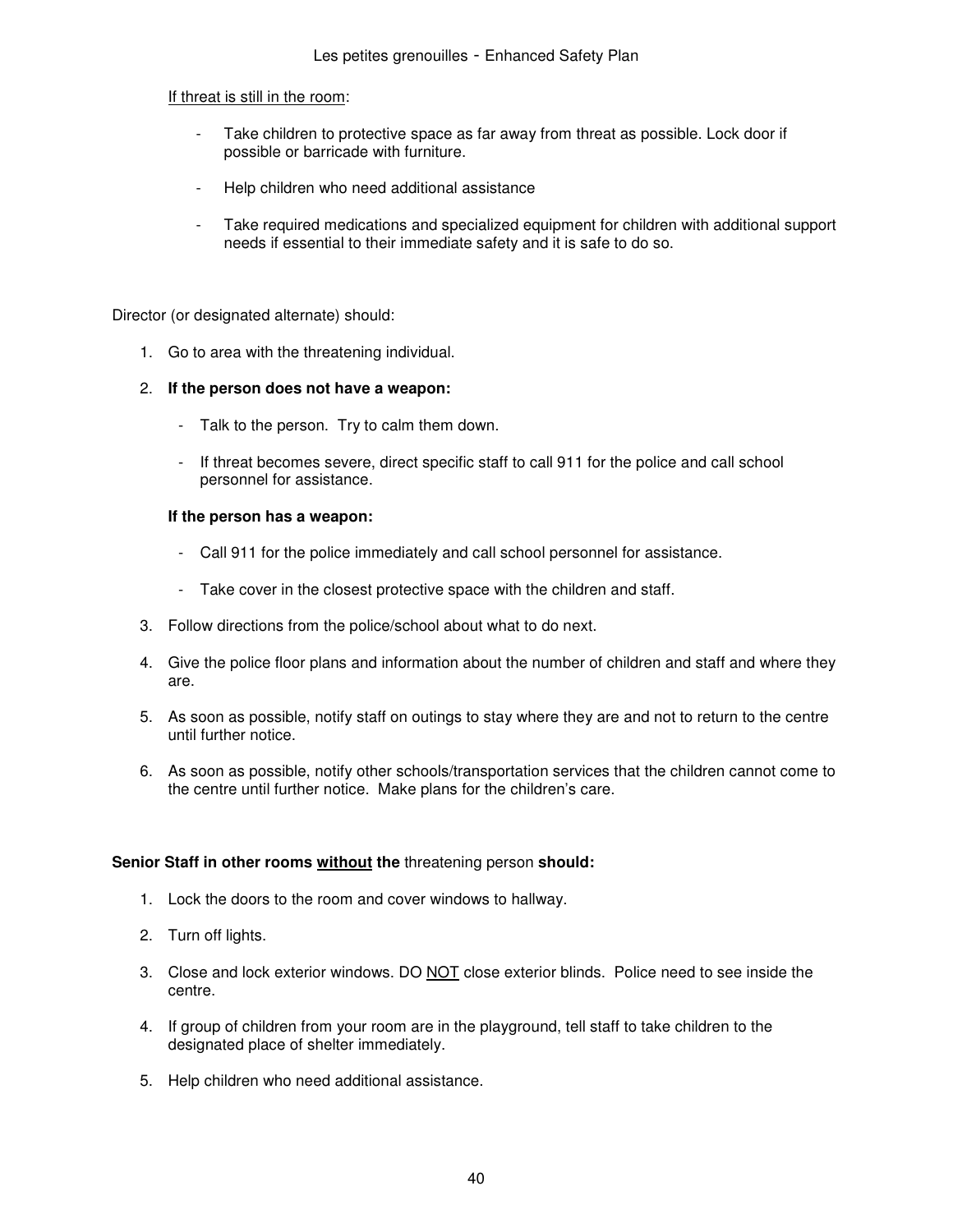- 6. Take required medications and specialized equipment for children with additional support needs if essential to their immediate safety and it is safe to do so.
- 7. Take attendance to account for all children and staff.
- 8. If safe to do so, advise Director (or designated alternate) about the status of Shelter-in-Place Procedures.
- 9. Stay in protective spaces that are out of sight from doors and windows.
- 10. DO NOT leave protective spaces until told by the by the Director.

#### **After the event, the director (or designated alternate) should:**

- 1. Write and distribute a short letter telling parents about the event and any follow-up steps that will be taken.
- 2. Tell the Child Care Coordinator about the event.
- 3. Discuss incident with school personnel.
- 4. If necessary, call the Regional Health Authority to access the community crisis/trauma response team within 24 hours of the event for advice, resources or in-person support.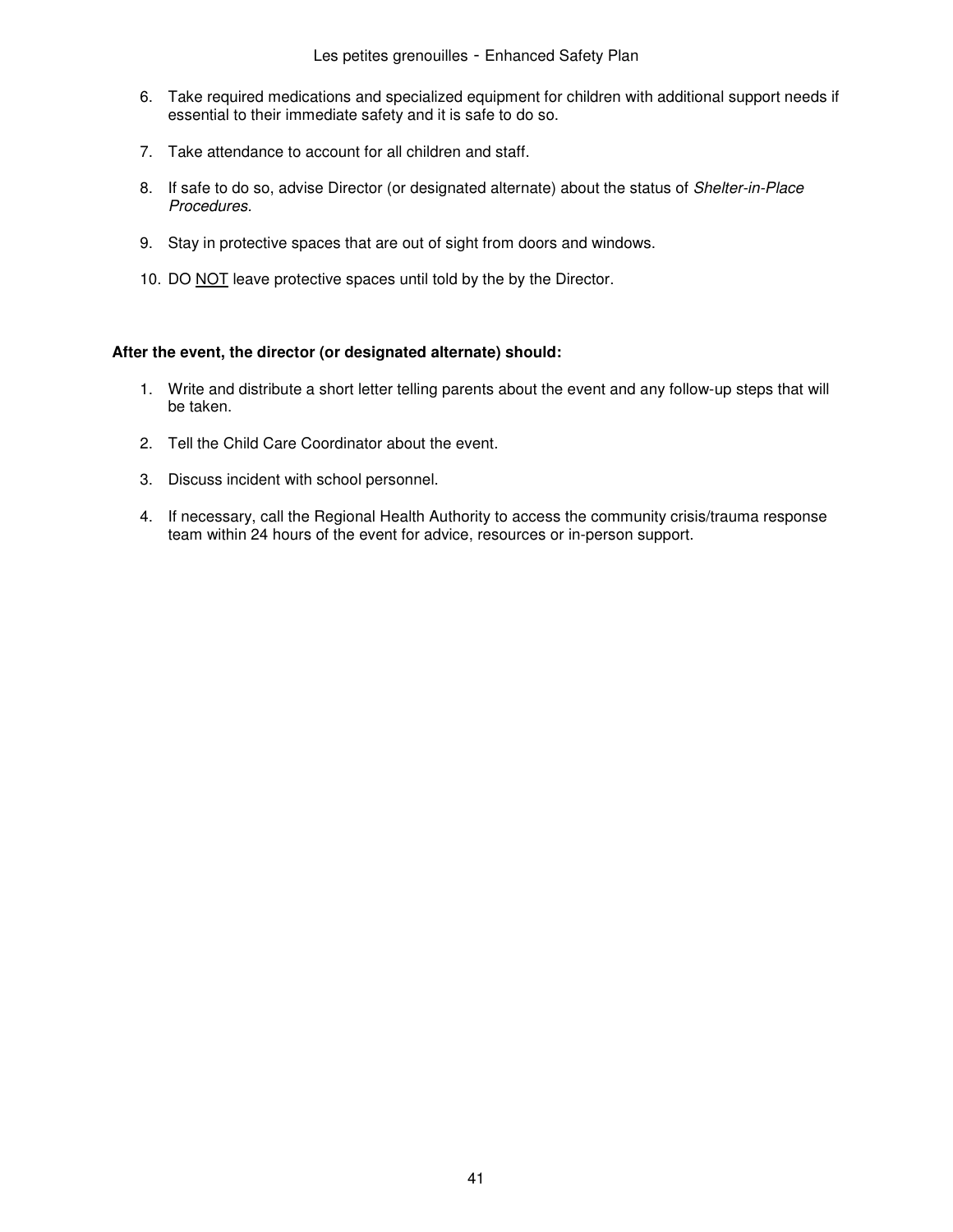## **SHELTER-IN-PLACE PROCEDURES Threatening Behaviour On School Property or in Neighbourhood**

**School Procedures:** État d'urgence, Lockdown" repeated 3 times over the intercom

**IMPORTANT -** DO NOT leave the centre until the police/school tell you it's okay.

**If the threat is on the property**, direct staff and children to quickly move inside, take cover or drop to the ground, depending on the situation.

**If the threat is in the neighbourhood**, direct staff and children to go inside immediately.

**Protective Spaces (away from windows and doors):** 

**Infant Room** – take children to infant diapering area

**Preschool Room** – take children to areas between kitchen and preschool nap room and between staff washroom and director's office

**CPEF Room** – take children to nook on other side of bathroom

**Maternelle Room** – take children to nook by washroom and  $2^{nd}$  exit

- 1. Direct senior staff in each playroom to begin *Shelter-in-Place Procedures*. Tell them if the threat is in the neighbourhood or on the property.
- 2. Notify staff and children in the playground to come inside immediately.
- 3. Make sure all exterior and interior doors leading into the centre, CPEF and Maternelle rooms are locked.
- 4. Notify school personnel to make sure they are aware of the situation and to lock other exterior doors.
- 5. Notify staff with children on outings to stay where they are (if safe to do so) or find the closest indoor shelter. Have staff call back to say where they are.
- 6. Look at attendance records provided by staff to account for all children and staff.
- 7. If possible, advise school personnel (or designated alternate) of status of Shelter-in-Place Procedures.
- 8. Notify other schools/transportation services that the children cannot come to the centre until further notice. Make plans for the children's care.
- 9. Call **911** to make sure police know about the situation (School may take this responsibility).
- 10. Follow directions from the police/school about what to do next.
- 11. Tell staff when it is safe to leave the protective spaces as directed by the police/school.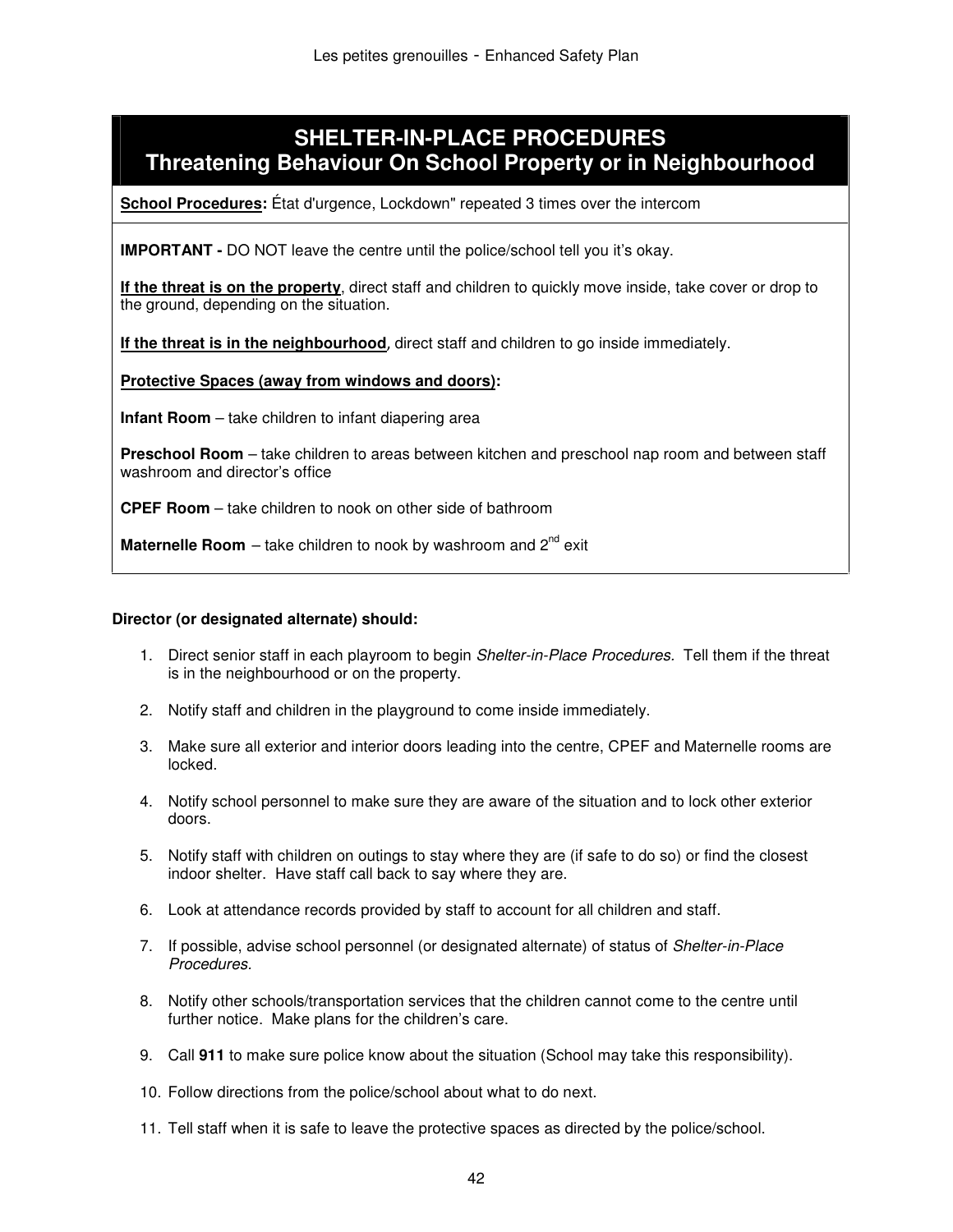#### **Senior Staff in Each Playroom should:**

1. If the threat is in the neighbourhood - direct staff to gather with children away from exterior windows and doors.

If the threat is on the property  $-$  go into protective spaces.

- 2. Close and lock exterior windows. If possible, close blinds or curtains.
- 3. Assign specific tasks below to additional staff when available.
- 4. Help children who need additional assistance.
- 5. Take required medications and specialized equipment for children with additional support needs if essential to their immediate safety and it is safe to do so (to protective space).
- 6. Take attendance to account for all children.
- 7. Advise director (or designated alternate) of status of Shelter-in-Place Procedures.
- 8. DO NOT leave centre until advised by the director (or designated alternate).

#### **After the event, the director (or designated alternate) should:**

- 1. Write and distribute a short letter telling parents about the event and any follow-up steps that will be taken.
- 2. Tell the Child Care Coordinator about the event.
- 3. Discuss incident with school personnel.
- 4. If necessary, call the Regional Health Authority to access the community crisis/trauma response team within 24 hours of the event for advice, resources or in-person support.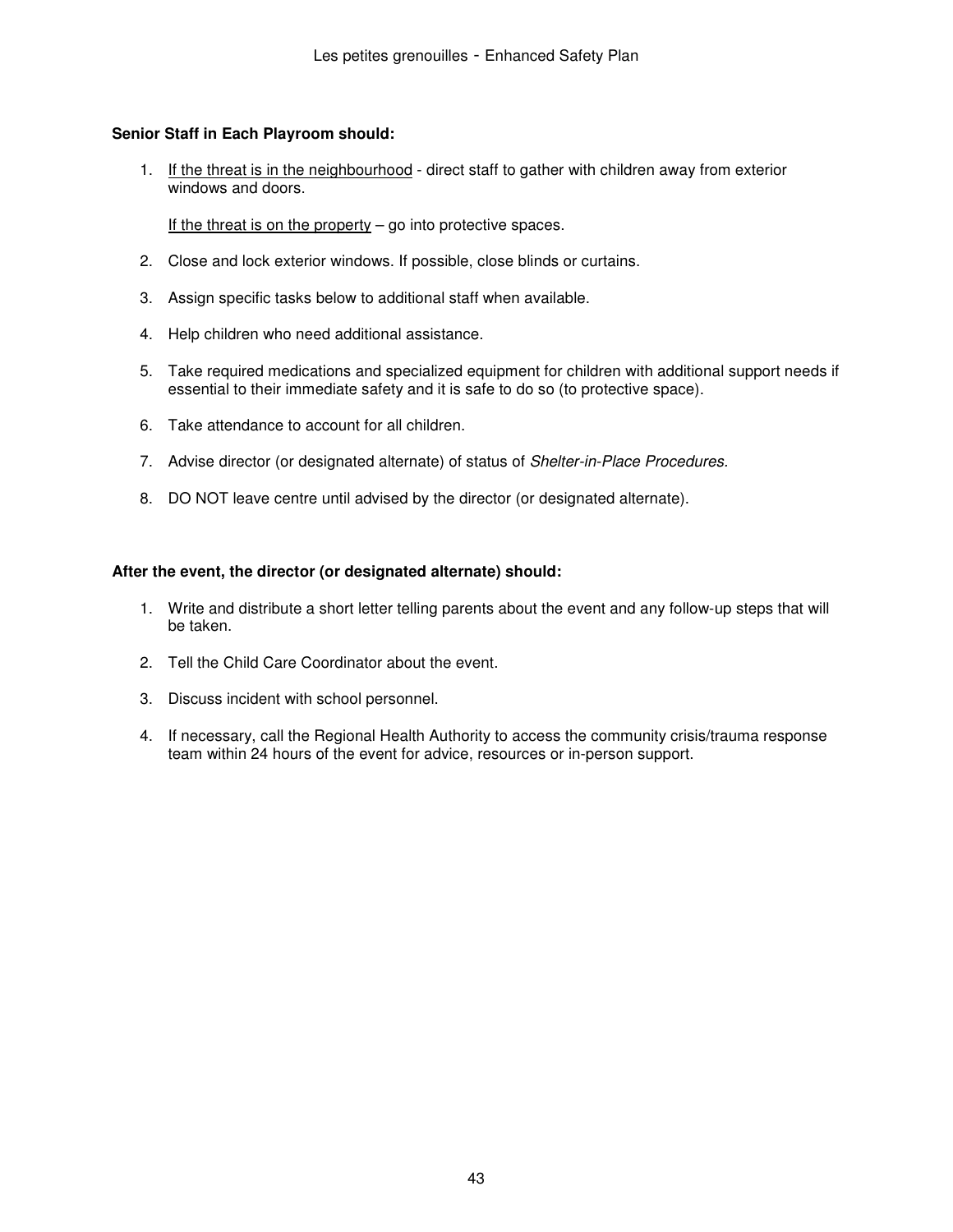# **CONTROLLING VISITOR ACCESS**

The following procedures describe how we control and monitor visitor access to ensure:

- staff are aware when parents and children arrive or depart
- staff are aware of expected or unexpected visitors
- people who do not belong in the centre are prevented from entering unnoticed

#### **Preparation**

- There are policies that ask parents to tell staff when someone else will pick up their child. If staff don't know the person, they will ask for ID.
- Staff are told about custody arrangements and what to do if the non-custodial parent arrives at a time outside of the arrangements.
- Parents are informed in the parent policy manual that staff need to be told when there are changes to who is allowed to pick up their child. Staff then update the designated pick up list for that child.
- Parents and staff are informed in the parent and staff manual to be cautious and not allow other people to enter the centre as they are entering or exiting the centre.
- When visitors are expected, staff note it in the staff log book so all staff are aware. For example, this may include a different pick-up person, a utility repair person or practicum supervisor for an early childhood education student.
- If the visitor is unknown to the staff, staff must ask to see identification.
- Expected visitors are welcomed and escorted to the appropriate area in the centre.
- When we learn during the enrolment process, in an Inclusion Support Program meeting or through observation, that a child has a tendency to leave areas unescorted or is not fearful of strangers, all staff are informed. Staff are also required to pay particular attention to make sure the child remains safe.

#### **Controlling and Monitoring Visitor Access**

- 1. On school days, in-services and holidays, all outside doors to the school are locked throughout the day except:
	- Main entrance is unlocked between 7 am and 11 pm. Designated school staff have keys to open additional doors during recess and lunch.
	- Visitors are to report to the school office upon arrival and are to wear a visitor badge around their neck.
	- School administrative staff are to monitor entry during school hours. Custodians are on site from 7 am to 11 pm.
	- Custodians are to question individuals that are not known to them to ask why they are there and what do they need. They are to accompany them to the school main office.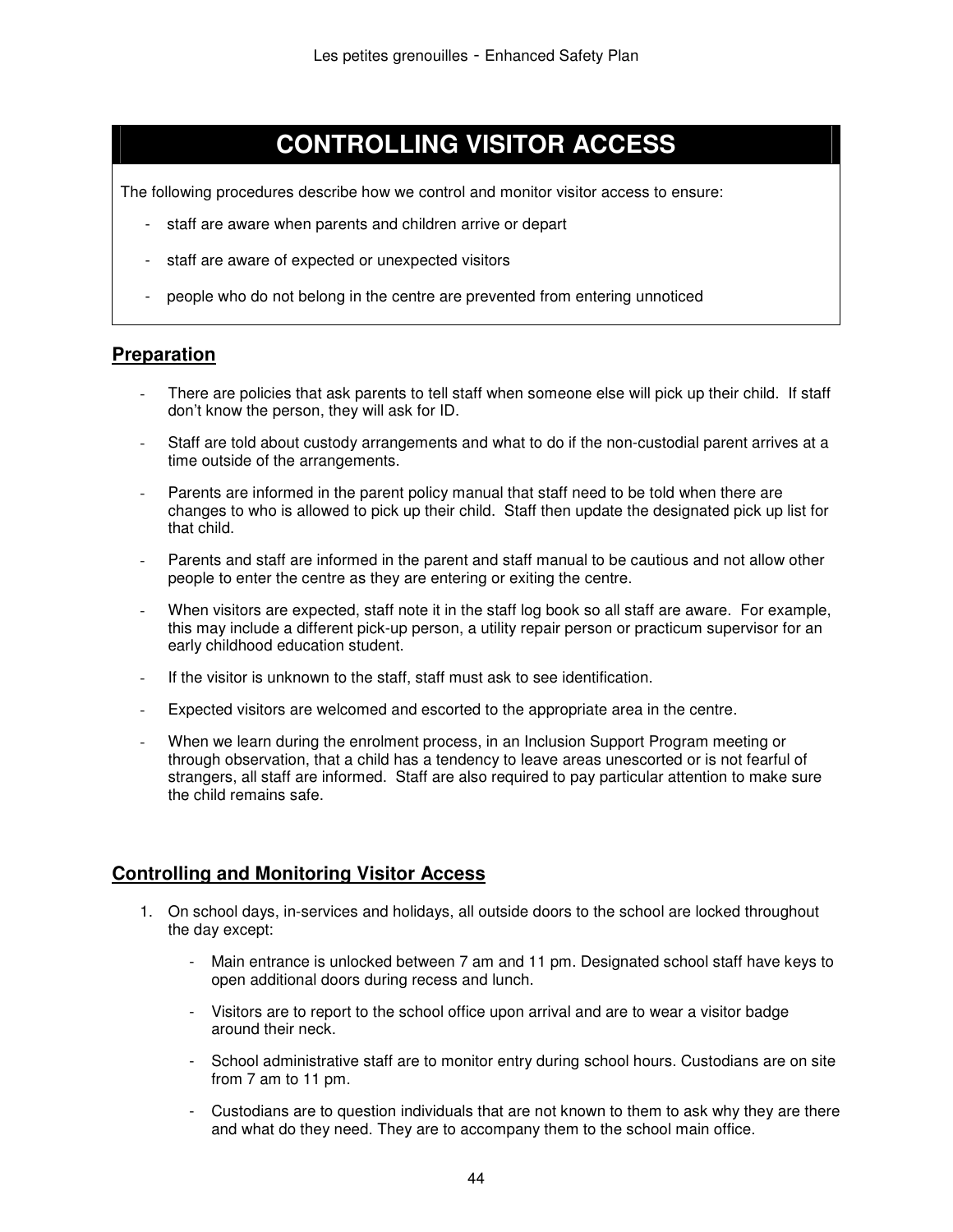- 2. All exterior and interior doors leading into the main centre are locked through the centre's hours of operation.
- 3. The designated daycare entrance (south) is equipped with a video intercom system. The interior monitors are located in the office, infant space and preschool space.
- 4. When arriving at the centre, all staff, parents and visitors must use the designated entrance and use the video intercom. The staff must identify the individual on the video monitor (or window) before releasing the door. If the person is not recognized, staff use the audio intercom to ask who they are, the purpose of their visit and identification.
- 5. All interior doors leading CPEF and Maternelle Rooms are locked through the centre's hours of operation. Staff look through the window to identify individuals before opening the door. If the individual is unknown, staff contact main centre to see if this person is expected and request ID before allowing access.
- 6. Responsibility for responding to the intercom:
	- beginning and end of the day staff members on the opening and closing shifts
	- during the day: Executive or Assistant Director
	- substitutes and new staff are not to respond to the intercom until they are familiar with the families.
- 7. Interior doors are locked between the centre and the school and can only be accessed by designated key holders.
- 8. Staff are required to welcome parents and children into the centre, share pertinent information and help the child to get involved in the centre's activities.
- 9. Staff are required to sign children in and out on the attendance record.
- 10. Parents are required to directly tell a staff member when they are leaving the building, with or without their children and to not allow other people into the centre when entering or leaving the centre.
- 11. Staff are required to visually check when they hear someone at the door to make sure a child is not leaving without an appropriate adult.
- 12. When children and staff are playing outside, staff re-enter the main centre by buzzing the intercom at the main entrance of the centre. The main entrance to the school is unlocked for reentry to CPEF and Maternelle rooms.
- 13. School age children usually use the washroom within CPEF and Maternelle rooms. During daily routines, school washrooms are used and children are taken as a group with staff. When children are outside in the playground, if someone needs to go in to use the washroom, a staff member escorts the child inside or the whole group goes into the school.
- 14. Indirect Supervision for Children with Written Parental Permission
	- When an individual child needs to use the school washroom (when the washroom in the room is occupied), the child's safety is monitored by the staff by leaving the playroom door open and by checking in the hallway leading to the washroom. Sometimes, staff assign a "buddy" to go with the child.
	- See Appendix: Indirect Supervision Policy for written permission form provided to parents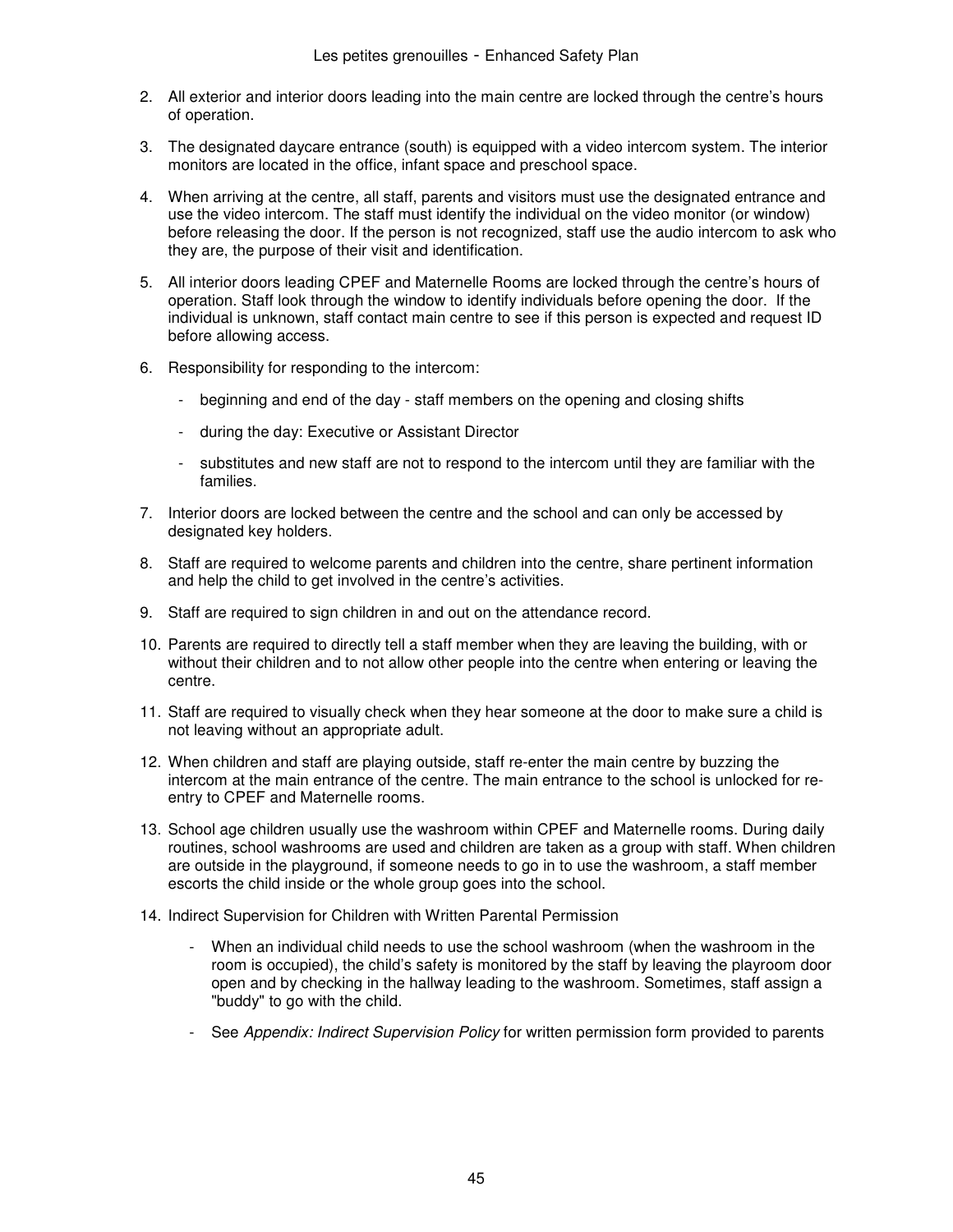# **SAFE INDOOR AND OUTDOOR SPACE PROCEDURES**

The following procedures describe how we ensure:

- safe indoor spaces
- safe outdoor spaces

#### **Staff should:**

- Watch for any safety concerns throughout the day.
- Correct the situation to the best of their abilities and document what was done.
- Bring concerns to the attention of the director (or designated alternate). Make sure action is taken, if needed.
- Note any safety concerns and related reminders about appropriate procedures in daily staff communication log book.
- Watch for suspicious activity in the neighbourhood and report it to the director and the police, if necessary.
- Stay alert to their surroundings when in the playground or on outings.
- Trust their instincts and, if they feel uncomfortable in a place or situation, to gather the children and leave immediately.

#### **Staff on opening shift in main centre should:**

- 1. Check all safety-related items in the infant and preschool rooms and in the centre's playground on the Opening Duties List.
- 2. Correct any safety concerns to the best of their abilities and document what was done.
- 3. Make sure the director is aware of any concerns and things that need to be done.
- 4. Note any safety concerns and related reminders about appropriate procedures in the daily staff communication log book.

#### **First staff in CPEF/Maternelle Rooms should:**

- 1. Check all safety-related items in the CPEF/Maternelle Rooms on the Opening Duties List.
- 2. Correct any safety concerns to the best of their abilities and document what was done.
- 3. Make sure the director is aware of any concerns and things that need to be done.
- 4. Note any safety concerns and related reminders about appropriate procedures in the daily staff communication log book.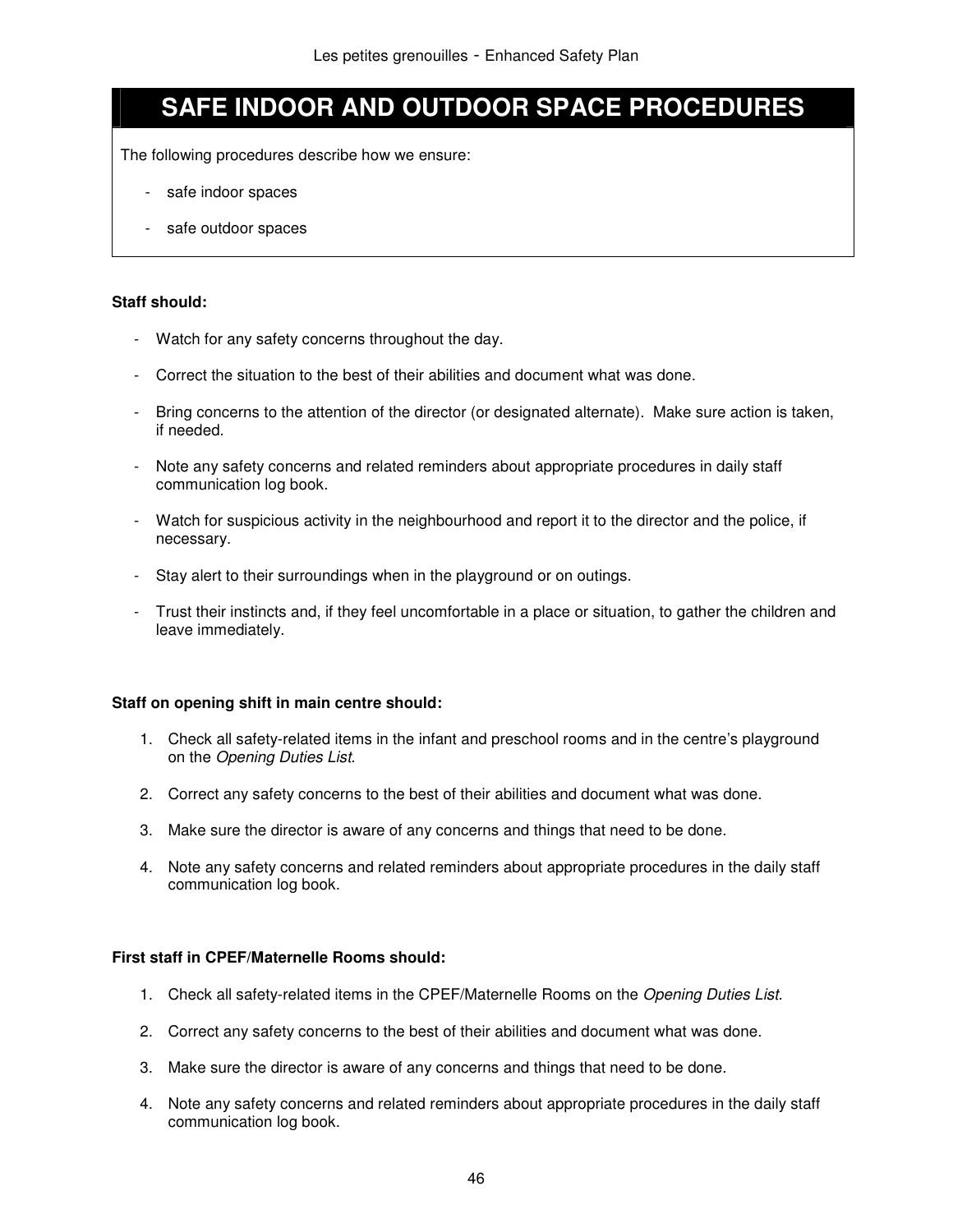#### **Staff on the closing shift should:**

- 1. Do a walk-through and make sure all appliances are unplugged, the stove is turned off, etc.
- 2. Note any safety concerns and related reminders about appropriate procedures in the daily staff communication log book.

- 1. Make sure monthly and annual inspections for which the centre is responsible are completed and documented on the appropriate checklists.
- 2. Complete and document any required repairs or actions. Contact school personnel if the repairs or actions are the school's responsibility.
- 3. Review enrolment forms, Inclusion Support Program intake and review meeting minutes and URIS Individual Health Care/Emergency Response Plan as applicable for any specific requirements for a child with additional support needs.
- 4. Make any necessary changes to indoor or outdoor spaces to make sure children with additional support needs are safe. Contact school personnel if required changes are the school's responsibility.
- 5. Communicate safety concerns or changes to procedures to all staff:
	- Note concerns in the daily communication log book.
	- Review at a staff meeting and, depending on how serious the situation is, share with the board of directors.
- 6. Make sure safety concerns that relate directly to parents or require a change in their behaviour are posted in a prominent area. If the concern is serious, write a letter to each parent.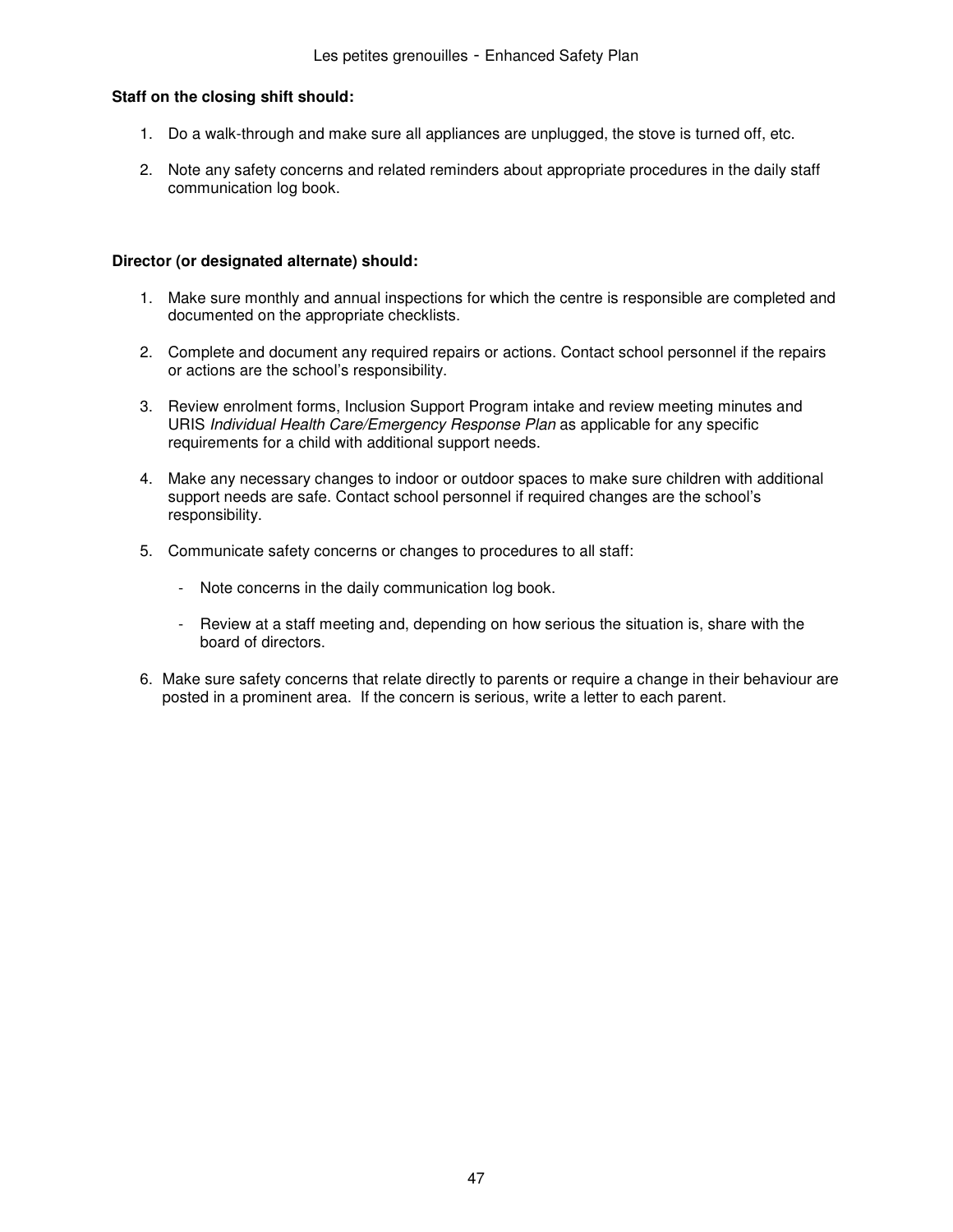# **STAFF TRAINING**

The enhanced safety plan will be reviewed and specific responsibilities will be discussed with the director (or designated alternate) when a staff member is given responsibilities for fire safety or emergency response procedures.

## **Training for New Staff**

#### **New staff are required to:**

- 1. Read the enhanced safety plan and discuss it with the director (or designated alternate).
- 2. Review the Opening Duties List and Monthly Indoor Safety Checklists with the director (or designated alternate) to learn how to control fire hazards and their responsibility to address any fire safety issues that they see. Staff are instructed to bring fire safety issues to the attention of the director. Issues not resolved by the director can be taken to the board.
- 3. Review Individual Health Care Plan/Emergency Response Plans for all children enrolled with anaphylaxis (life-threatening allergies). Be trained in the use of a child's auto-injector and childspecific avoidance strategies detailed in each individual plan.
- 4. Review several practice drills with the director (or designated alternate) to learn how to improve their participation and to have their questions answered.

#### **The director (or designated alternate) will show new staff the locations of:**

- staff communication log book (containing important information to read daily and a list of code words for emergency procedures found in the front cover)
- emergency phone number list including:
	- > the centre's location address
	- > designated place of shelter
	- ˃ contact information for school personnel
	- ˃ contact information for other schools serviced by the centre
	- > contact information for transportation services used by kindergarten or school age children
- fire alarm pull stations
- fire extinguishers
- emergency backpacks that contain child information records and staff emergency information
- first aid kits
- a copy of the enhanced safety plan
- Individual Health Care Plan/Emergency Response Plans for all children enrolled with anaphylaxis (life-threatening allergies) or other applicable health conditions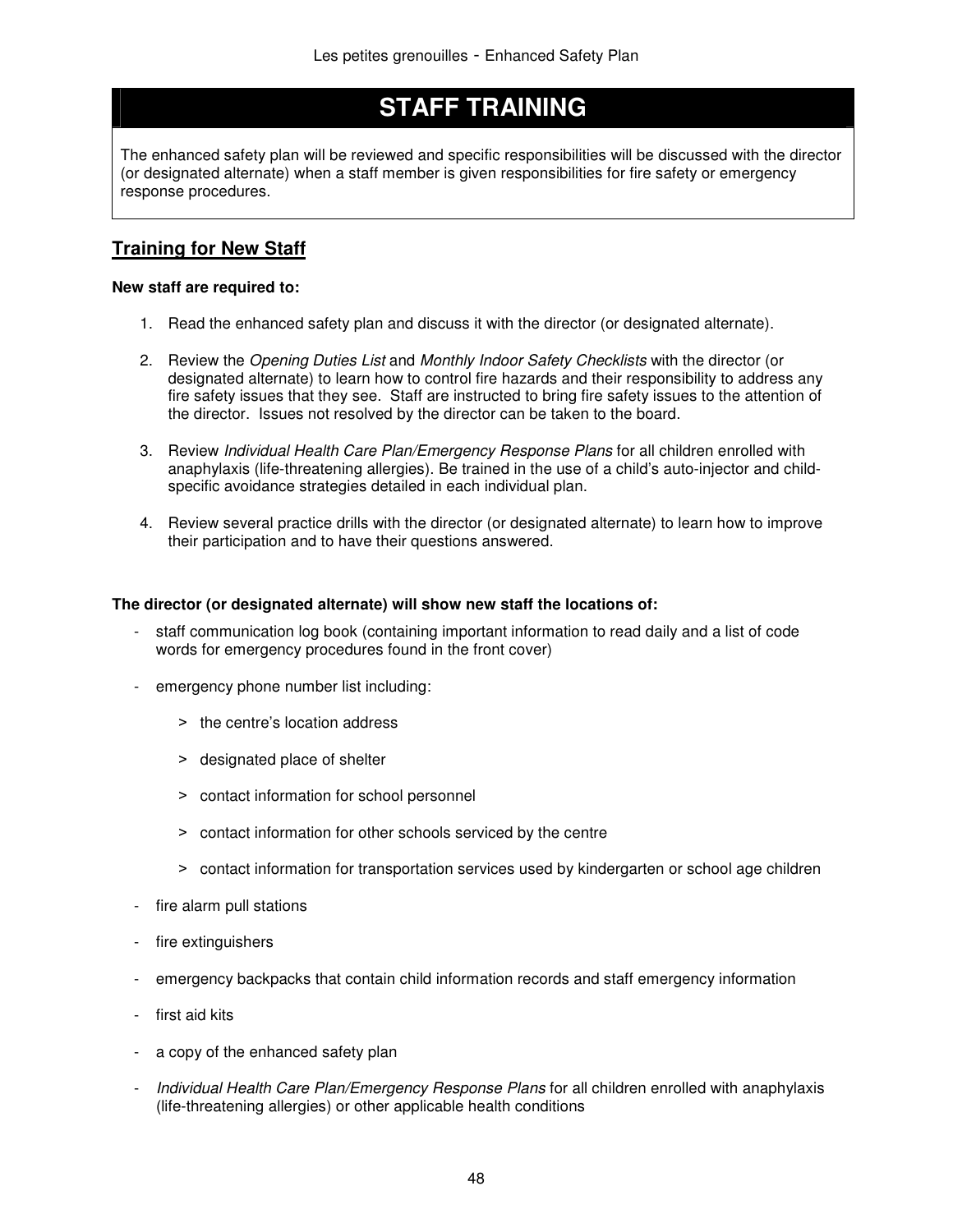- adrenaline auto-injectors for children with anaphylaxis

#### **The director (or designated alternate) will discuss and demonstrate to new staff:**

- when to use a fire extinguisher
- what type of fire extinguisher to use
- how to use the PASS method in the use of a fire extinguisher

## **Training for All Staff**

#### **All staff will:**

- 1. Review their actions, as well as the actions of the children, after each practice evacuation or shelter-in-place drill and discuss ways for improvement.
- 2. Review how to use a fire extinguisher at least once a year.
- 3. Be retrained in the use of a child's auto-injector and child-specific avoidance strategies detailed in each Individual Health Care/Emergency Response Plan for children with anaphylaxis (lifethreatening allergies) at least annually.
- 4. Be retrained in specific plans detailed in each Individual Health Care/Emergency Response Plan for children with other applicable health conditions at least annually.

# **BOARD OF DIRECTORS ROLES AND RESPONSIBILITIES**

#### **The roles and responsibilities of board members are outlined in our board orientation package indicating:**

- 1. New board members are required to read the enhanced safety plan and to discuss it with the director (or designated alternate).
- 2. The board will review and discuss the enhanced safety plan at board meetings at least annually.
- 3. Board members will review annual fire, public health and child care centre inspection checklists to ensure that the director (or designated alternate):
	- addresses any fire safety issues
	- monitors that all procedures to control fire hazards are completed
	- makes sure all required inspections and maintenance of fire safety equipment are completed and documented as required
	- addresses any public health concerns
	- addresses any child care licensing non-compliance issues or other concerns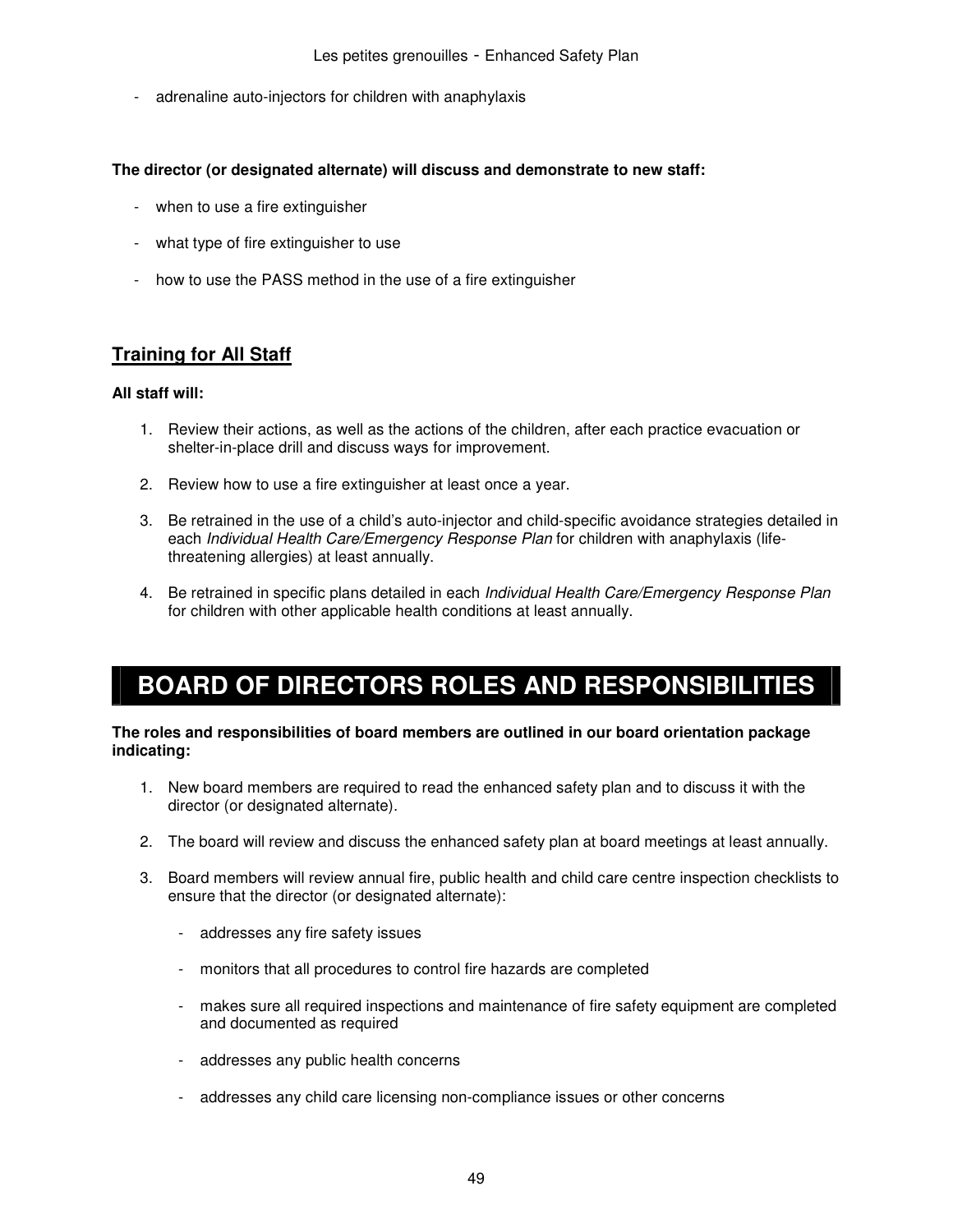4. The board will encourage staff to bring fire safety or other safety issues to their attention as stated in personnel policies, during employment orientations and during annual reviews of enhanced safety plan with all staff.

# **STAFF AND BOARD ANNUAL REVIEW**

**The enhanced safety plan will be reviewed annually at the board meeting in November by:** 

- all supervisory staff and designated alternates
- the board of directors

Any necessary changes or revisions will be made including:

- increases or decreases in staffing levels
- increases or decreases of licensed number of children
- changes to rooms or floor spaces occupied by the child care centre
- changes to emergency procedures

If revisions are made, new copies will be printed with the revision date and submitted to the child care coordinator for review and approval. If the revisions are related to fire safety or fire evacuation procedures, a copy will also be submitted to the fire inspector for review and approval.

The revised enhanced safety plan will be:

- distributed to all supervisory staff and designated alternates
- posted in the child care centre for reference by the fire authority
- kept in the staff communication area for easy access and review by child care staff
- reviewed by child care coordinator
- reviewed by the fire authority

The enhanced safety plan will be reviewed annually with all staff at the staff meeting in November or after revisions have been approved.

#### **Centre - School Annual Review**

Controlling visitor access procedures for the child care centre and school will be reviewed by the centre director and school principal annually in November. It will also be reviewed when there is a change in school principal, custodian or secretary and/or centre director.

#### **Individual Health Care Plan/Emergency Response Plans (URIS)**

Plans will be reviewed every year for each child enrolled with anaphylaxis (life-threatening allergies) or other applicable health conditions.

The director (or designated alternate) will monitor expiry dates for individual plans.